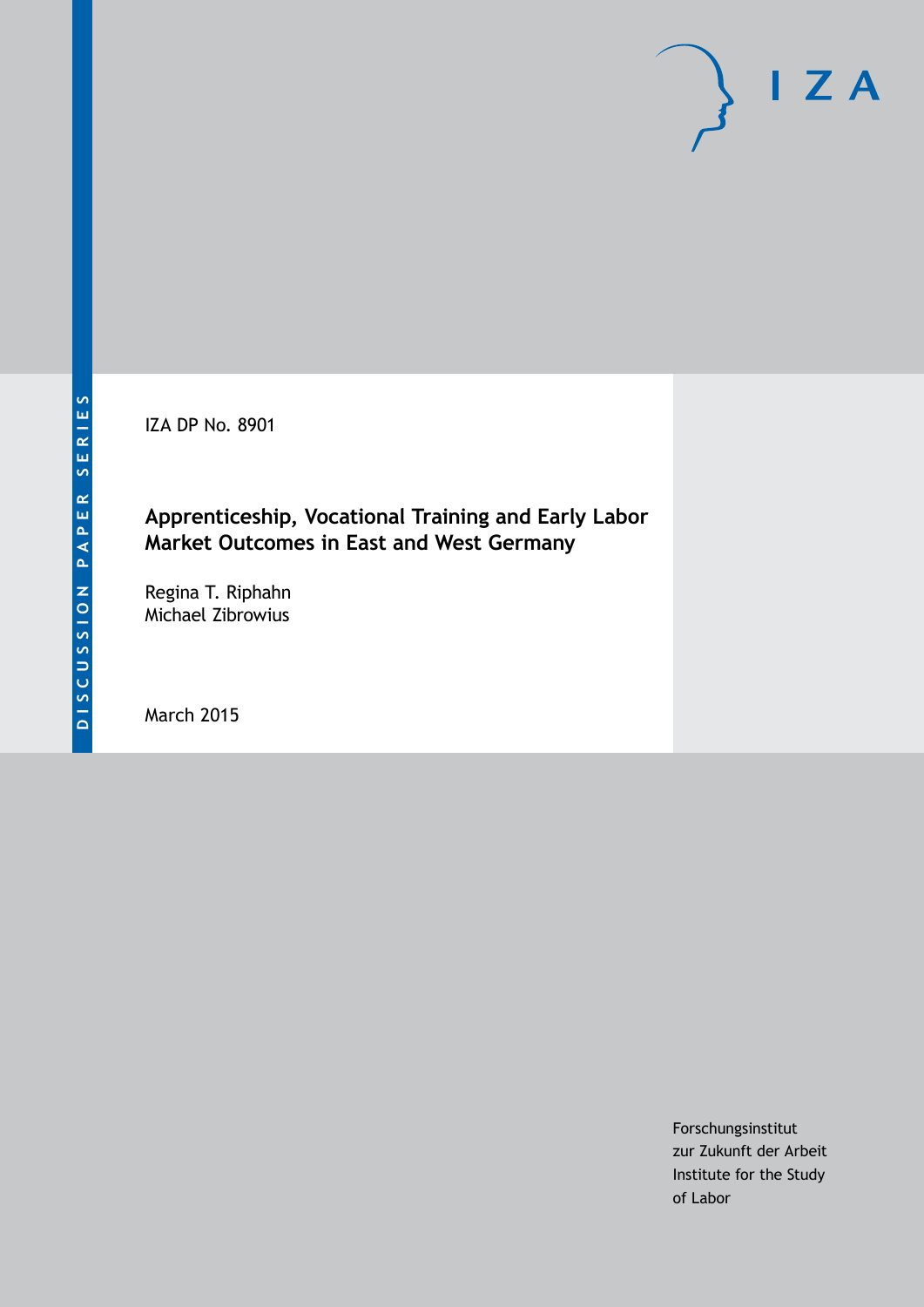# **Apprenticeship, Vocational Training and Early Labor Market Outcomes in East and West Germany**

# **Regina T. Riphahn**

*Friedrich-Alexander University Erlangen-Nürnberg and IZA*

### **Michael Zibrowius**

*Cologne Institute for Economic Research*

Discussion Paper No. 8901 March 2015

IZA

P.O. Box 7240 53072 Bonn Germany

Phone: +49-228-3894-0 Fax: +49-228-3894-180 E-mail: iza@iza.org

Any opinions expressed here are those of the author(s) and not those of IZA. Research published in this series may include views on policy, but the institute itself takes no institutional policy positions. The IZA research network is committed to the IZA Guiding Principles of Research Integrity.

The Institute for the Study of Labor (IZA) in Bonn is a local and virtual international research center and a place of communication between science, politics and business. IZA is an independent nonprofit organization supported by Deutsche Post Foundation. The center is associated with the University of Bonn and offers a stimulating research environment through its international network, workshops and conferences, data service, project support, research visits and doctoral program. IZA engages in (i) original and internationally competitive research in all fields of labor economics, (ii) development of policy concepts, and (iii) dissemination of research results and concepts to the interested public.

<span id="page-1-0"></span>IZA Discussion Papers often represent preliminary work and are circulated to encourage discussion. Citation of such a paper should account for its provisional character. A revised version may be available directly from the author.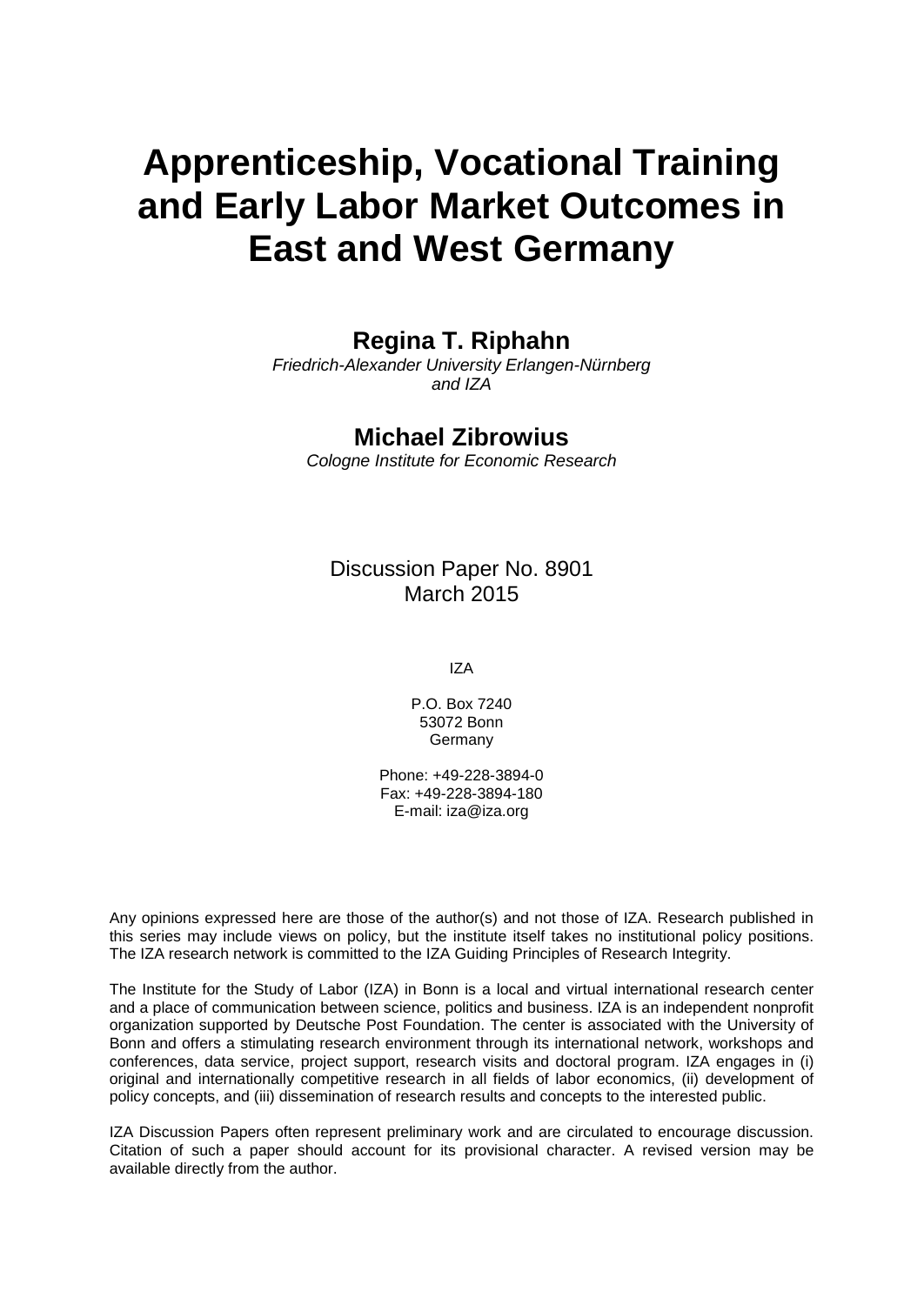IZA Discussion Paper No. 8901 March 2015

# **ABSTRACT**

# **Apprenticeship, Vocational Training and Early Labor Market Outcomes in East and West Germany[\\*](#page-1-0)**

We study the returns to apprenticeship and vocational training for three early labor market outcomes all measured at age 25 for East and West German youths: non-employment (i.e., unemployment or out of the labor force), permanent fulltime employment, and wages. We find strong positive effects of apprenticeship and vocational training. There are no significant differences for different types of vocational training, minor differences between East and West Germany and males and females, and no significant changes in the returns over time. Instrumental variable estimations confirm the regression results. The positive returns hold up even in poor labor market situations.

JEL Classification: J40, J24, I29

Keywords: youth unemployment, school-to-work transition, returns to education, vocational training, transition economics

Corresponding author:

Regina T. Riphahn University Erlangen-Nürnberg Economics Department Lange Gasse 20 90403 Nuremberg Germany E-mail: [regina.riphahn@fau.de](mailto:regina.riphahn@fau.de)

Forthcoming in: *Education Economics*. We thank the editor and two anonymous referees for valuable comments that helped us improve the paper.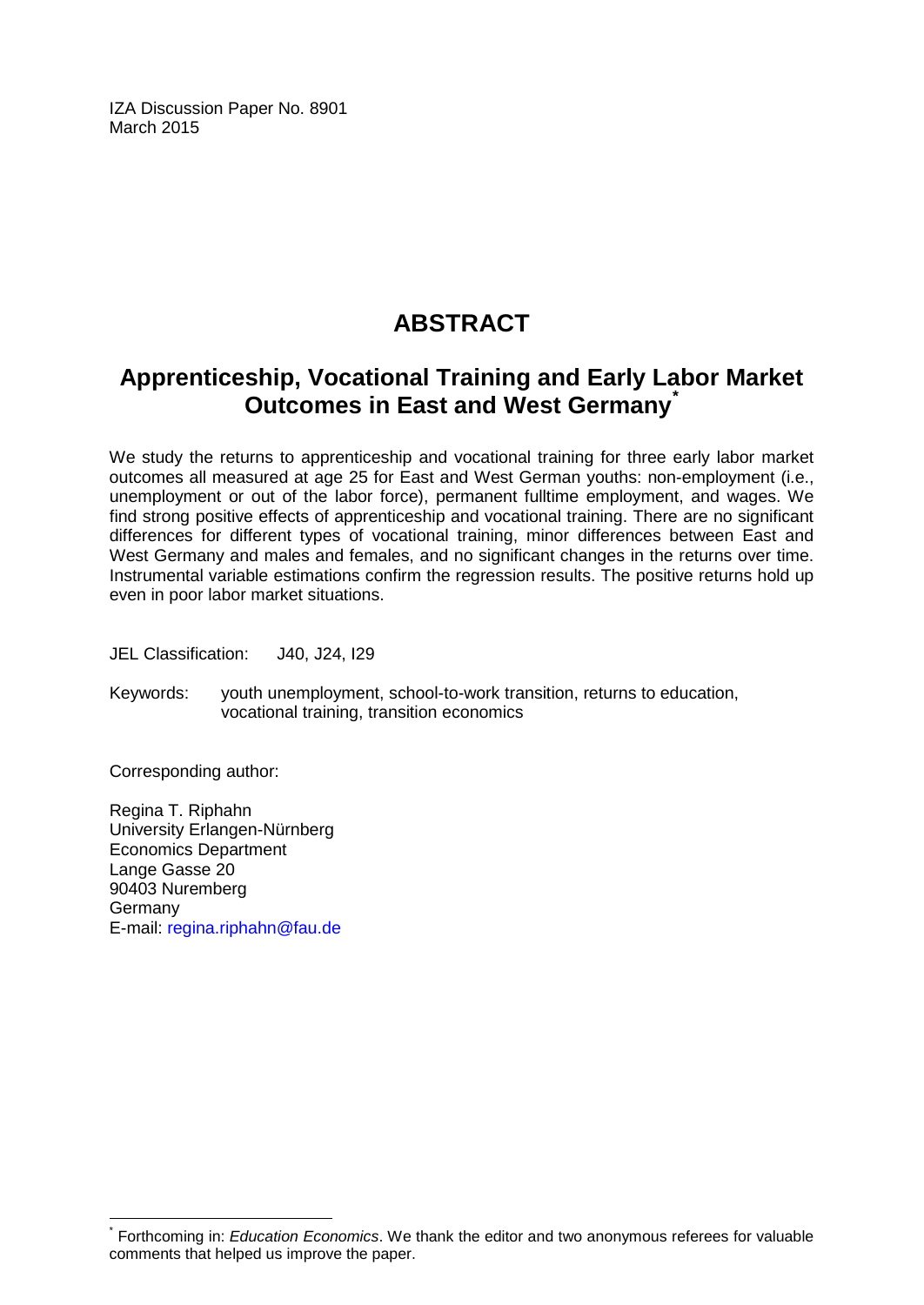#### **1. Introduction**

Failure at labor market entry and unemployment at an early age generate important social and economic problems in many countries. A broad literature confirms that the individual experience of youth unemployment foreshadows labor market opportunities over the entire life cycle (e.g., Gregg 2001). In addition, the *expectation* of a difficult labor market entry can discourage human capital investments, encourage criminal activity, and affect family formation.

 In this paper, we study the association of apprenticeship and vocational education and training (AVET) with successful labor market entry. Given the lack of truly exogenous variation our focus is not on the identification of causal effects of AVET. Instead, we add to the literature by describing the correlations and heterogeneity patterns which are of independent and substantial interest. We focus on three early labor market outcomes: unemployment and inactivity, stable fulltime employment, and hourly earnings. We consider the case of Germany, which is of particular interest for three reasons: first, its apprenticeship and vocational training system has a long and rich tradition and is crucial for the qualification of the German workforce. The vocational training system is also associated with Germany's comparatively low rate of tertiary education (OECD 2012a). Second, Germany has an internationally outstanding record with respect to its low youth unemployment. Third, a comparison of the East and West German experience is of special interest from the perspective of transition economics. We provide this new perspective and compare the benefits of vocational training in East and West Germany after reunification.

 Many researchers studied AVET in Germany, but only a few evaluated the returns to AVET. Instead, numerous authors discuss labor market transitions after apprenticeships (e.g., Dustmann et al. 1997, Werwatz 2002, Korpi and Mertens 2003, Euwals and Winkelmann 2004, Bougheas and Georgellis 2004, Fitzenberger and Kunze 2005, von Wachter and Bender 2006, or Göggel and Zwick 2012) or focus on youths' failure in the vocational training system (Franz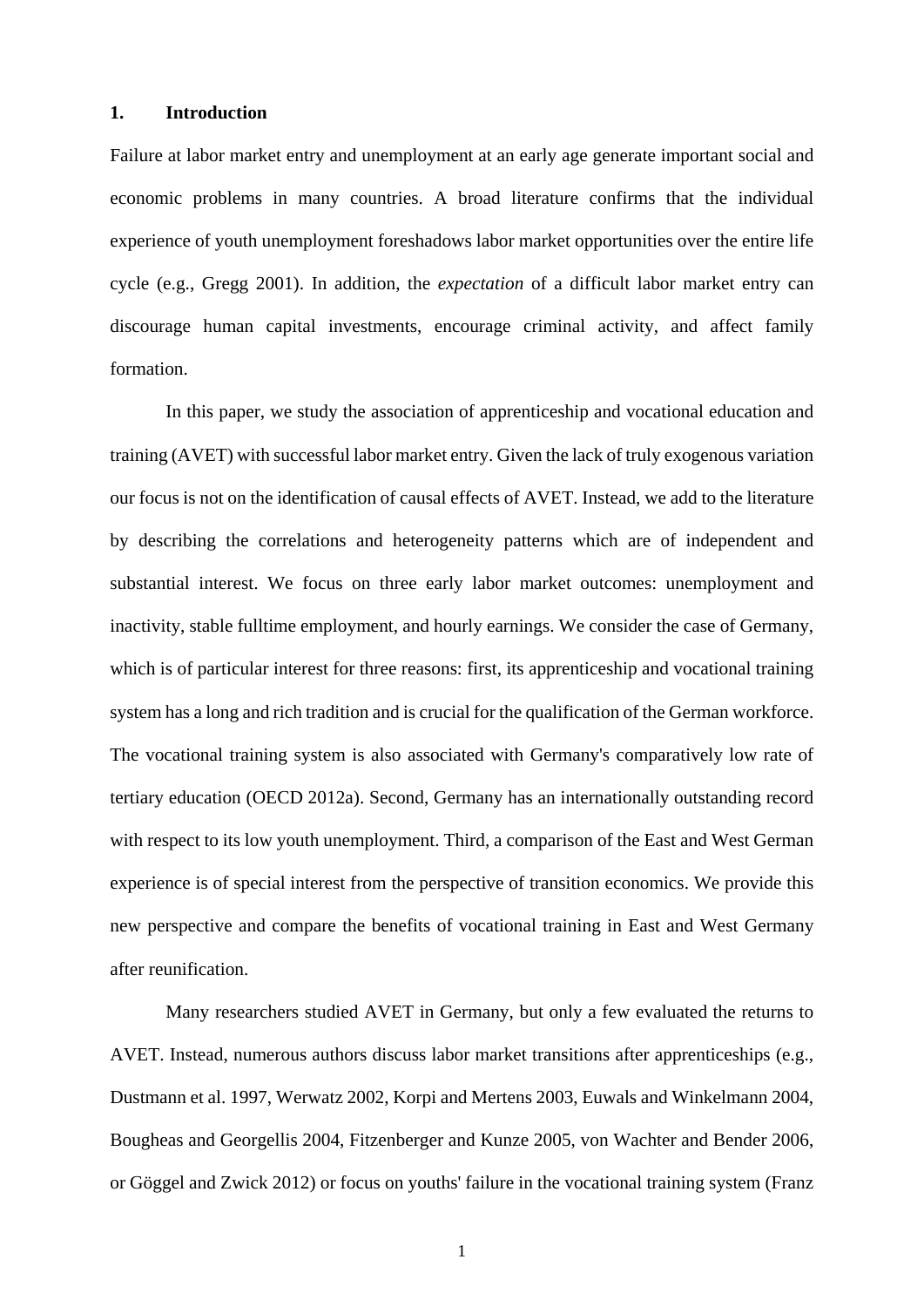et al. 2000), or on time trends in apprenticeship transitions (Büchel 2002). Also internationally the contributions on the returns to AVET with respect to wages, the risk of non-employment, and stable full-time employment are limited. We summarize extant contributions in Table A.1.

None of the contributions on the returns to AVET with respect to wages in Germany studies evidence that is more recent than 1995; in general, these studies confirm 15 to 20 percent wage returns to AVET qualifications (e.g., Krueger and Pischke 1995, Winkelmann 1996b, Cooke 2003, Clark and Fahr  $2002$ ).<sup>1</sup> As supply and demand conditions have changed in the German labor market since the 1990s it is timely and relevant to evaluate wage returns to AVET using recent data.

Few studies have evaluated the return to AVET with respect to the unemployment risk. Winkelmann (1996a) and Buchholz and Kurz (2008) find significantly lower unemployment risks for those with vocational training compared to other more general educational degrees. Franz et al. (2000) point out that there is some heterogeneity by type of AVET and Büchel (2002) focuses on the role of secondary schooling. Both contributions focus on AVET graduates and do not compare them to those without AVET qualifications.

The return to AVET with respect to the probability of holding a stable fulltime job was addressed by Winkelmann (1996a). He evaluates the duration of first jobs and finds insignificantly higher long-run survivor rates among former apprentices than among the unskilled or among graduates from general education schemes. Winkelmann (1996b) shows that graduates from AVET programs change employers less frequently than the unskilled. Buchholz and Kurz (2008) confirm this finding.

Overall, we have little precise information on the benefits of completing AVET. We contribute to this literature by addressing this issue with respect to three labor market outcomes, by relying on more recent information, and by using large samples and rich data.

1

<sup>1</sup> Ferster and Winter-Ebmer (2003) investigate returns to education for Austria in 1981-1997. Using cross-sectional data they obtain wage returns of 13-17 percent to apprenticeships and of up to 35 percent to vocational school degrees.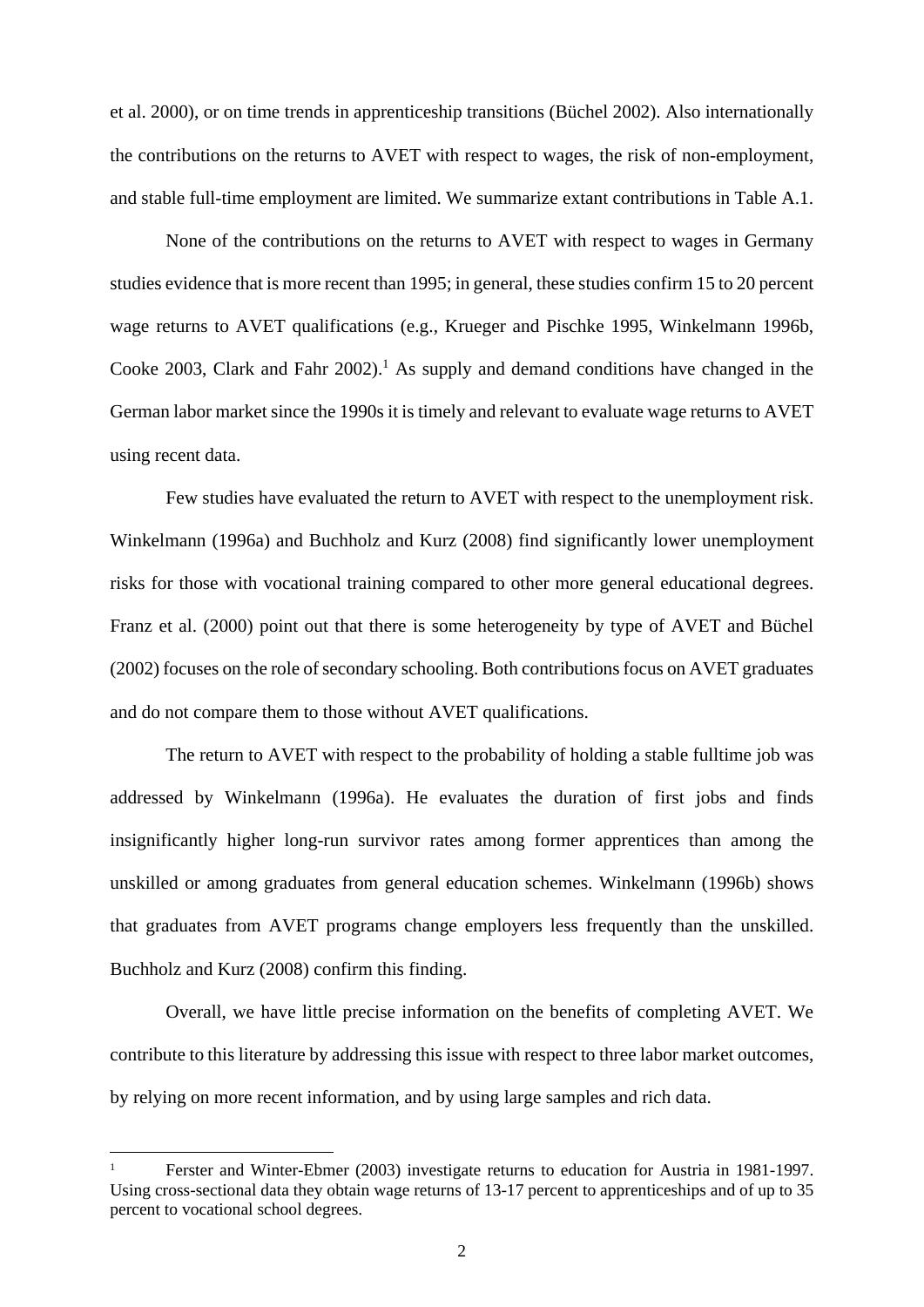There are only few contributions which identify causal effects of AVET:<sup>2</sup> Oosterbeek and Webbink (2007) evaluate the wage effect of an extension of basic vocational training based on a 1975 reform in The Netherlands. Fersterer et al. (2008) identify the returns to years of completed apprenticeship training based on the failure of small Austrian firms. Using the duration of incomplete apprenticeship training as an instrument the authors estimate a wage return to a year of AVET which is slightly larger than that estimated by OLS. Malamud and Pop-Eleches (2010) exploit a 1973 reform in Romania which shortened the duration of vocational courses. The authors find no significant reform effects. Thus, none of the three studies evaluates the effect of attaining an AVET qualification and the question of the causal effect of AVET qualifications continues to be unanswered. In this paper we do not focus on the identification of causal effects, however, we offer instrumental variables results as robustness tests for our least squares evidence.

We address two additional issues. First, we investigate whether AVET can balance the labor market disadvantages of those with only lower track secondary school degrees. Büchel (2002) looks at labor market entries prior to 1992 and concludes that over time the dual education system lost the ability to compensate deficits in general education. We investigate this issue with more recent data. Second, we compare AVET returns in East and West Germany. Except for Buchholz and Kurz (2008) none of the cited studies investigated labor market entrance in East Germany after unification.<sup>3</sup> Ongoing labor market problems in East Germany may limit the opportunities of new labor market entrants and possibly attenuate the returns to human capital investments there. As the studies on labor market entry in transition economies do not address returns to vocational training (e.g., Audas et al. 2005, Bukodi 2008, Täht et al. 2008) we fill a gap in the literature.

-

<sup>2</sup> Sollogoub and Ulrich (1999) compare employment and wage outcomes for youths with apprenticeship and technical school qualifications. The authors correct for selection into these vocational training paths using a Heckman correction and information on parental education as instruments.

<sup>3</sup> Krueger and Pischke (1995) look at the situation in the former GDR and compare the wage returns to education for East and West Germany around 1990.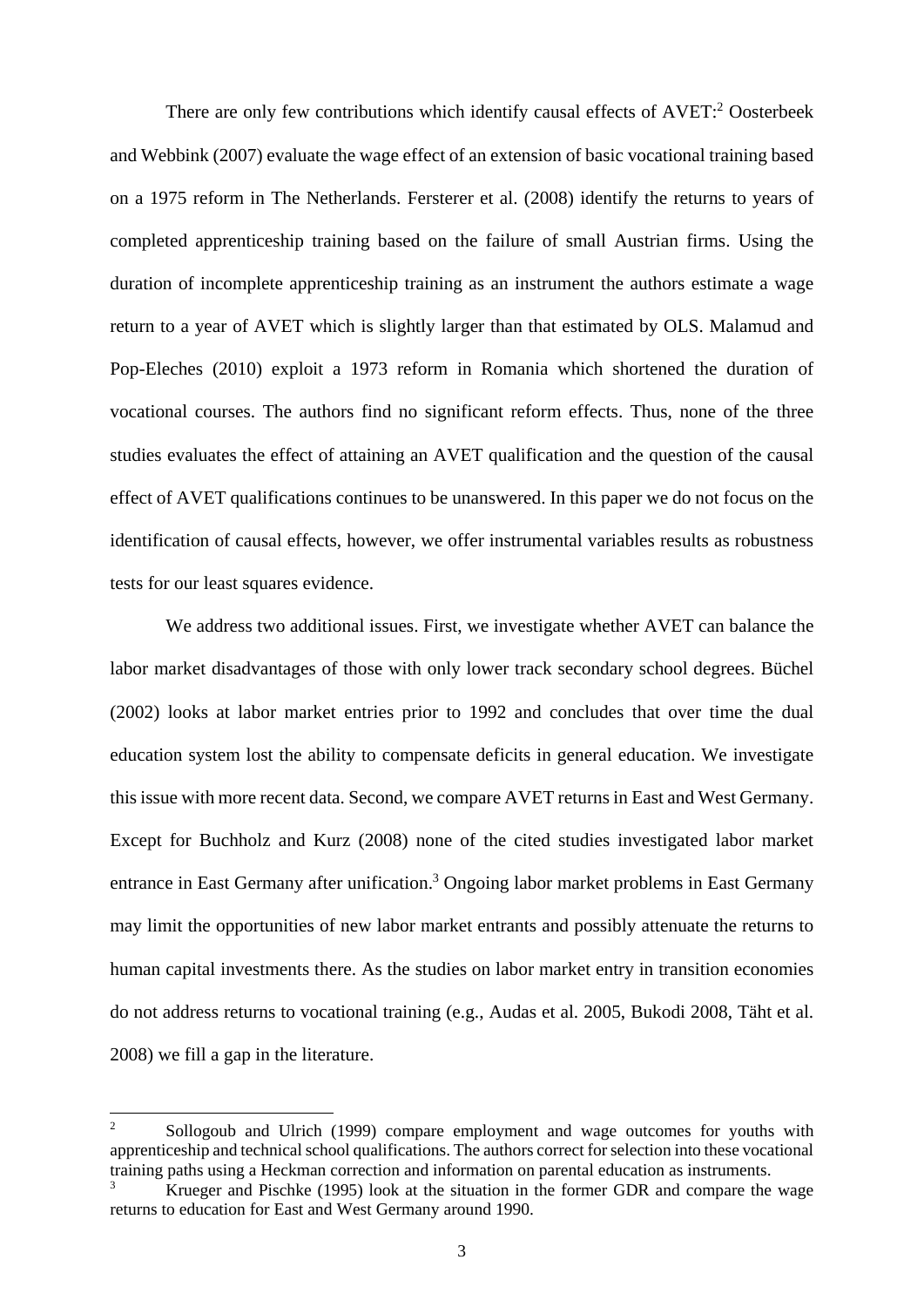In their survey of the apprenticeship literature Wolter and Ryan (2011, p.553) suggest that "The evidence on the economic effects of apprenticeship in individuals is still too limited to draw general conclusions." The aim of our paper is to contribute to this literature and to address important shortcomings of extant studies that Wolter and Ryan (2011) point to: first, it is important to define clear reference groups and counterfactuals when evaluating the returns to AVET. Therefore, we focus on graduates from secondary schools who are not eligible for tertiary education. In this homogeneous sample we compare the labor market outcomes of those who attained a vocational training qualification with the outcomes of those who did not. Second, individuals are allocated to different training schemes; therefore we compare the outcomes of alternative AVET programs. Third, one needs to choose appropriate outcomes where "employment, unemployment, and pay are the obvious ones for economists" (Wolter and Ryan 2011, p.551). We consider these three outcomes to comprehensively describe the relevance of vocational training for early labor market success.

 Our findings suggest that vocational training generates strong positive returns on various dimensions of early labor market entry. Individuals with AVET run a lower risk of being unemployed or out of the labor force, have a higher chance of permanent fulltime employment, and earn higher wages than their peers who entered the labor market without investing in vocational skills. In contrast to prior studies (e.g., Winkelmann 1996b and Fersterer and Winter-Ebmer 2003), we do not find significant differences in returns to different types of vocational training in Germany. There are only minor differences between East and West Germany and between males and females. Also, we do not find a negative time trend in the returns to AVET in a period of increasing access to tertiary education. The results confirm the beneficial effects of AVET for early labor market outcomes, even when the overall labor market situation is dismal.

Thus, undergoing AVET after the completion of general education appears to be associated with a successful labor market entry of young workers. Even in flexible labor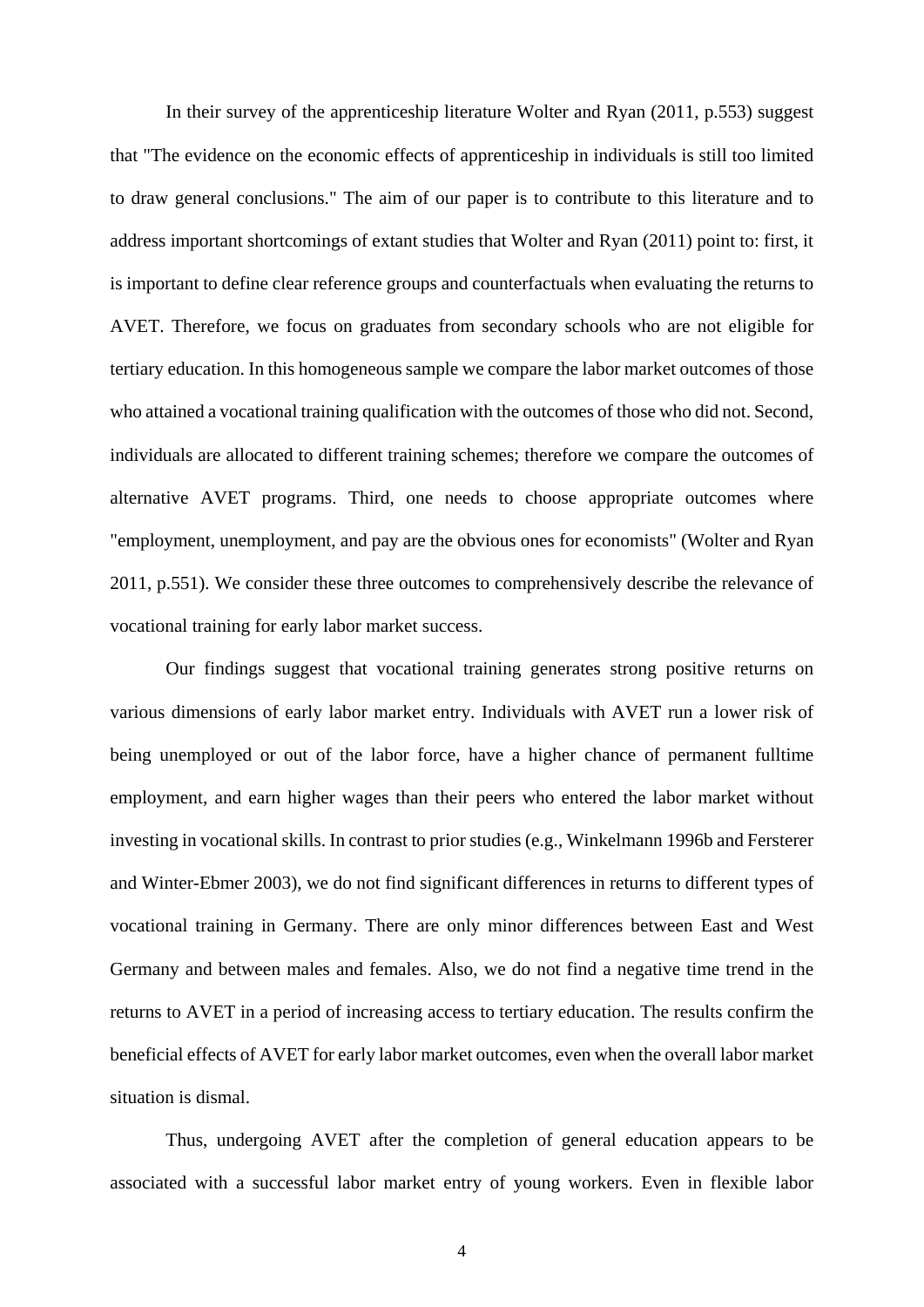markets, in regions and periods of high unemployment, and for youths with less than optimal general education outcomes, the returns to investments in vocational skills are significant and of substantial magnitude. This might be helpful evidence when deciding on measures to fight youth unemployment.

 The next sections describe the institutional background of vocational training in Germany. Section 3 then describes the data and the empirical approach. Sections 4 and 5 describe the results of the OLS estimation and their heterogeneities. Section 6 shows the results of instrumental variable regressions and section 7 concludes.

#### **2. Institutional background: education system and youth unemployment**

We first sketch the German educational system which is administered at the federal state level. We then characterize the options available to those high school graduates who completed secondary school after unification, when the same regulatory framework governed East and West Germany (for a summary see Figure 1).<sup>4</sup> Finally, we describe the youth unemployment situation in Germany.

 German secondary schools use a track system (e.g., Heineck and Riphahn 2009, KMK 2013). After typically 4 years in primary school at age 10 pupils are placed in one out of three tracks. Lower secondary school (*Hauptschule*) lasts another 6 years and prepares for vocational training. Intermediate secondary school (*Realschule/Mittelschule*) also provides 6 years of instruction and typically prepares for training in white collar occupations. At upper secondary school (*Gymnasium*) education continues for an additional 8 or 9 years. The upper secondary school degree (*Abitur*) is required for university admission.<sup>5</sup> After unification, all East German states established the upper secondary schools, but in most states lower and intermediate secondary schools were combined in one track (Riphahn and Trübswetter 2012).

1

<sup>4</sup> As of August 1, 1990 former East Germany adopted the West German vocational training system (Schaub and Zenke 2000). 5

In addition, comprehensive schools (*Gesamtschule*) grant degrees of either track.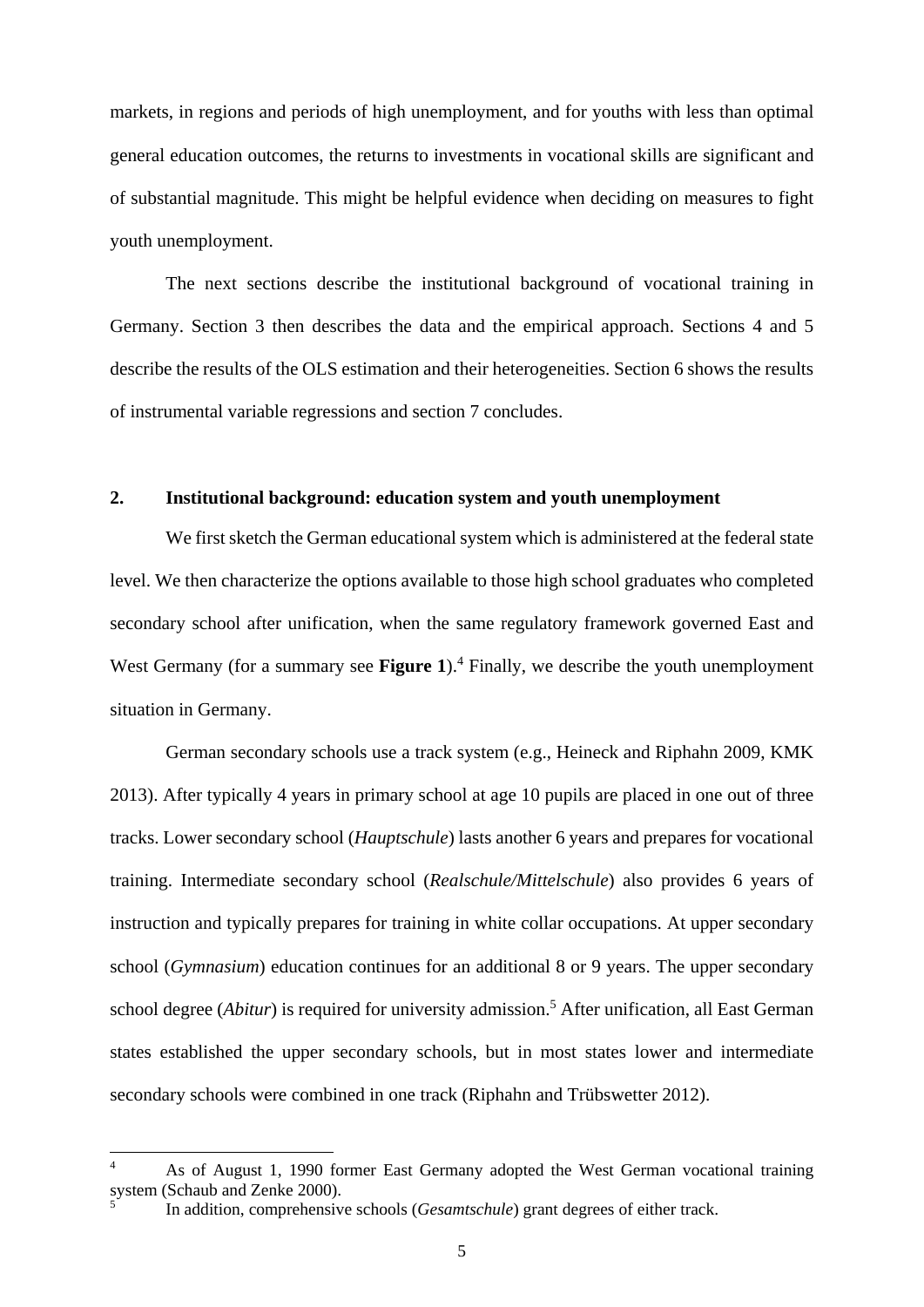In recent decades, the cohort shares attaining upper secondary school degrees (*Abitur*) increased substantially. Of the pupils leaving secondary school in 2012, about 5 percent had no degree, while 18, 40, and 37 percent graduated from lower, intermediate, and upper secondary school, respectively (STBA 2013).

Once pupils leave secondary school, they can choose different pathways. Those with an upper secondary school degree can take up academic studies.<sup>6</sup> Generally, however, a transition into vocational training is most common and possible for graduates from all tracks. The German vocational training system can be described as a three track system, as well (see, e.g., Quintini et al. 2007, or Biavaschi et al. 2012).

The first track is the apprenticeship system (*Duales System*/dual system): apprenticeships last between 2 and 4 years and combine vocational 'on-the-job training' with formal education in vocational schools (*Berufsschule*).<sup>7</sup> The firm-based 'on-the-job training' has to meet formal, occupation-specific standards. Employers announce and fill open apprenticeship positions based on their business interests.<sup>8</sup>

The second track of vocational training is predominantly provided in fulltime schools without firm involvement (*Schulberufssystem*/school system). Both tracks lead to nationally recognized vocational qualifications.<sup>9</sup> Typically, choice between track one and track two education is tied to the choice of an occupation; in most cases any given occupation is taught exclusively in track one or two. The tracks differ in that first track students spend more time in firms and on-the-job whereas the second track training focuses on school based education. This implies different levels of relevant hands-on experience, occupational networks, and exposure

 $\frac{1}{6}$  During the time of our analysis healthy young men above age 18 could face military draft or substitute service. However, by 2009 the cohort share of those in military or substitute service had dropped to roughly 3.4 percent. In earlier years the share was about three times as high (Wingerter 2011). The mandatory draft system was abolished in 2011.

<sup>7</sup> Often apprentices spend 1-2 days per week in school and 3-4 days at the firm. They earn a modest wage at the firm; the amount varies across occupations and regions.

<sup>8</sup> Gericke et al. (2011) show that as of 2009, roughly 54 percent of all 18-21 years olds entered the dual apprenticeship system.

<sup>9</sup> In addition, there is a system of civil servants' training, which is of small magnitude.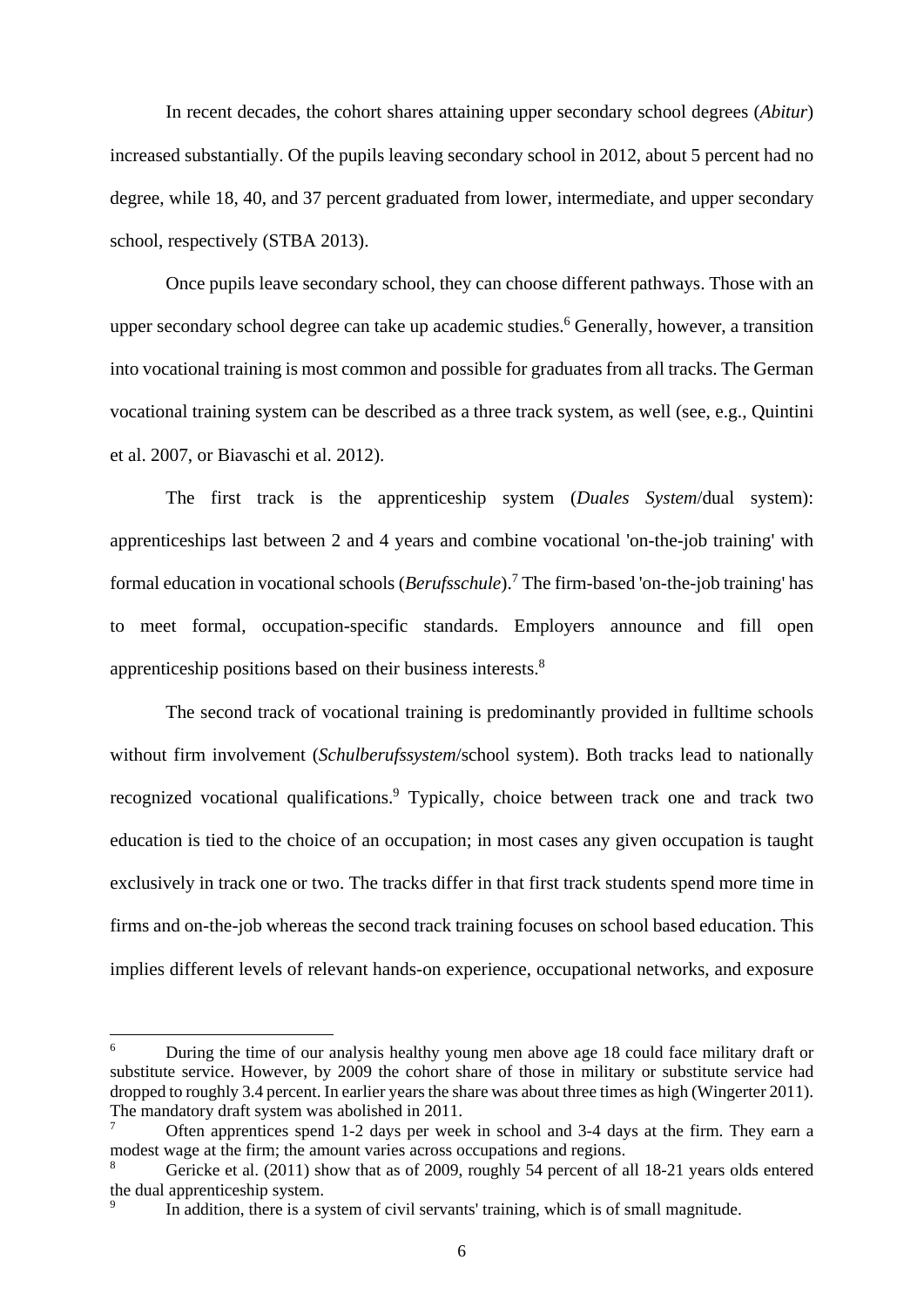to the needs and interests of potential employers. Most importantly, second track school based training ends with students starting a job search and first track apprenticeship training ends with job offer decisions by employers. This likely affects both opportunities and behavior of trainees.

A third track consists of programs that meet excess demand for vocational training and improve applicants' qualifications but do not grant vocational degrees (*Übergangssystem* / transition program, for details see AB 2012). This track has three major tasks. It offers (i) general schooling for those not yet qualified for apprenticeships in a 'vocational preparation year' (*Berufsvorbereitungsjahr*), which can be used to complete a basic school degree. (ii) In a program called 'elementary vocational year' (*Berufsgrundbildungsjahr*) students may learn occupation-specific skills which can allow them to shorten a later apprenticeship. (iii) Finally, 'special vocational schools' (*Berufsfachschule*) prepare students for apprenticeships but do not provide formal qualifications. Most students who complete the third track continue their training with an apprenticeship (Franz et al. 2000). The dropout rate from AVET remains at below 20 percent and is highest in the first year (AB 2012).

Overall, the three-track vocational system succeeds in providing substantial population shares with vocational training degrees. BMBF (2014) discuss that the cohort share of those remaining without any vocational qualification reaches 13.5 percent among those in their 20s in 2011. The shares of those without vocational qualifications correlate with secondary school attainment and reach from 50.1 percent among those without secondary school, to 31.7 and 8.4 percent among those with lower and intermediate secondary school degrees and 5.4 percent among those graduating from upper secondary school.

**Figure 2** describes the distribution of entry cohorts across the three vocational training tracks for East and West Germany. We find regional differences with West Germans using the third track and East Germans using second track training more frequently. In both regions, vocational track choice is correlated with secondary school attainment (see **Table 1**): those with lower secondary school attainment tend to start out in the third vocational track.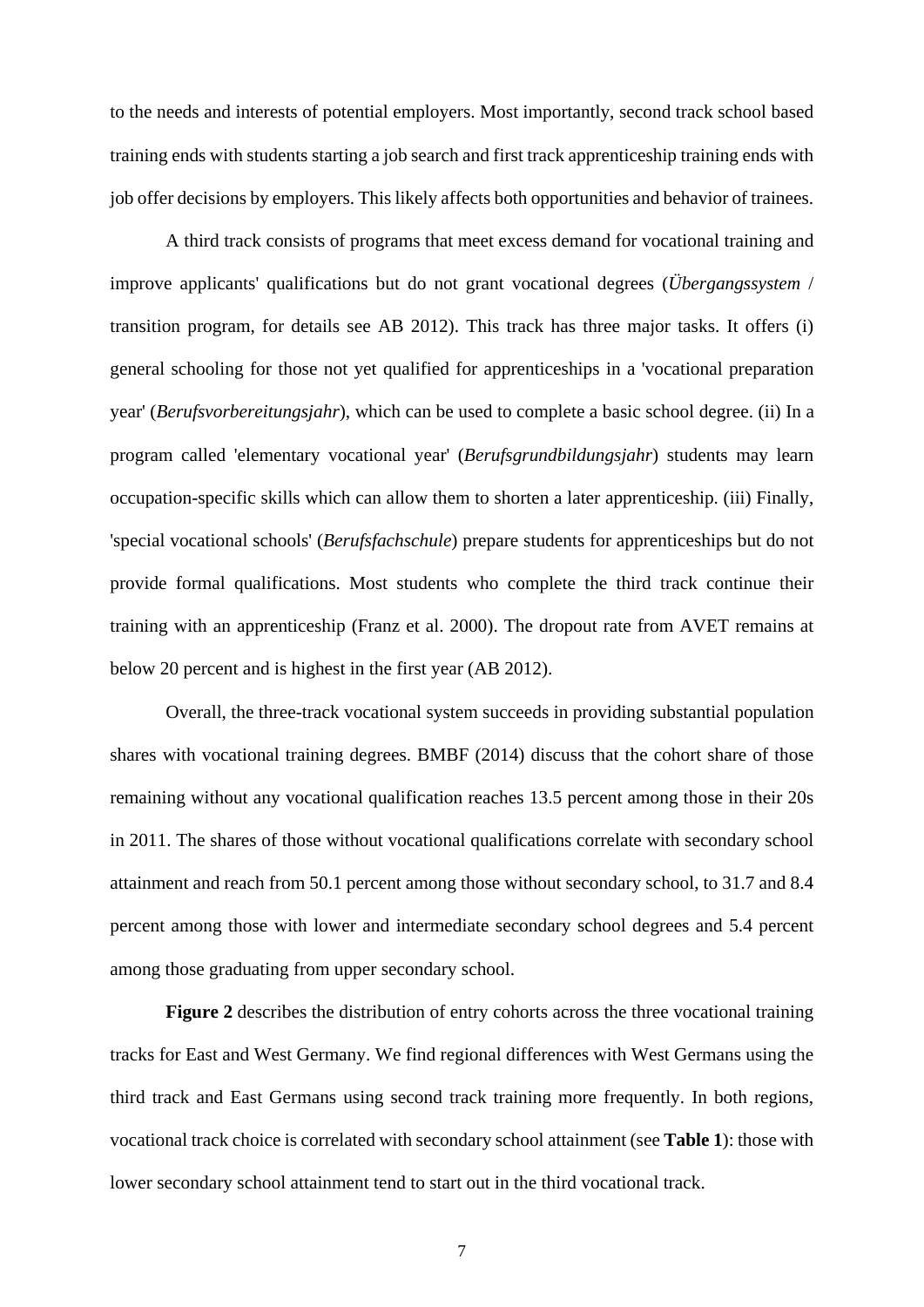In recent decades, the supply of vocational training positions often fell short of demand.

**Figure 3** depicts the number of vocational training positions filled and the demand for vocational training in East and West Germany since 1992. Until 2008 demand exceeded supply in both regions. Since then demographic shifts in East Germany, where fertility had dropped by half in the early 1990s, took pressure off the system.<sup>10</sup> AB (2012) show that the supply-demand ratios for vocational training positions differ substantially by occupation. Instead of pursuing tertiary education, military or substitute service, and vocational training, high school graduates may work without training as unqualified workers, leave the labor force, or become unemployed (Riphahn  $2002$ ).<sup>11</sup>

 AB (2012) report that one year after completing training about 63 and 73 percent of the East and West German AVET graduates are in regular employment (as of 2008). The share of unemployed is generally twice as high in East as in West Germany. Unemployment is particularly likely if youths in the dual system are not offered a position by their training firm: AB (2012) show that the share of youths in apprenticeship training that is offered a permanent position in the training firm increases with firm size and is lower in East than in West Germany.

 By international comparison, Germany and its neighboring countries with dual apprenticeship systems (e.g., Austria and Switzerland) enjoy low youth unemployment (OECD 2012b). **Table 2** presents the ratio of youth to total unemployment for selected countries; the low ratios for Germany confirm the comparatively positive situation for German youths.

1

<sup>&</sup>lt;sup>10</sup> Bogai et al. (2008) and Seibert and Wesling (2012) document the commuting activity of young East Germans, which reflects the tightness of the East German market for training positions.

STBA (2014, p.60, 63) report that 2.9 percent of all 15-19 year olds (as of 2012) are not in education and training but in employment. Among all 18-24 year olds 10.4 percent do not have a secondary school degree and are not in training or education (as of 2012); of these 44 percent are employed and 56 percent are not employed.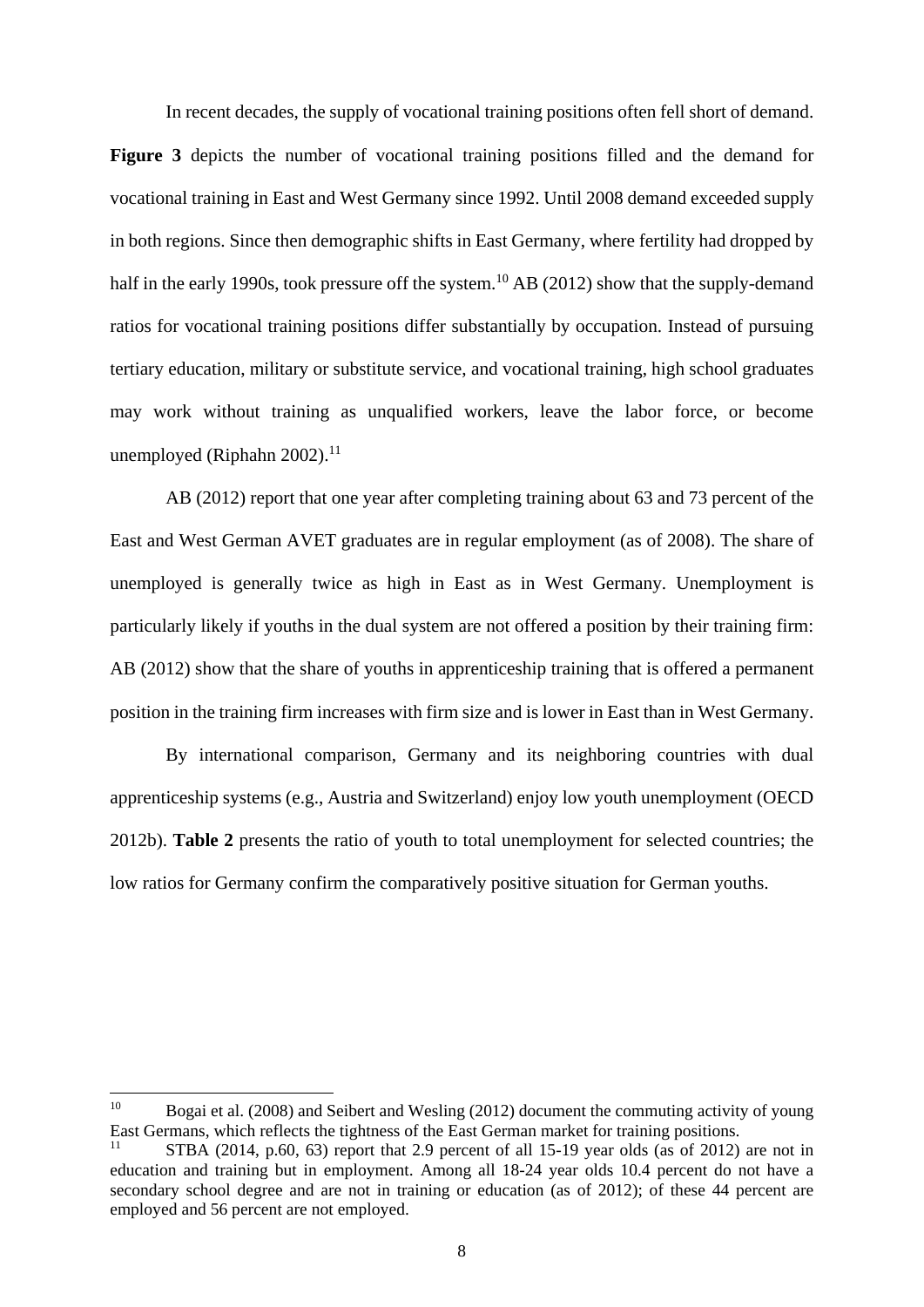#### **3. Data and Empirical Specification**

We use the 2000-2011 years of the German Socioeconomic Panel (SOEP), a household survey which covers educational careers and labor market outcomes (Wagner et al. 2007). A key advantage of the SOEP is its rich set of socio-economic indicators.

We study individuals aged 25 in the years 2000-2011, i.e., born 1975-1986 in East and West Germany who completed secondary education after German unification in 1990. We consider only those who initially graduated from either *Hauptschule* (lower secondary school) or *Realschule* (intermediate secondary school); thus, we use a homogeneous sample of graduates from those two school tracks that qualify for vocational training. We omit youths with missing information on educational background or with a secondary school degree from *Gymnasium* (upper secondary school).<sup>12</sup> The latter are typically three years older at graduation than the youths in our sample and have the option to take up academic education. Therefore their career choices differ from those of the group of youths that we focus on here. After dropping 6 observations with missing values on key variables, our sample contains 1,839 individuals (1,306 in West and 533 in East Germany).

As dependent variables we consider three labor market outcomes at age 25 when both training and military and substitute service are typically completed and labor market entrants had the opportunity to establish themselves in the labor market. In particular, we consider (a) non-employment, i.e., whether an individual is currently unemployed or out of the labor force; this indicator is set to zero for those currently working or enrolled in education;<sup>13</sup> (b) holding a permanent fulltime job which describes whether a person works fulltime and holds a job with

 $12$ 12 To reduce the number of missing values for our education measure, we also used data from earlier survey waves to measure educational outcomes. It is possible that observations in our sample obtained higher educational degrees after their initial secondary school degree, either prior to or after completing vocational education. We account for additional degrees in our estimations.

Note that young individuals may self-report the own employment status as being "out of the labor force" rather than "registered unemployed" as long as they are not (yet) qualified for official unemployment benefits. In both cases the individual is currently not employed, which we consider to be the relevant information here.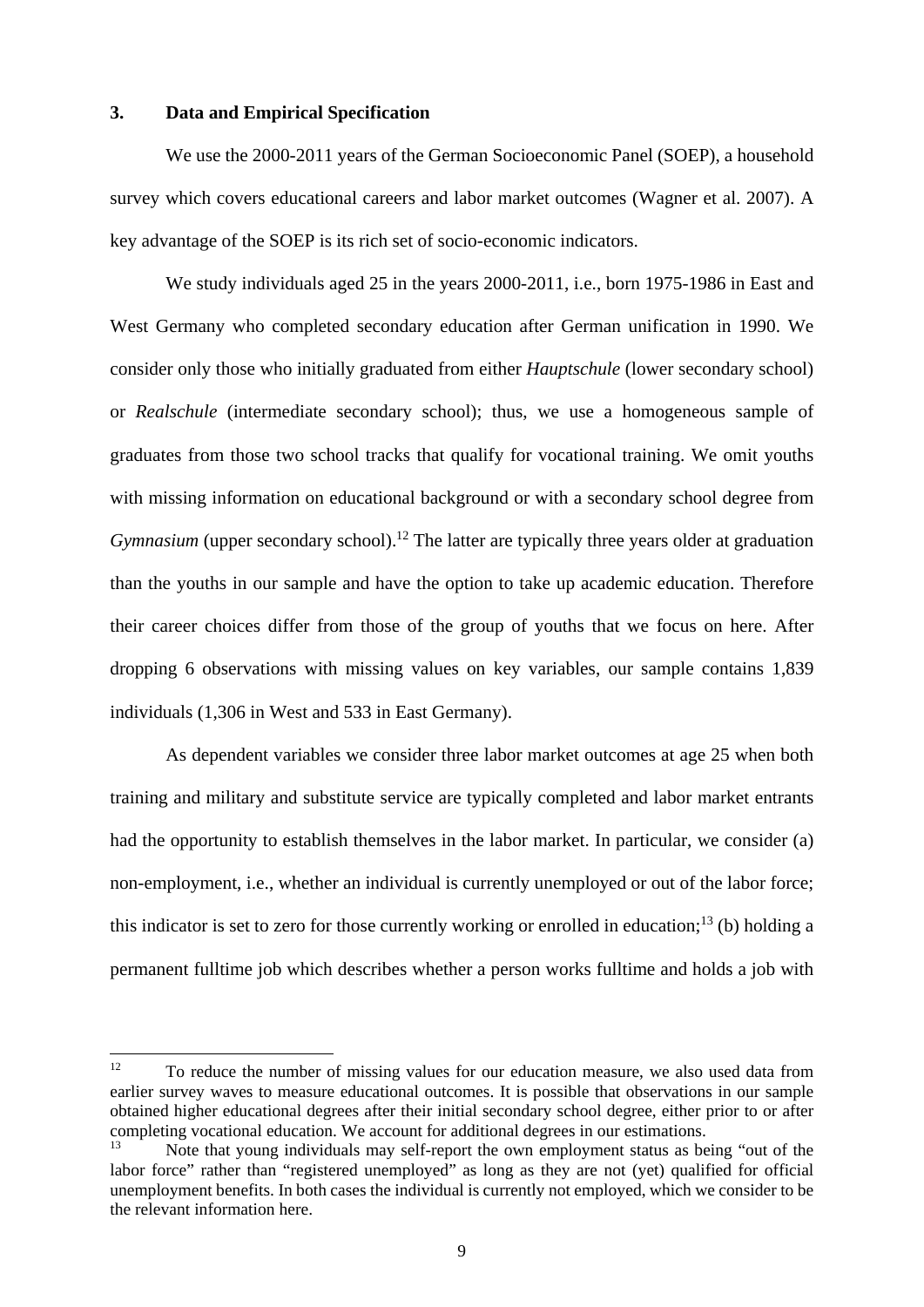at least one year of tenure with the same employer; and (c) the hourly earnings of those who are fulltime employed where we use the log of real (2006) gross hourly earnings or wages, i.e., monthly earnings per hour worked.

**Table 3** describes the dependent variables in East and West Germany. For the first two dependent variables we use the full sample and for the third outcome we use only those in fulltime employment. We find clear East-West differences: the share of individuals in nonemployment is eight percentage points lower in West than in East Germany (17 vs. 25 percent) and more individuals have a permanent fulltime position in West (48 percent) than in East Germany (40 percent). With respect to log real hourly earnings, individuals in East Germany trail behind their West German peers on average by 0.3 log points (2.4 vs. 2.1).

Individual labor market outcomes are affected by a number of mechanisms which we need to account for in order to quantify the relevance of AVET qualifications. These mechanisms work through labor demand and labor supply and can be addressed using regional characteristics. Our main variables of interest are two indicators for completed AVET, which we consider, both, in combination and separately: the apprenticeship indicator refers to the first track of the vocational training system, and the vocational training indicator combines various formats of school based second track vocational training. It is not possible to complete a vocational degree in the third track of the vocational training system. Individuals who start out in track three and later complete a degree in the first or second track of the vocational system are in the treatment group. Those who fail to complete a vocational degree end up in our control group which comprises all those who failed to commence or complete AVET degrees. In our sample 76 percent of the youths completed an AVET qualification with little difference between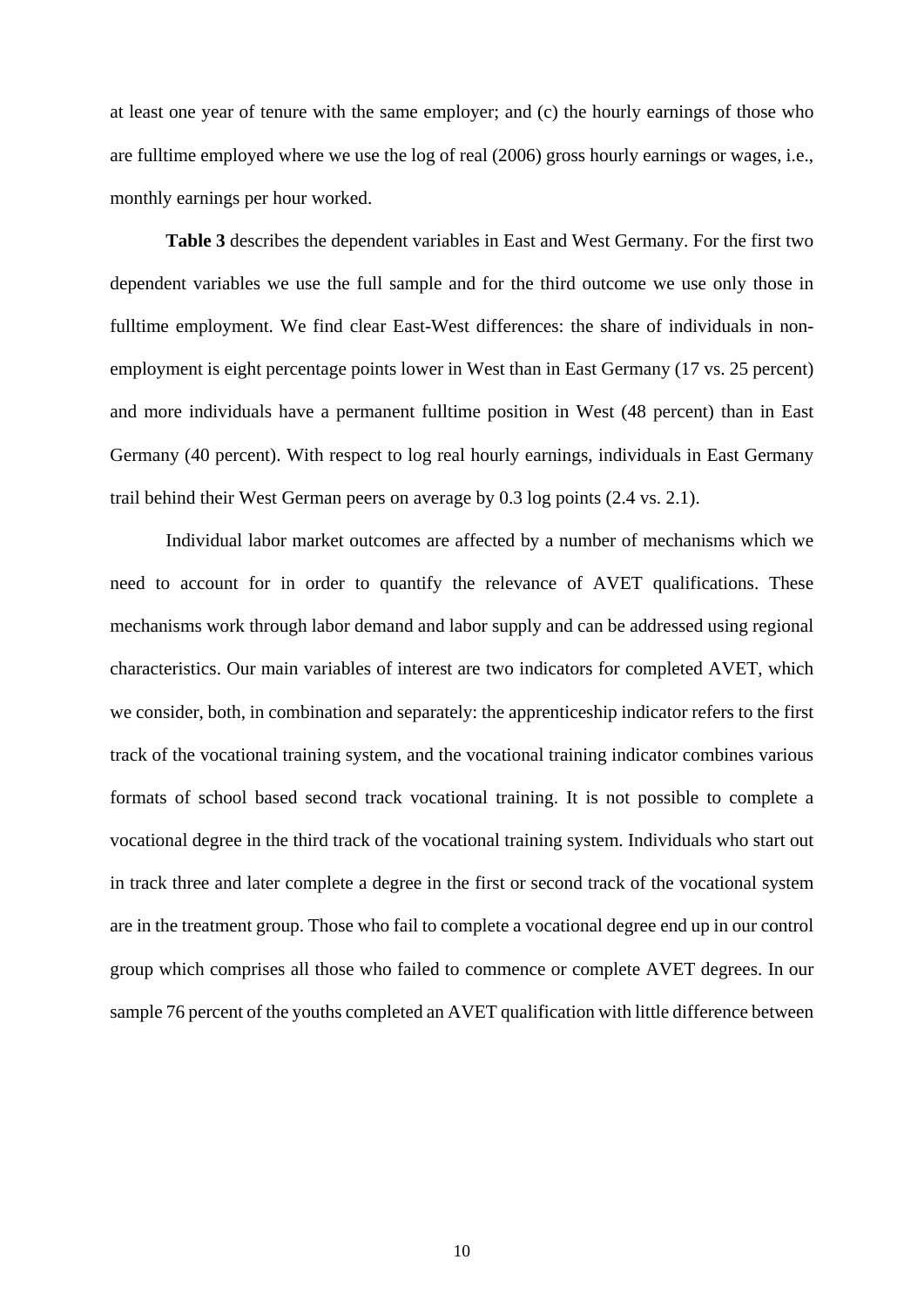East and West Germany.14 About one quarter of those with AVET qualifications indicated to have a qualification from the second track of vocational training.<sup>15</sup>

In addition, it is important to control for those individual characteristics that may be correlated with and affect the estimates of the returns to AVET via the labor supply side.<sup>16</sup> This group of measures comprises gender, marital status, the number of children in the household, the highest secondary schooling degree completed, migration background, an indicator for past in military or civil service, and for tertiary education. As labor demand varies at the regional level this provides one reason to differentiate between East and West Germany. In addition, the two regions differ in the distribution of secondary school degrees; the share of youths with at most lower secondary school degree (*Hauptschule*) is lower in East Germany than in the West. The share of migrants, which combines first and second generation immigrants, reaches 32 percent in West and only 3 percent in East Germany (see Panel A of **Table 3**). To control for regional disparities we consider community size and regional unemployment. More than half of East German youths reside in small towns with fewer than 20,000 inhabitants compared to only 43 percent in West Germany. The mean state unemployment rate is substantially higher in East than West Germany (about 17 vs. 8 percent). Given structural heterogeneities in the education system it is important to allow for federal state fixed effects in the estimations. All models control for year fixed effects; these jointly account for the business cycle and for birth cohort differences, which cannot be separated in our cross-sectional setting. The hourly earnings equation additionally controls for tenure, industry, occupation and firm size. Panel B of **Table 3** presents descriptive statistics for covariates used in the hourly earnings regressions.

 $14$ Similar to Winkelmann (1996b), we refrain from using information on apprenticeship dropout because the survey yields incomplete information on this issue.

<sup>&</sup>lt;sup>15</sup> Our data do not allow us to identify the third track of vocational training. However, as the third track typically leads to first or the second track training this is innocuous.

<sup>16</sup> Ideally one would study the returns to AVET as a function of the characteristics of the training firm (e.g., industry or firm size) if the AVET degree was obtained as an apprenticeship in the dual system. However, as we use individual data that is gathered at age 25 this information is not generally available. In addition, we would not be able to characterize those who obtained their degree in the secondary track of vocational training.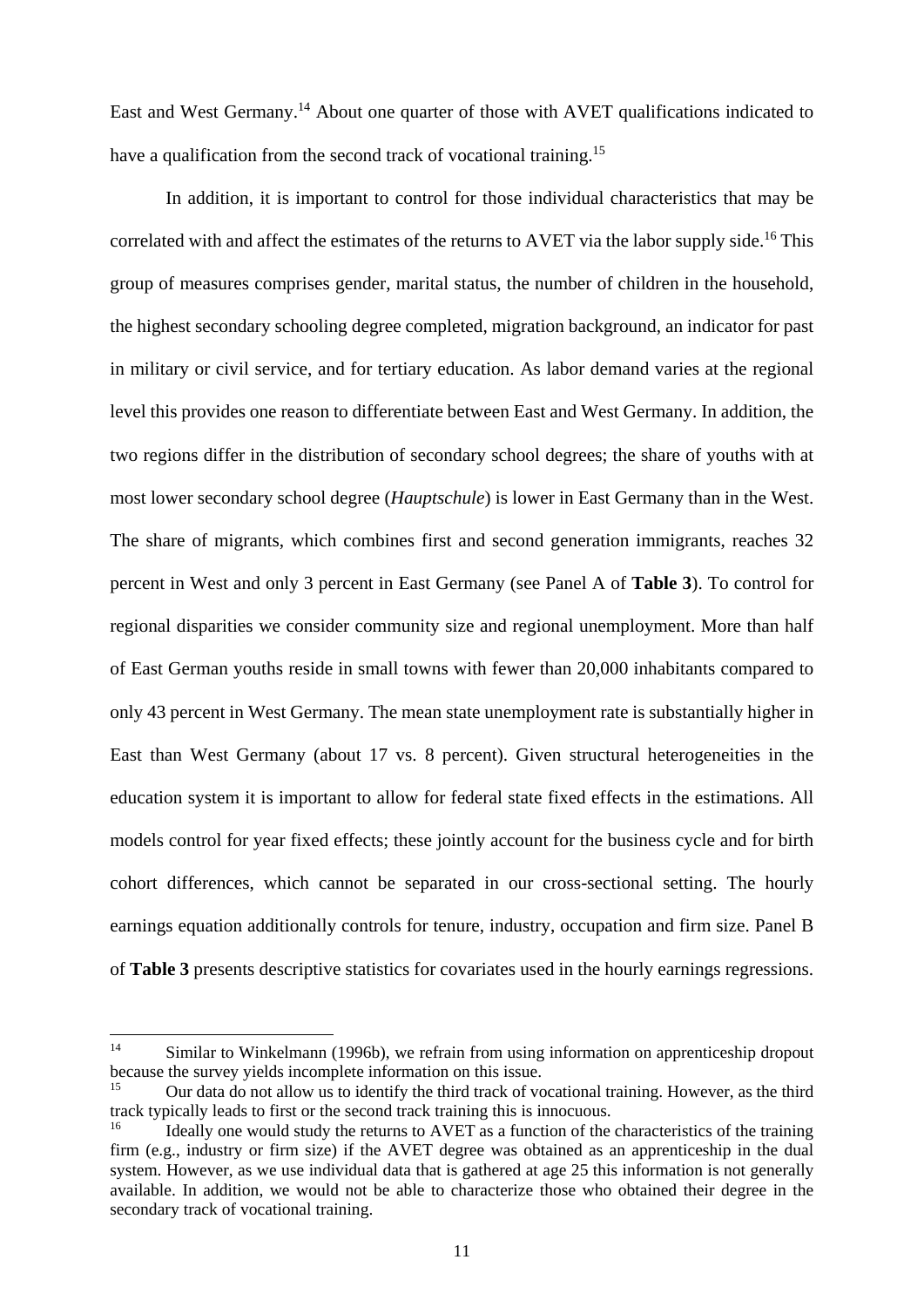#### **4. OLS Results**

1

 We use OLS to analyze the relevance of AVET qualifications for early labor market outcomes. **Tables 4.1-4.3** present the estimation results for three outcomes: being unemployed or out of the labor force, holding a stable permanent fulltime job, and real hourly log hourly earnings in fulltime employment, all at age 25. In all estimations we condition on federal state and year fixed effects and present robust standard errors.

 Column 1 shows the raw returns to an AVET qualification for the three outcomes. The coefficient is always highly significant and indicates a beneficial correlation between AVET and labor market entry: the probability of being unemployed or out of the labor force at age 25 is about 12 percentage points lower among those with training, the probability of permanent fulltime employment at age 25 is higher by about 30 percentage points, and hourly earnings in fulltime employment are about 17 percent higher among those who hold a vocational training qualification. The magnitude of the effect on hourly earnings is consistent with previous findings; Winkelmann (1996b) reports wage returns of 15-20 percent and Fersterer and Winter-Ebmer (2003) obtain wage returns of 13-17 percent to apprenticeships in Germany and Austria, respectively. Once we consider controls for covariates in column 2 the estimates decline somewhat in magnitude but remain statistically significant (see column 2 in **Table 4**).17

 Next, we investigate whether the returns to apprenticeships (first track) and school based vocational training (second track) differ.18 Column 3 shows the coefficient estimates for the two training measures. Clearly, the comparative results for the two routes may be affected by uncontrolled occupation-specific effects. However, we find no clear order in the returns to the two qualifications: school-based vocational training yields larger coefficients in **Tables 4.1** and **4.3**,

The covariates controlling for individual characteristics are always jointly statistically significant. Year and state fixed effects are significant in most cases. In the hourly earnings equation the controls for firm size, occupation, and industry are also group-wise statistically significantly different from zero.

<sup>18</sup> Since apprenticeship training and school based vocational training typically prepare for different occupations a comparison of the returns to these pathways contains occupation-specific effects.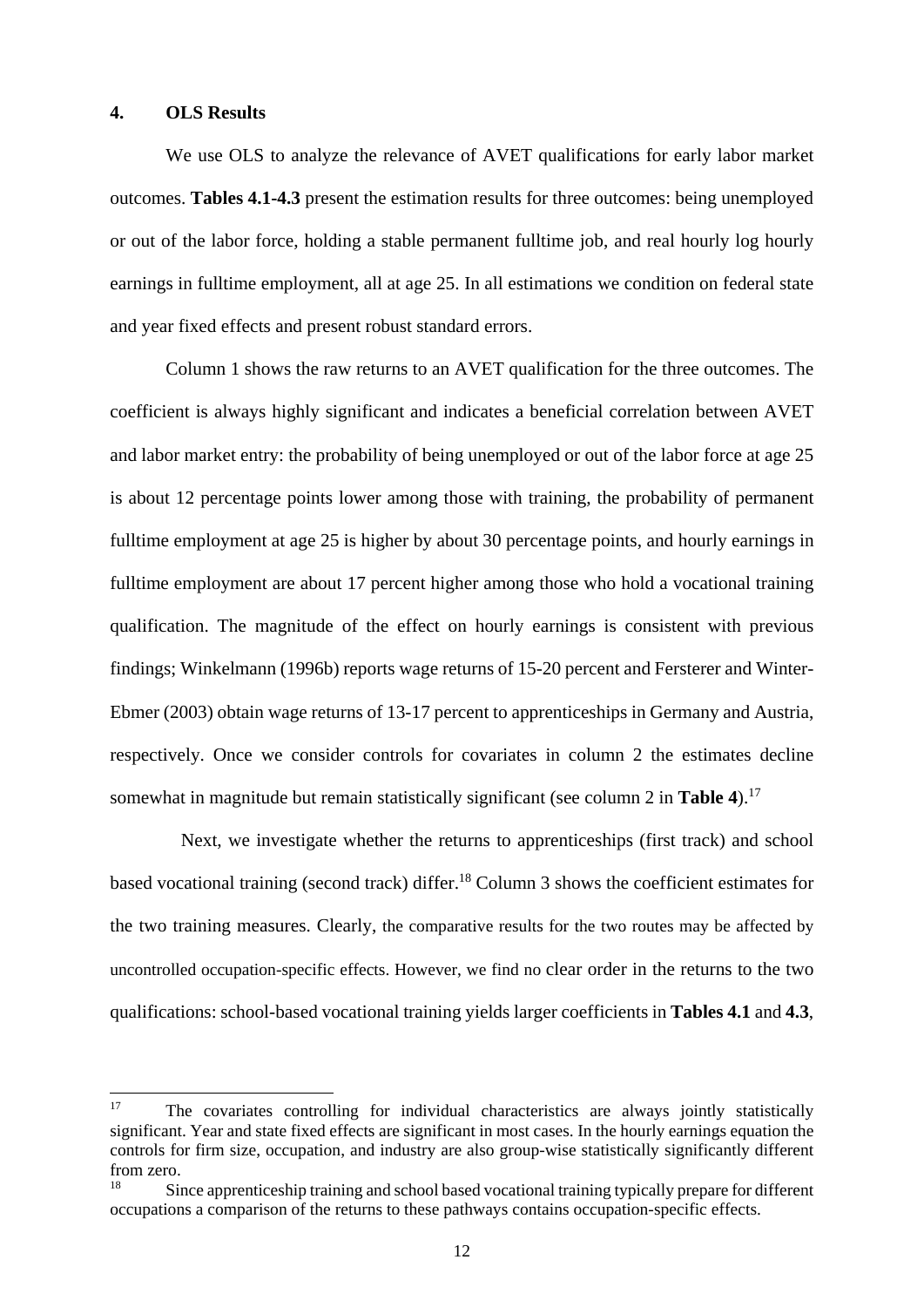while apprenticeships dominate with respect to holding a permanent fulltime job (**Table 4.2**). Tests based on regressions with and without control variables do not reject the hypothesis that the two coefficients are identical.<sup>19</sup> This finding differs from Winkelmann (1996b) and Fersterer and Winter-Ebmer (2003) who find substantial variation in the wage returns to different types of vocational training. Winkelmann (1996b) used SOEP data from 1984-1990 for male West German workers without age restrictions. Fersterer and Winter-Ebmer (2003) study Austrian data from 1981-1997. Both differentiate various types of vocational training. In contrast, we combine males and females, use recent data, and consider outcomes from East and West Germany where patterns of vocational training provision differ. When we restricted our sample to males from West Germany the identity of the two coefficient estimates could still not be rejected. Winkelmann's sample had on average 21 years of experience and thus attained vocational degrees in the 1960s. Therefore, the difference between his and our findings may result from life-cycle phenomena if differences in returns to training types realize only later in life. Alternatively, the differences in returns across degrees may have vanished in recent decades. Based on our results, we use a joint AVET indicator for the remainder of our analysis.

 The estimation results in columns 4 and 5 of **Table 4** address possible differences between the returns to vocational training in East and in West Germany. Such differences could result, e.g., from heterogeneous training institutions and labor market conditions (cf. section 2). The regressions for the regional subsamples show different results: the returns to AVET are smaller in magnitude and less statistically significant for the East German subsample particularly in **Table 4.1**. The signs of the point estimates, however, do not differ between East and West. In estimations on the full sample (not shown to save space), we added regional interaction terms of AVET; these interaction terms never yielded statistically significant

<sup>19</sup> When testing the identity of the two coefficients in the specification with all controls, the pvalues are 0.0689, 0.3029, and 0.2671 for the three outcomes, respectively.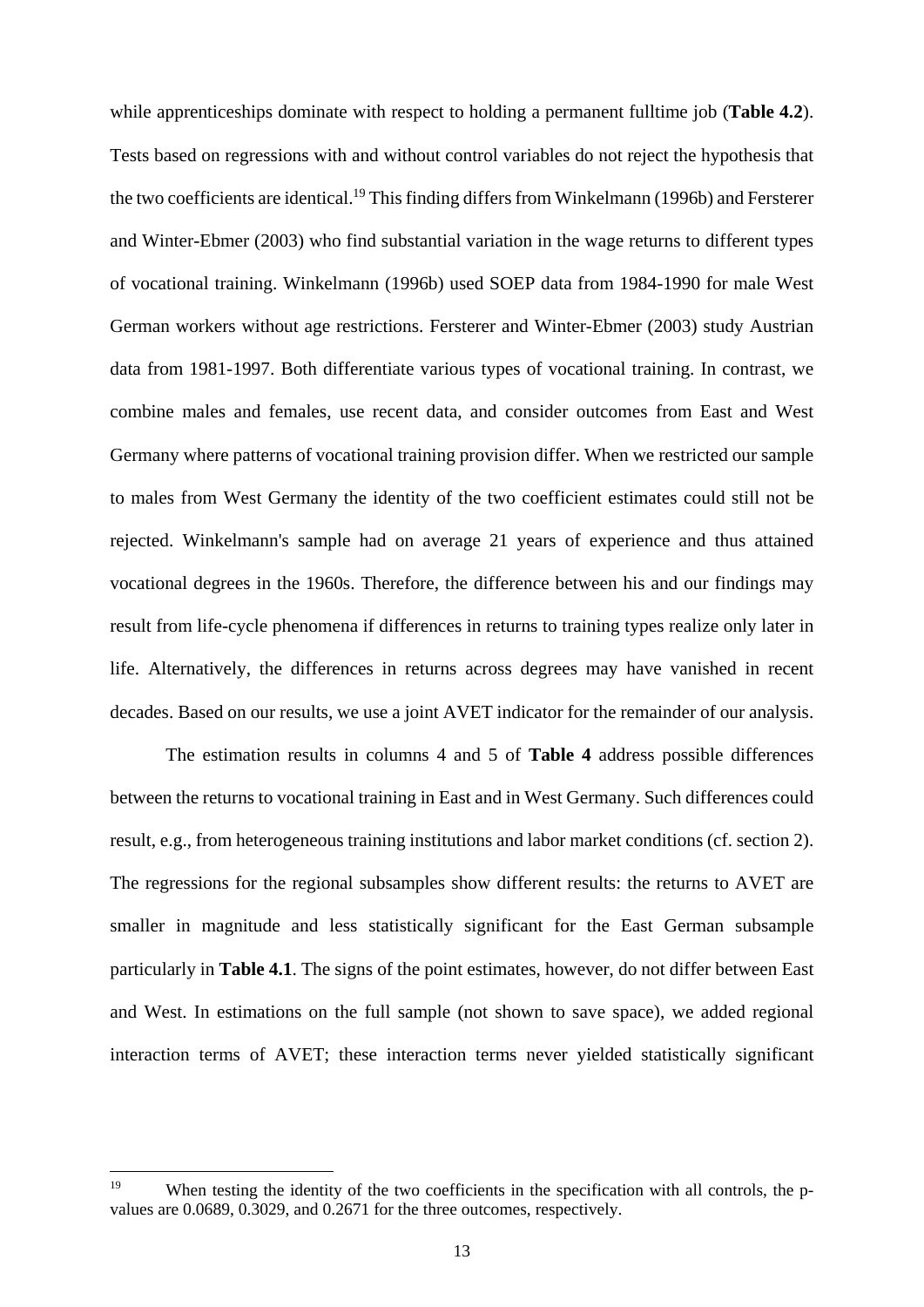coefficient estimates. Therefore, we conclude that AVET is associated with improved early labor market outcomes in both East and West Germany.20

Following Büchel (2002) and using more recent data we test whether completing an AVET qualification compensates labor market effects of deficits from secondary education. Büchel (2002) found that for those who completed the apprenticeship between 1948 and 1974, low secondary education outcomes did not affect post apprenticeship labor market opportunities. He concluded that generally the AVET qualification balanced prior disadvantages. However, this was no longer true for individuals who completed the apprenticeship 1975-1992. In our data, AVET qualifications were obtained between about 1994 and 2011. Column 6 of **Table 4** shows that those with only lower secondary school degrees as their highest degree do worse in the labor market compared to those with higher degrees; this difference is not significant in the hourly earnings equation. In column 7 we restrict the sample to those who obtained AVET qualifications: all three panels of **Table 4** confirm that even in this subsample those who initially obtained only lower secondary education still have worse labor market outcomes at age 25. Thus, AVET does not compensate disadvantages generated by initial secondary education. We thus confirm Büchel's (2002) results for more recent years.

#### **5 Robustness and effect heterogeneity**

 We explore heterogeneities in the returns to AVET along three dimensions: first, we compare the returns to AVET for males and females, second, we study the labor market sensitivity of the returns to AVET, and third, we compare hourly earnings returns across occupations, industries, and firm sizes.

 So far, we considered gender main effects and interaction terms of marital status and gender to account for different labor market outcomes of males and females. The estimated

 $20\degree$ Additionally, we rejected the hypothesis that the returns to AVET changed over time (results available upon request).We also did not find different time trends in the returns to AVET in East and West Germany.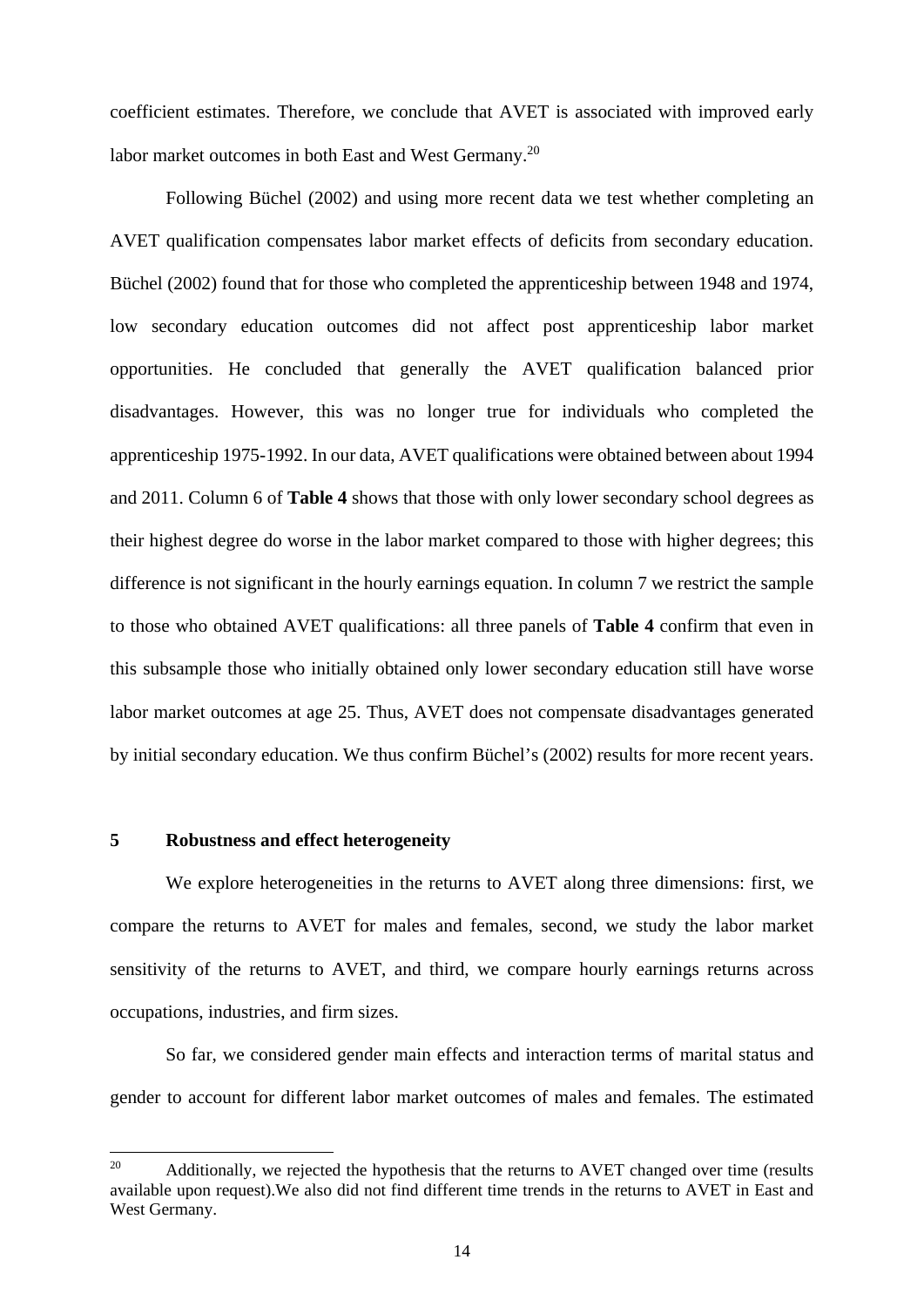coefficients (not presented to save space) generally indicate that at age 25 males are less likely to be unemployed or out of the labor force, more likely to be permanent fulltime employed and that they earn higher hourly earnings than females. If we add interaction terms of gender with AVET to the model the resulting estimates are small and insignificant for all three outcomes. **Table 5.1** shows separate estimates for male and female samples using the specification of column 6 of **Table 4**: we find small differences in the returns to AVET by gender for the first two outcomes and a larger difference in hourly earnings returns, where female returns are more than 50 percent larger than those of men; the latter are no longer statistically significant. Overall, the beneficial correlation of AVET qualifications holds for both genders confirming Fersterer and Winter-Ebmer (2003) for Austria; prior German studies such as Cooke (2003) and Winkelmann (1996b) only considered males.

 In column 6 of **Table 4** we controlled for state unemployment measured contemporaneously with the dependent variables. We already found that there are no significant differences in returns to AVET between East and West Germany, two regions with different unemployment rates. We now study the role of the labor market in greater detail. First, we add an interaction term of the current state unemployment rate and AVET (see columns 1, 4, and 7 of **Table 5.2**). Not surprisingly, this yields significant coefficient estimates for the outcome 'currently unemployed or out of the labor force': the return to AVET with respect to current unemployment is significantly lower when unemployment is high, but it remains positive. The return to AVET with respect to the other two outcomes does not vary by current unemployment. The result also holds when we use the current *youth* unemployment rate, measured for ages 15- 25 (see columns 2, 5, and 8 of **Table 5.2**). Thus, the current labor market situation does not affect the benefits of AVET.<sup>21</sup>

<sup>21</sup> 21 Interestingly, this finding differs from those of Ammermueller et al. (2009). They conclude that unemployment affects returns to years of education. The authors consider *net* hourly income for employees aged 25-60 in firms with at least 10 employees. As the returns for highly skilled workers and those in the upper quantiles of the wage distribution appear to respond strongest to unemployment and as their sample considers older workers the results may not be contradictory.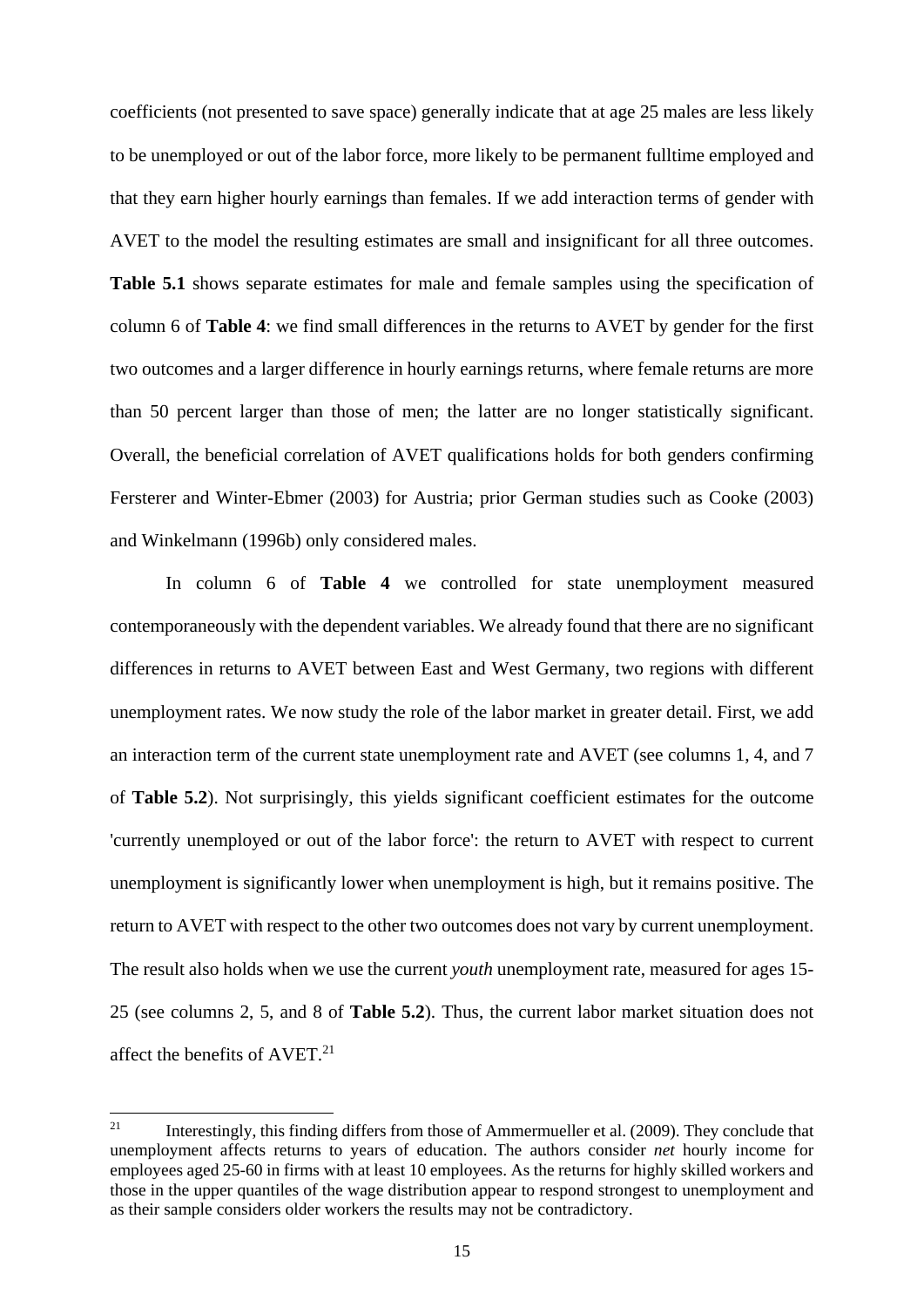Next, we test whether the labor market situation at the time when the training decision was taken, e.g., at age 15 of the youth, is correlated with the returns to AVET ten years later, at age 25 (see columns 3, 6, and 9 of **Table 5.2**). We find no significant coefficient estimate of the interaction terms in the unemployed or out of the labor force and the hourly earnings equations, but for the permanent fulltime employment outcome.<sup>22</sup> The point estimates (see column 6 of **Table 5.2**) suggest that the beneficial effect of completed AVET at age 25 is significantly lower if the (youth) unemployment rate at age 15 was high.<sup>23</sup> This surprising result may suggest a selection of youths commencing their AVET in times of high unemployment, i.e., that they are less likely to enter permanent fulltime employment compared to youth starting AVET in less difficult times. Alternatively, the long-term benefit of AVET in terms of permanent fulltime employment outcomes may be smaller when the labor market is tight early in life. This interpretation is plausible as in times of tight labor markets firms may reduce the average quality of the AVET positions offered: in these years firms face particular social pressure to offer AVET positions even though they may not expect a subsequent demand for trained workers.<sup>24</sup> Importantly, however, the returns to AVET qualifications in terms of permanent fulltime employment outcomes at age 25 are positive, large, and highly significant even for those who started in bad labor market situations.

 Finally, we follow previous studies on German apprenticeships and test whether returns to vocational training are heterogeneous across employers and occupations (e.g., Göggel and Zwick 2012). The interaction terms of AVET with occupation, industry, or employer size indicators are not jointly significant (results available upon request).

1

 $22$  This holds, both, for aggregate and youth unemployment rates at the time when the individual was aged 15, 16, or 17 of the youth.

<sup>23</sup> This confirms evidence that finds no causal effect of paternal unemployment during an offspring's youth on later own unemployment of the youth (Mäder et al. 2015).

<sup>24</sup> Ryan (2001) argued that societal commitment to youth employment is key to explain the success of the apprenticeship systems in Japan and Germany.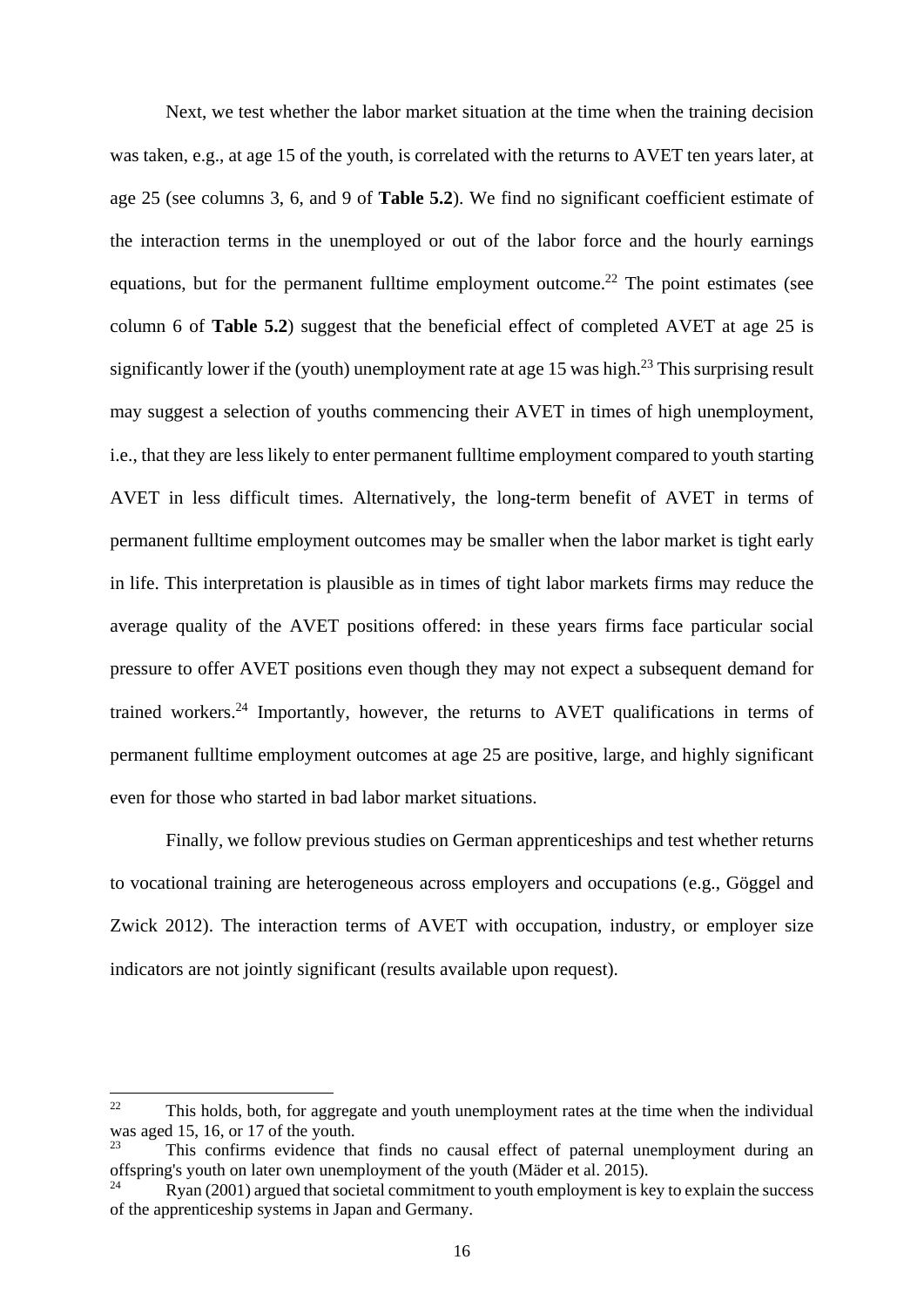#### **6 Instrumental Variables Regressions**

The coefficient estimates discussed so far reflect the association of AVET qualifications with early labor market outcomes. These may differ from causal effects of education due to measurement error, individual heterogeneity in returns, and the endogeneity of training outcomes which results if AVET is affected by the same unobservables as labor market outcomes. A priori, the direction of potential biases in the OLS estimates is unclear: the mechanisms of measurement error, individual heterogeneity in qualification effects, and endogeneity may cause OLS coefficients to be under- or overestimated. In order to test the robustness of our findings we additionally apply an instrumental variables (IV) estimator. The only other study approaching returns to AVET in an IV context appears to be Fersterer et al. (2008). They identify the causal effect of apprenticeships using information on failing firms and find little difference between least squares and IV estimates; they obtain an overall wage return of about 15 percent to a completed apprenticeship in Austria. Comparable IV evidence for Germany is not available.

Because we do not have information on failing firms in our data, we use two alternative instruments: the first indicates whether a person's father completed vocational training and the second informs on whether the individual encountered conflicts with the father at age  $15<sup>25</sup>$  We expect both variables to be correlated with the individual decision to complete vocational training: on the one hand, parental knowledge about the vocational system may support a child's efforts; on the other hand, the desire to become more independent during puberty and to achieve control over one's future in a situation of domestic conflict may have an independent positive effect on the propensity to complete  $AVERT<sup>26</sup>$  We argue that the two indicators do not directly influence labor market outcomes at age 25 and are thus uncorrelated with the respective error

-

<sup>&</sup>lt;sup>25</sup> The survey question asked "How often do you have arguments with your father?"; we coded the answers 'very often', 'often', and 'occasionally' as 1 and the answers 'rarely' or 'never' as 0.

The unconditional correlation of paternal AVET degree with youth AVET degree is 0.1254, i.e., it is positive and statistically significant at the one percent level. The unconditional correlation of family conflict at age 15 with youth AVET is 0.093 and also statistically significant at the one percent level.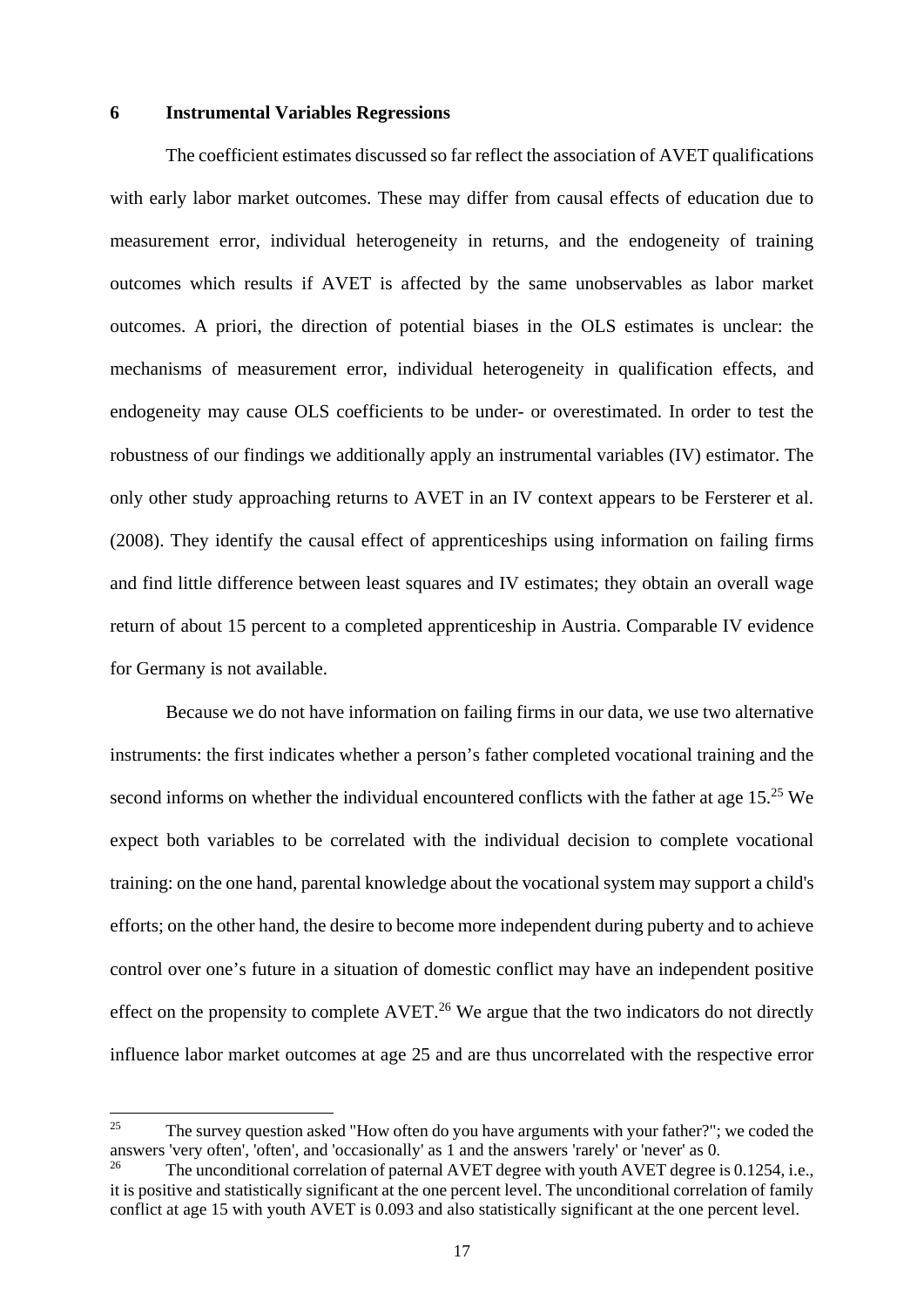terms. The IV estimates then identify the causal effect of vocational training for those whose training outcome is affected by the instruments.

Family background information, such as parental education is commonly used as an instrument in the analysis of returns to education. Card (1999) concludes that it may generate an upward bias in wage regressions. In contrast, Ichino and Winter-Ebmer (1999) present estimates based on parental education as a *lower* bound of the true effect and find estimates three times as high with their other instrument. We draw on recent findings by Hoogerheide et al. (2012) who show that even if the instrument does not completely meet the exogeneity assumption the resulting bias may be small. These authors suggest that father's education is a viable option to address the endogeneity problem with regard to education.<sup>27</sup> Our second instrument, whether the youth encountered conflicts with the father at age 15 is new to this literature.

**Table 6** shows the results of applying instrumental variables regressions to the model in column 6 of **Table 4** for our three outcome variables. Generally standard errors are much higher in the IV models. The two instruments are highly statistically significant in the first stage regression which is relevant for the first two outcomes. The first stage F-statistics take on values of over 15 (see bottom of **Table 6**). In the case of the hourly earnings regression which uses a smaller sample the first stage F-value is only 4.97 which suggests that the IV estimates may not be reliable here. At the bottom of **Table 6** we present the coefficient estimates of the instruments in the first stage regressions: they confirm a positive association of the instruments with the propensity to complete AVET. We also test – acknowledging the low power of the test – the overidentifying restriction that the instruments are uncorrelated with the main equations' error

 $27$ We evaluated the validity of numerous potential instruments; however, none of the following variables met the requirements: paternal tertiary education, maternal vocational and tertiary education, state level cohort share of upper secondary school graduates, state level supply/demand ratio of vocational training positions, (relative) graduate cohort size, and the state youth unemployment rate. We matched these to the data for the period when the youth was aged 15, 16, or 17 years. Unfortunately, the data does not provide sufficient information on cognitive or non-cognitive skills which would permit direct controls for unobserved ability.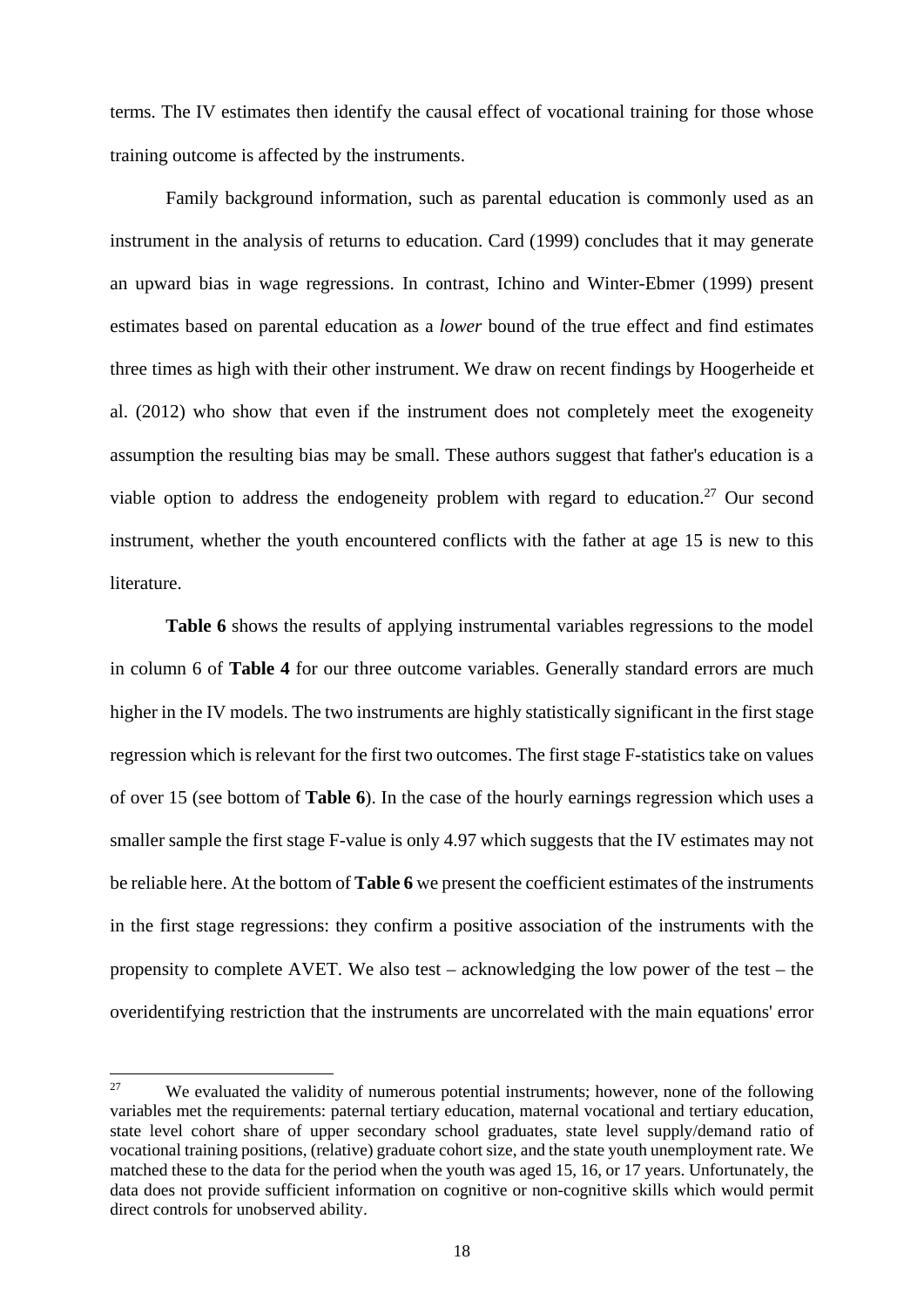terms: the null hypothesis is not rejected, which supports our approach (see bottom rows of **Table 6**). Substantively, the estimates confirm our prior findings and yield patterns that are typical in the literature comparing IV and OLS results (see, e.g., Göggel and Zwick 2012, or Ichino and Winter-Ebmer 1999): the IV coefficients confirm the direction of the least squares results, but are larger in magnitude. Compared to the results shown in column 6 of **Table 4** the estimates at least double in size for the first two dependent variables and jump to 0.764 in the hourly earnings regression. This agrees with the literature that discusses OLS results as downward biased and lower bounds to true effects (see Arkes 2010 for a survey and Blackburn and Neumark 1995 for a critique). The IV point estimate in the non-employment equation is insignificant; the other two equations' estimates are significant. Overall, our IV results confirm that AVET yield large beneficial effects for early labor market outcomes.28

#### **7. Conclusions**

 This paper studies the returns to apprenticeship and vocational education and training (AVET) for three dimensions of labor market entry: being unemployed or out of the labor force, being in permanent fulltime employment, and fulltime hourly earnings, all at age 25. We focus on individuals who initially graduated from lower or intermediate secondary school. While many policy-oriented contributions assert the beneficial effects of vocational training after secondary education, there are only few and mostly dated contributions devoted to testing and establishing such returns (e.g., Winkelmann 1996b, Cooke 2003). We contribute to the literature by providing new evidence on recent data and addressing shortcomings of prior studies such as the lack of clearly defined reference groups or the selection of outcome

 $28$ We tested the robustness of our IV results by modifying the set of instruments, e.g., only using paternal vocational training, only using conflict at age 15, using paternal vocational training plus conflict at age 15 coded in 5 categories instead of one indicator, adding the number of siblings, or parental ages at birth to the original instruments. As the coefficient estimates across these different specifications are quite similar even the IV results, which serve as a robustness test of the positive OLS estimates, appear to be robust to alternative identification strategies.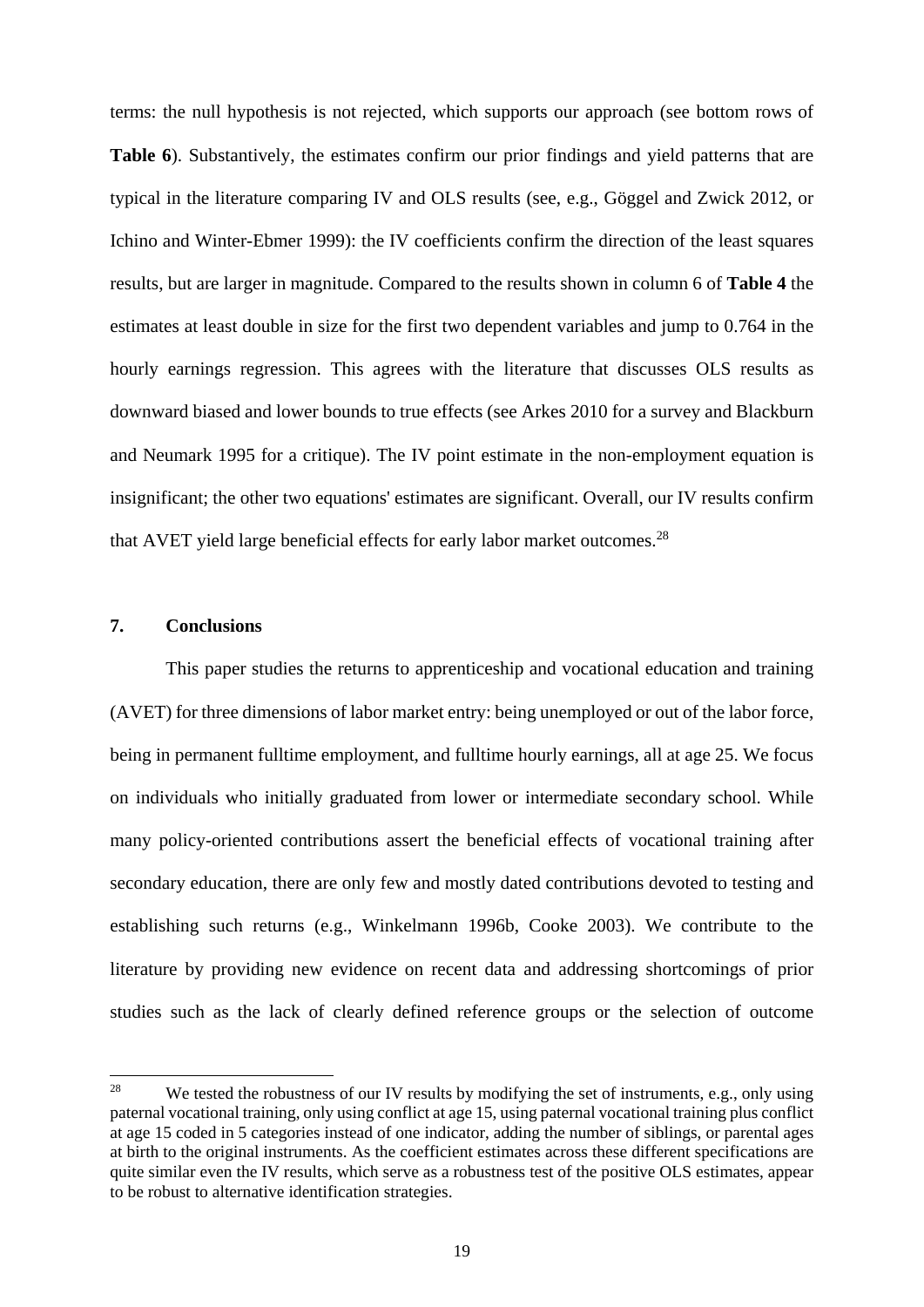measures. In addition, we show results of instrumental variable estimations for vocational training outcomes in Germany.

 We describe the returns to AVET, study their heterogeneity across different types of training, test whether AVET can compensate disadvantages from low secondary school attainment, investigate differences between the West German market economy with low unemployment and the East German transition economy, and investigate whether the returns to AVET fall over time. Our central result is that AVET yield highly beneficial effects on early labor market outcomes. We do not find significant differences in the returns to different types of vocational training, only minor differences between East and West and between males and females, and no significant decline in the returns to training over time. The returns to AVET with respect to permanent fulltime employment and hourly earnings are robust to the contemporaneous labor market situation. We find that past unemployment reduces the returns to AVET with respect to permanent fulltime employment; however, even if past unemployment was high, the returns to AVET are large and significantly positive. Instrumental variables regressions confirm the results and generate even higher returns to AVET which confirms the patterns in prior studies.

 It is not trivial to newly establish vocational training systems in countries where they do not yet exist and where they are not an element of employers' manpower planning. However, the positive experience of the East German transition economy, which adjusted to the West German vocational training system after unification in 1990 and generates positive returns to AVET now, may encourage other countries to move towards comprehensive vocational education systems. In addition, the return to AVET in the German labor market with its sizeable supply of well trained workers may represent a lower bound to the return that AVET may generate in countries where the workforce is less broadly trained. Our findings support the view that low youth unemployment may be a result of the general provision of AVET systems that support young school leavers in the process of labor market entry. In flexible labor markets, in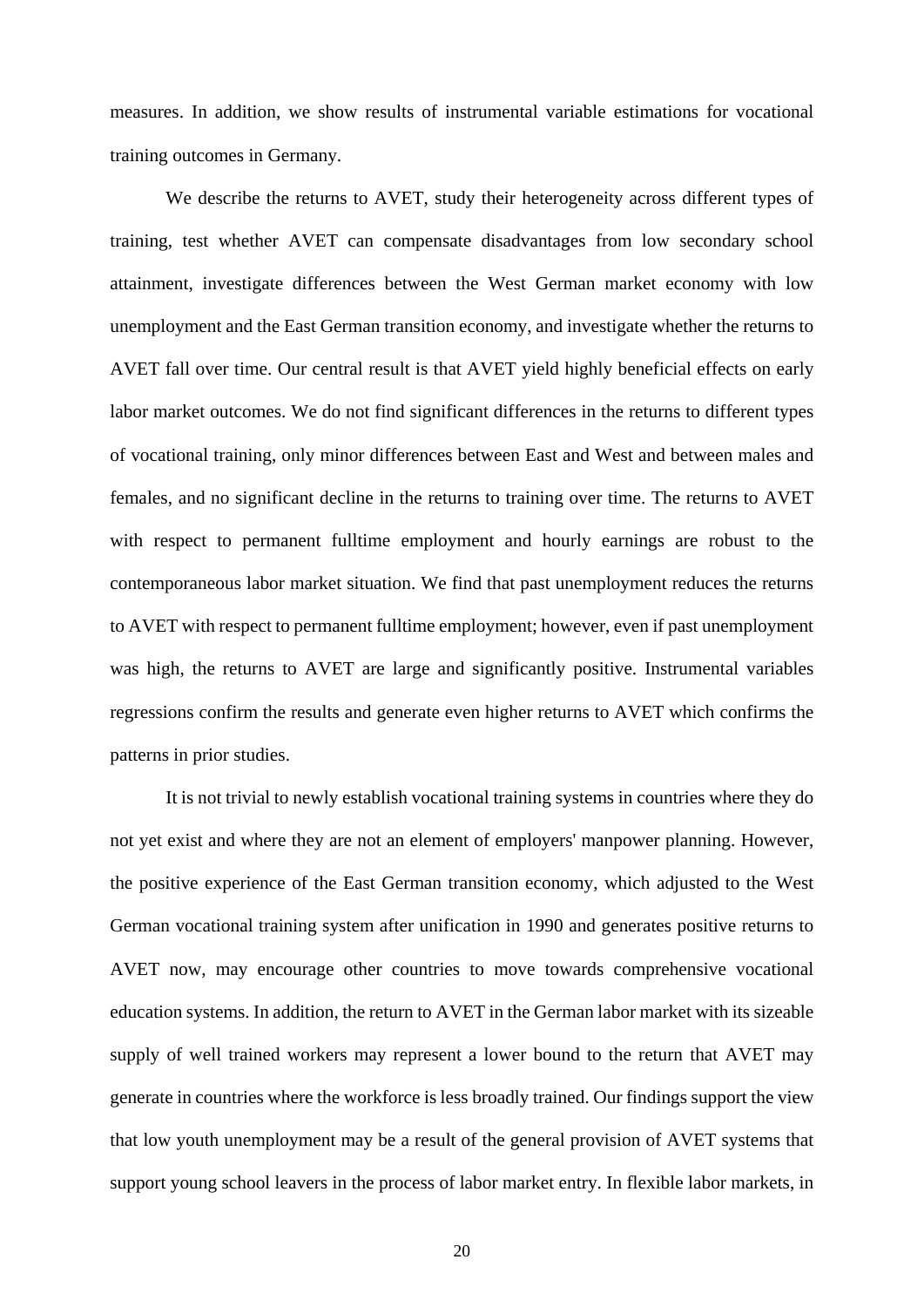regions and periods of high unemployment, and for youths with less than optimal general education outcomes, the returns to investments in vocational skills are significant and of substantial magnitude. This might be helpful evidence when deciding on measures to fight youth unemployment.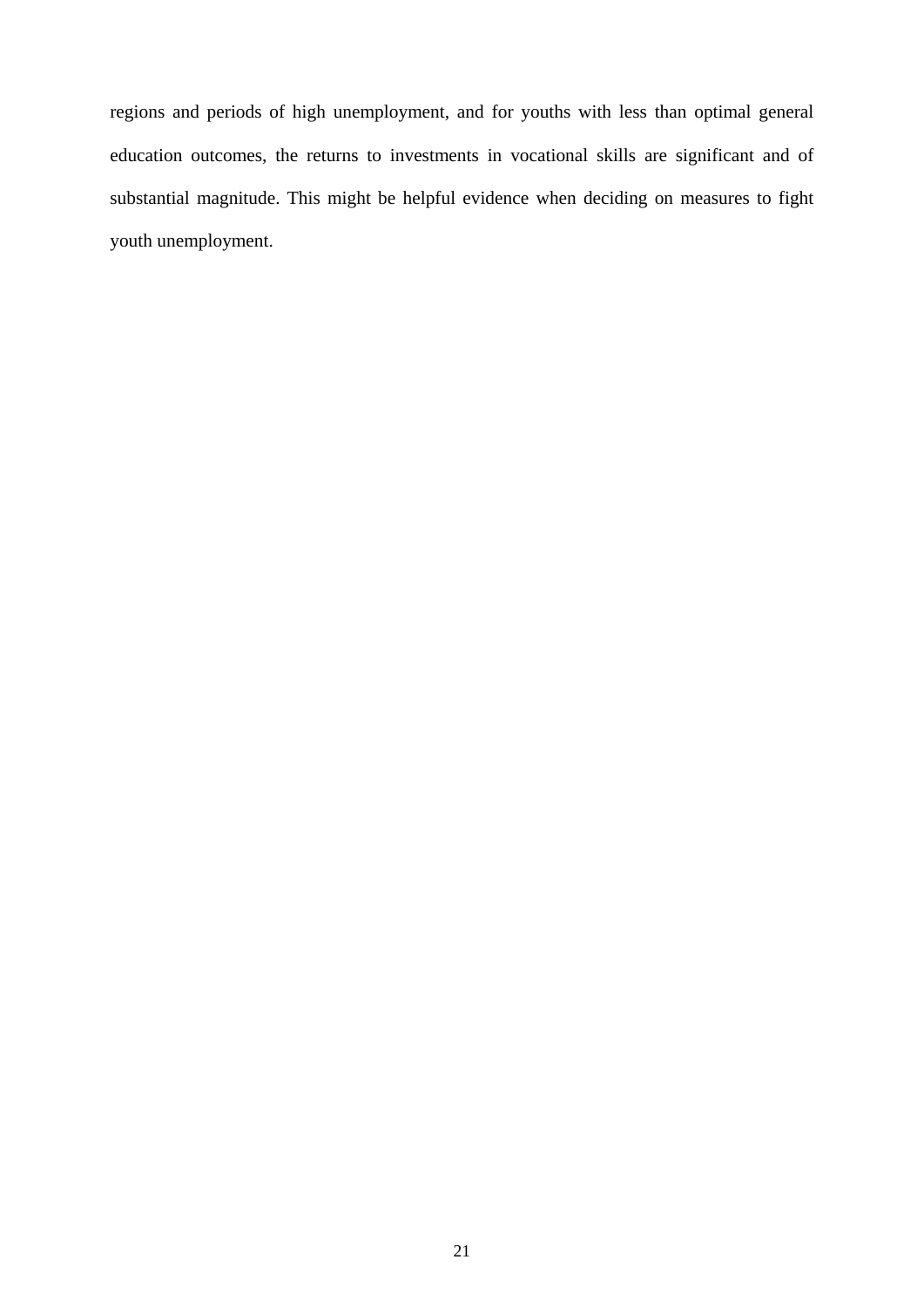#### **Bibliography**

- AB (Autorengruppe Bildungsberichterstattung), 2012, *Bildung in Deutschland 2012*, Bertelsmann Verlag, Bielefeld.
- AB (Autorengruppe Bildungsberichterstattung), 2010, *Bildung in Deutschland 2010*, Bertelsmann Verlag, Bielefeld.
- Ammermueller, Andreas, Anja Kuckulenz, and Thomas Zwick, 2009, Aggregate unemployment decreases individual returns to education, *Economics of Education Review* 28(2), 217-233.
- Arkes, Jeremy, 2010, Using Unemployment Rates as Instruments to Estimate Returns to Schooling, *Southern Economic Journal* 76(3), 711-722.
- Audas, Rick, Eva Berde and Peter Dolton, 2005, Youth unemployment and labour market transitions in Hungary, *Education Economics* 13(1), 1-25.
- Biavaschi, Costanza, Werner Eichhorst, Corrado Giulietti, Michael J. Kendzia, Alexander Mravyev, Janneke Pieters, Nura Rodriguez-Planas, Ricarda Schmidl, and Klaus F. Zimmermann, 2012, Youth Unemployment and Vocational Training, *IZA Discussion Paper* No. 6890, IZA Bonn.
- Blackburn, McKinley L. and David Neumann, 1995, Are OLS estimates of the return to schooling biased downward? Another look, *The Review of Economics and Statistics* 77(2), 217-230.
- BMBF (Bundesministerium für Bildung und Forschung), 2014, *Berufsbildungsbericht 2014*, Berlin.
- Bogai, Dieter, Holger Seibert, and Doris Wiethölter, 2008, Die Suche nach Lehrstellen macht junge Menschen mobil, *IAB Kurzbericht* 9/2008, Nürnberg.
- Bougheas, Spiros and Yannis Georgellis, 2004, Early Career Mobility and Earnings Profiles of German Apprentices: Theory and Empirical Evidence, *Labour* 18(2), 233-263.
- Buchholz, Sandra and Karin Kurz, 2008, A new mobility regime in Germany? Young people's labor market entry and phase of establishment since the mid-1980s, in: Blossfeld, Hans-Peter, Sandra Buchholz, Erzsebet Bukodi, and Karin Kurz, *Young Workers, Globalization and the Labor Market*, Edward Elgar Publishing, Cheltenham UK, pp.51-75.
- Büchel, Felix, 2002, Successful apprenticeship-to-work transitions. On the long-term change in significance of the German school-leaving certificate*, International Journal of Manpower* 23(5), 394-410.
- Bukodi, Erzsebeth, 2008, Increasing labor market insecurities among young people? Labor market entry process in Hungary since the early 1980s, in: Blossfeld, Hans-Peter, Sandra Buchholz, Erzsebet Bukodi, and Karin Kurz, *Young Workers, Globalization and the Labor Market*, Edward Elgar Publishing, Cheltenham UK, pp.287-311.
- Card, David, 1999, The causal effect of education on earnings, in: Ashenfelter Orley C. and David Card (eds.), *Handbook of Labor Economics* Volume 3A, Elsevier, Amsterdam, pp.1801-1863.
- Clark, Damon and René Fahr, 2002, The Promise of Workplace Training for Non-College Bound Youth: Theory and Evidence from German Apprenticeship, *Centre for Economic Performance Discussion Paper* No. 0518, LSE, London.
- Cooke, L.P., 2003, A comparison of initial and early life course earnings of the German secondary education and training system, *Economics of Education Review* 22(1), 79-88.
- Dustmann, Christian, Rob Euwals, and Arthur von Soest, 1997, Wages in the First Job after Apprenticeship: Movers versus Stayers, *Mitteilungen aus der Arbeitsmarkt- und Berufsforschung* 3/97, 671-674.
- Euwals, Rob and Rainer Winkelmann, 2004, Training intensity and first labor market outcomes of apprenticeship graduates, *International Journal of Manpower* 25(5), 447-462.
- Fersterer, Josef and Rudolf Winter-Ebmer, 2003, Are Austrian returns to education falling over time? *Labour Economics* 10(1), 73-89.
- Fersterer, Josef, Pischke Jörn-Steffen, and Rudolf Winter-Ebmer, 2008, Returns to Apprenticeship Training in Austria: Evidence from Failed Firms, *Scandinavian Journal of Economics* 110(4), 733-753.
- Fitzenberger, Bernd and Astrid Kunze, 2005, Vocational training and gender: wages and occupational mobility among young workers, *Oxford Review of Economic Policy* 21(3), 392-415.
- Franz, Wolfgang, Joachim Inkmann, Winfried Pohlmeier, and Volker Zimmermann, 2000, Young and Out in Germany. On Youths' Chances of Labor Market Entrance in Germany, in: Blanchflower, David and Richard Freeman (eds.), *Youth Unemployment and Joblessness in Advanced Countries*, University of Chicago Press, Chicago, 381-425.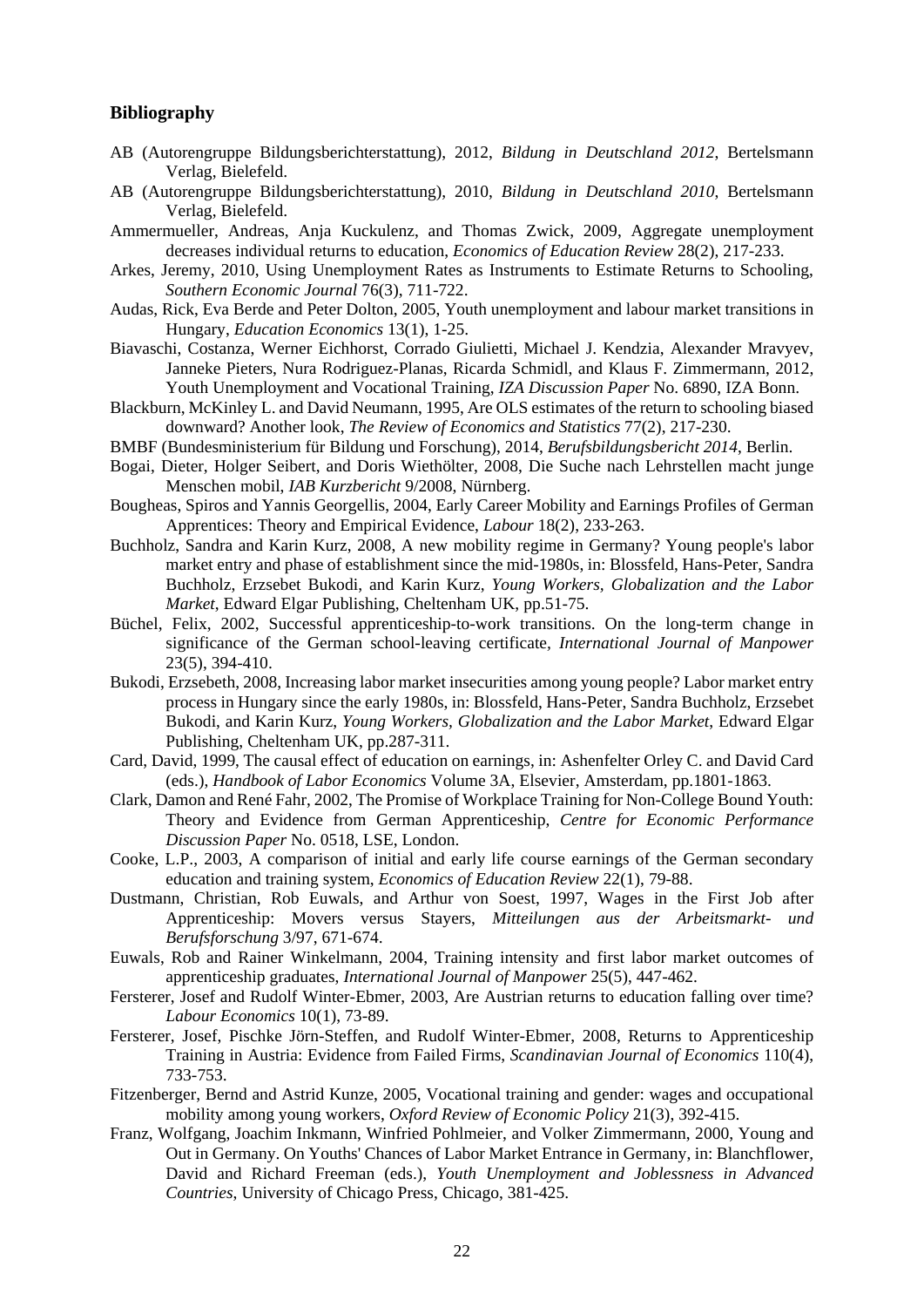- Gericke, Naomi, Alexandra Uhly, and Joachim Gerd Ulrich, 2011, Wie hoch ist die Quote der Jugendlichen, die eine duale Berufsausbildung aufnehmen? Indikatoren zur Bildungsbeteiligung, *Berufsbildung in Wissenschaft und Praxis* 1/2011, 41-43.
- Göggel, Kathrin and Thomas Zwick, 2012, Heterogeneous Wage Effects of Apprenticeship Training, *Scandinavian Journal of Economics* 114(3), 756-779.
- Gregg, Paul, 2001, The impact of youth unemployment on adult unemployment in the NCDS, *Economic Journal* 111, F626-F653.
- Heineck, Guido and Regina T. Riphahn, 2009, Intergenerational Transmission of Educational Attainment in Germany – The Last Five Decades*, Jahrbücher für Nationalökonomik und Statistik (Journal of Economics and Statistics)* 229(1), 36-60.
- Hoogerheide, Lennart, Joern H. Block, and Roy Thurik, 2012, Family background variables as instruments for education in income regressions: a Bayesian analysis, *Economics of Education Review* 31(5), 515-523.
- Ichino, Andrea and Rudolf Winter-Ebmer, 1999, Lower and upper bounds of returns to schooling: an exercise in IV estimation with different instruments, *European Economic Review* 43 (4-6), 889- 901.
- KMK (Kultusministerkonferenz), 2013, The Education System in the Federal Republic of Germany 2011/2012, Secretariat of the Standing Conference of the Ministers of Education and Cultural Affairs of the Länder in the Federal Republic of Germany, Bonn. [from: http://www.kmk.org/fileadmin/doc/Dokumentation/Bildungswesen\_en\_pdfs/dossier\_en\_eboo k.pdf - last accessed Sept. 11, 2014]
- KMK (Kultusministerkonferenz), 2014, Basic Structure of the Education System in the Federal Republic of Germany - Diagram, Secretariat of the Standing Conference of the Ministers of Education and Cultural Affairs of the Länder in the Federal Republic of Germany, Bonn. [from: http://www.kmk.org/fileadmin/doc/Dokumentation/Bildungswesen\_en\_pdfs/en-2014.pdf - last accessed Sept. 11, 2014]
- Konsortium Bildungsberichterstattung, 2006, *Bildung in Deutschland 2006*, Bertelsmann Verlag, Bielefeld.
- Korpi, Tomas and Antje Mertens, 2003, Training Systems and Labor Mobility: A Comparison between Germany and Sweden, *Scandinavian Journal of Economics* 105(4), 597-617.
- Krueger, Alan B. and Jörn-Steffen Pischke, 1995, A Comparative Analysis of East and West German Labor Markets: Before and After Unification, in: Freeman, Richard B. and Lawrence F. Katz (eds.), *Differences and Changes in Wage Structures*, The University of Chicago Press, Chicago and London, pp. 405-445.
- Mäder, Miriam, Steffen Müller, Regina T. Riphahn, and Caroline Schwientek, 2015, Intergenerational transmission of unemployment - evidence for German sons, forthcoming: *Journal of Economics and Statistics (Jahrbücher für Nationalökonomie und Statistik).*
- Malamud, Ofer and Cristian Pop-Eleches, 2010, General education versus vocational training: evidence from an economy in transition, *Review of Economics and Statistics* 92(1), 43-60.
- McIntosh, Steven, 2005, The returns to apprenticeship training, *Journal of Education and Work* 18(3), 251-282.
- OECD, 2012a, Länderüberblick: Bildung auf einen Blick 2012: OECD Indikatoren 2012. Deutschland, www.oecd.org/education/country%20note%20Germany%20%28DE%29.pdf (last access: Jan 3, 2013)
- OECD, 2012b, Labour market statistics: Labour force statistics by sex and age: indicators, OECD Employment and Labour Market Statistics (database), www.oecd-ilibrary.org/ employment/ youth-unemployment-rate 20752342-table2 (last access: May 16, 2013)
- Oosterbeek, H. and D. Webbink, 2007, Wage effects of an extra year of basic vocational education, *Economics of Education Review* 26(4), 408-419.
- Picchio, Matteo and Stefano Staffolani, 2013, Does apprenticeship improve job opportunities? A Regression Discontinuity Approach*, IZA Discussion Paper* No. 7719, Bonn.
- Quintini, Glenda, John P. Martin, and Sebastien Martin, 2007, The Changing Nature of the School-to-Work Transition Process in OECD Countries, *IZA Discussion Paper* No. 2582, Bonn.
- Riphahn, Regina T., 2002, Residential location and youth unemployment: The economic geography of school-to-work transitions, *Journal of Population Economics* 15(1), 115-135.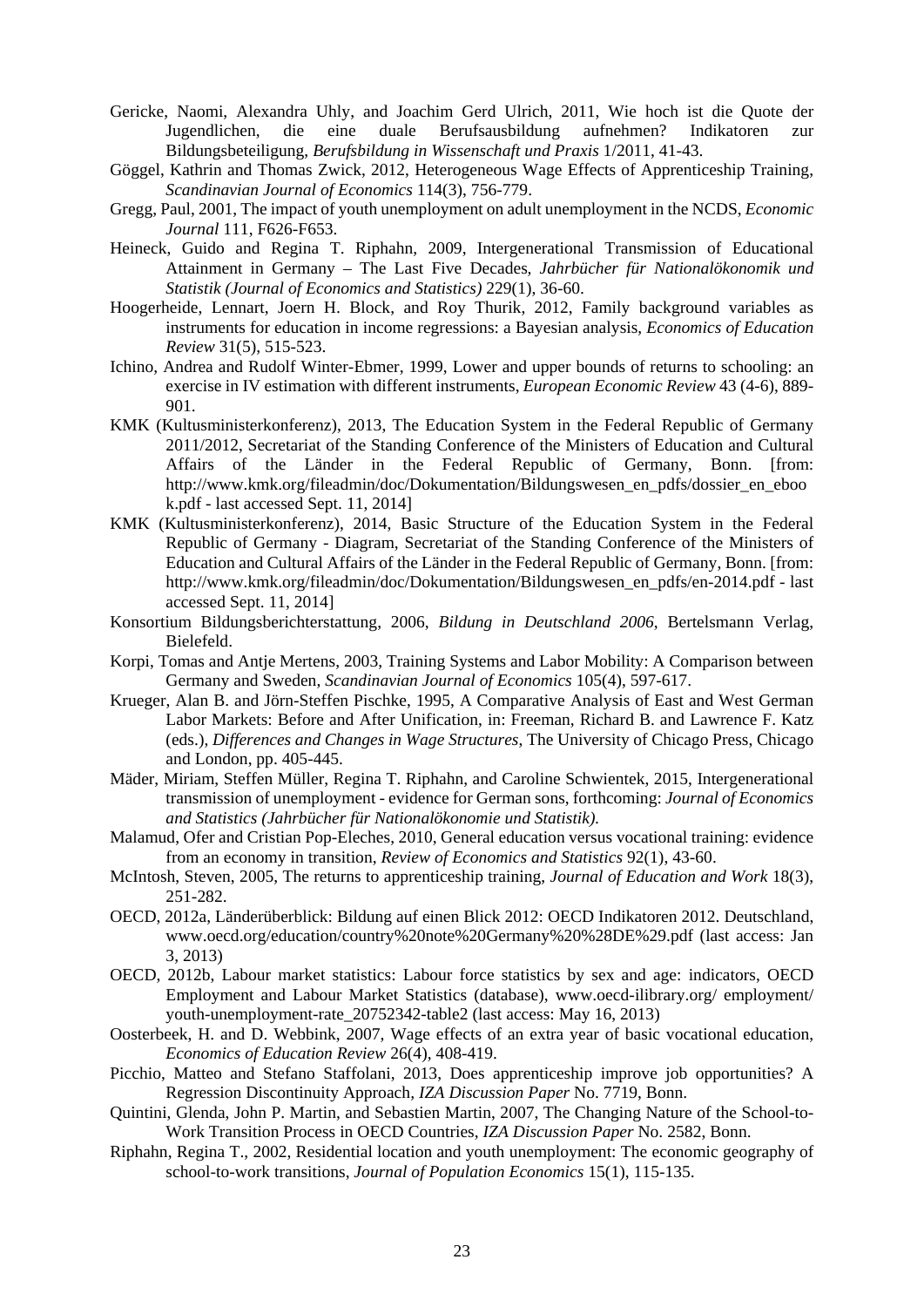- Riphahn, Regina T. and Parvati Trübswetter, 2012, The intergenerational transmission of education and equality of educational opportunity in East and West Germany, *Applied Economics* 45(22), 3183-3196.
- Ryan, Paul, 2001, The School-to-Work Transition: A Cross-National Perspective, *Journal of Economic Literature* 39(1), 34-92.
- Schaub, Horst and Karl G. Zenke, 2000, *Wörterbuch Pädagogik*, 4th edition, Deutscher Taschenbuch Verlag, München.
- Seibert, Holger and Mirko Wesling, 2012, Jugendliche finden immer öfter eine Lehrstelle vor Ort, *IAB Kurzbericht* 16/2002, Nürnberg.
- Sollogoub, Michel and Valérie Ulrich, 1999, Les jeunes en apprentissage ou en lycée professionnel, *Economie et statistique* 323, 31-52.
- STBA (Statistisches Bundesamt), 2013, Fachserie 11 Reihe 1 2012/13, Wiesbaden.
- STBA (Statistisches Bundesamt), 2014, Internationale Bildungsindikatoren im Ländervergleich Ausgabe 2014 Tabellenband, Wiesbaden.
- Täht, Kadri, Ellu Saar, and Marge Unt, 2008, Changing mobility regime in Estonia? Young people's labor market entry and early careers since the 1980s, in: Blossfeld, Hans-Peter, Sandra Buchholz, Erzsebet Bukodi, and Karin Kurz, *Young Workers, Globalization and the Labor Market*, Edward Elgar Publishing, Cheltenham UK, pp.313-334.
- von Wachter, Till and Stefan Bender, 2006, In the Right Place at the Wrong Time: The Role of Firms and Luck in Young Workers' Careers, *American Economic Review* 96(5), 1679-1705.
- Wagner, Gert G., Joachim R. Frick, and Jürgen Schupp, 2007. The German Socio-Economic Panel Study (SOEP)-scope, evolution and enhancements, *Schmollers Jahrbuch (Journal of Applied Social Science Studies)* 127(1), 139–169.
- Werwatz, Axel, 2002, Occupational Mobility after Apprenticeship How Effective is the German Apprenticeship System? *Applied Economics Quarterly* 48(3-4), 279-303.
- Wingerter, Christian, 2011, Der Eintritt junger Menschen in das Erwerbsleben. Ergebnisse der Arbeitskräfteerhebung 2009, *Wirtschaft und Statistik* Februar 2011, 98-117.
- Winkelmann, Rainer, 1996a, Employment Prospects and Skill Acquisition of Apprenticeship-Trained Workers in Germany, *Industrial and Labor Relations Review* 49(4), 658-672.
- Winkelmann, Rainer, 1996b, Training, Employment and Mobility in Germany, *Konjunkturpolitik* 42(4), 275-298.
- Wolter, Stefan C. and Paul Ryan, 2011, Apprenticeship, in: Hanushek, Eric A., Stephen Machin, and Ludger Woessmann (eds.), *Handbook of the Economics of Education*, Vol. 3, Elsevier North Holland, Amsterdam et al., pp.521-576.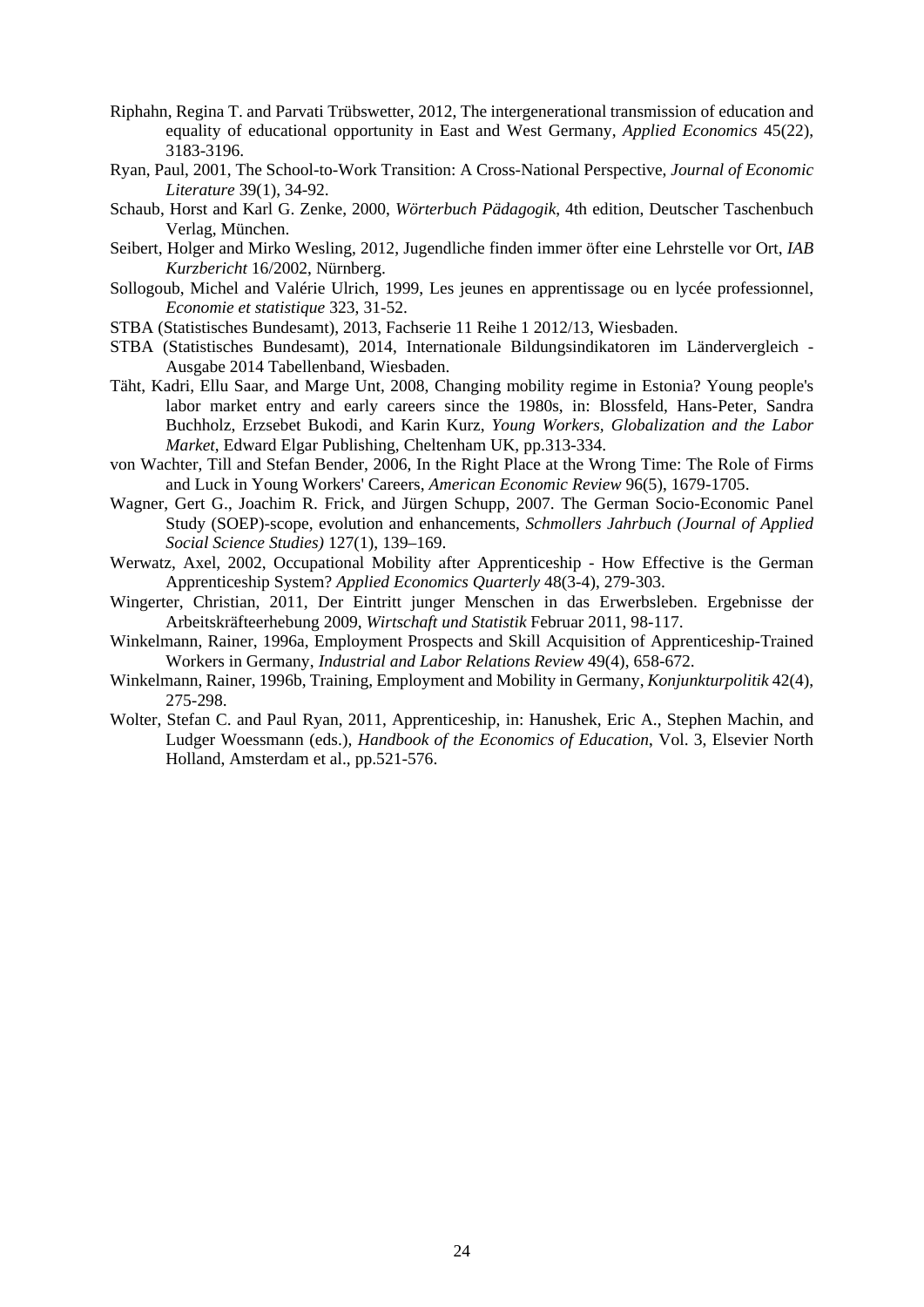

#### **Figure 1** Schematic Representation of the German Education System

**Note**: This is a simplified representation of general patterns. Only those, who graduated from upper secondary school can proceed to academic training. The vocational training options are available for all who completed secondary school. For further details and precise definitions see KMK (2014).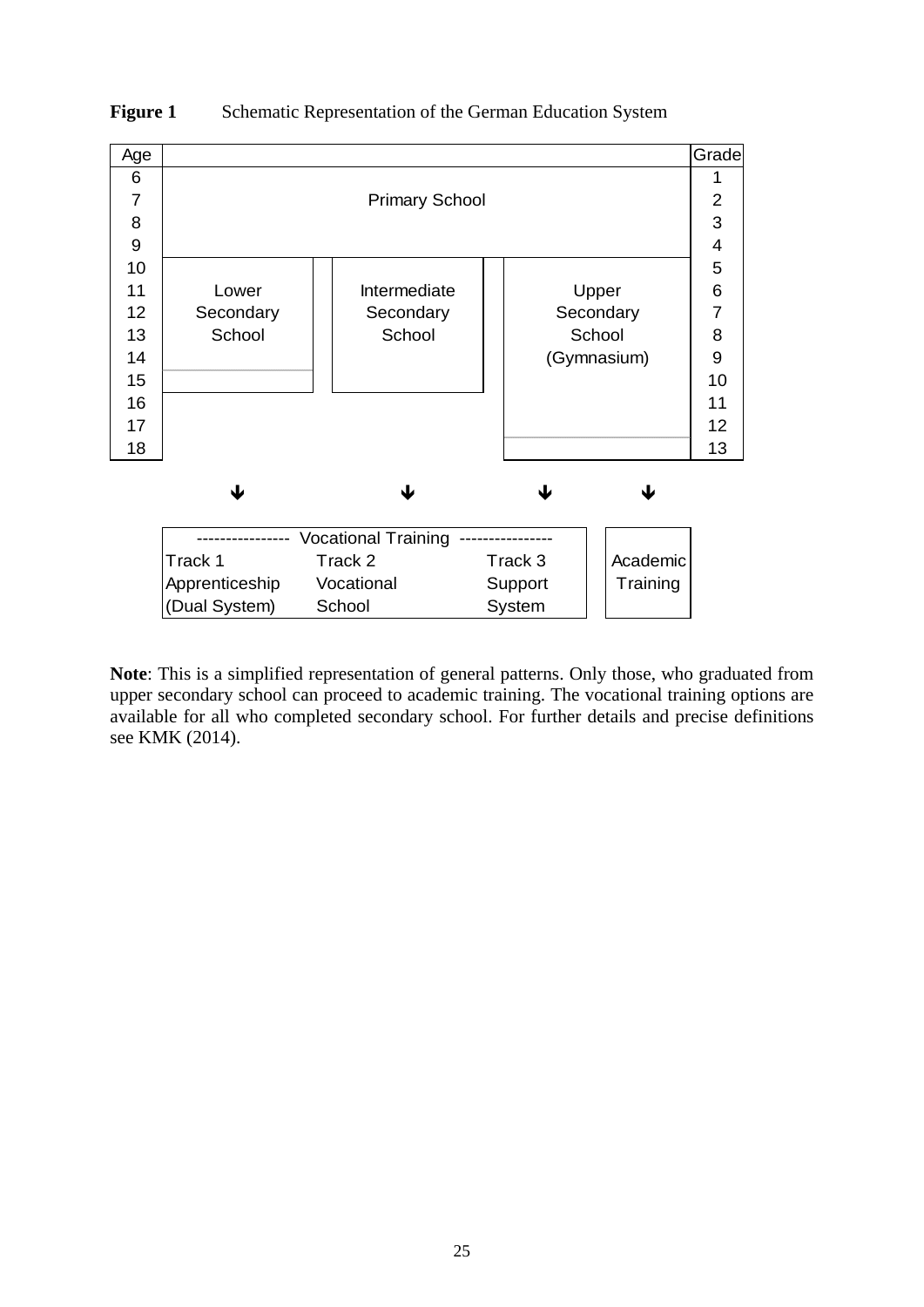

Figure 2 Entries to Vocational Training by Track and Year

**Note:** Information for the years prior to 1995 and 1996-1999 is not available. **Source:** Konsortium Bildungsberichterstattung (2006), AB (2010, 2012).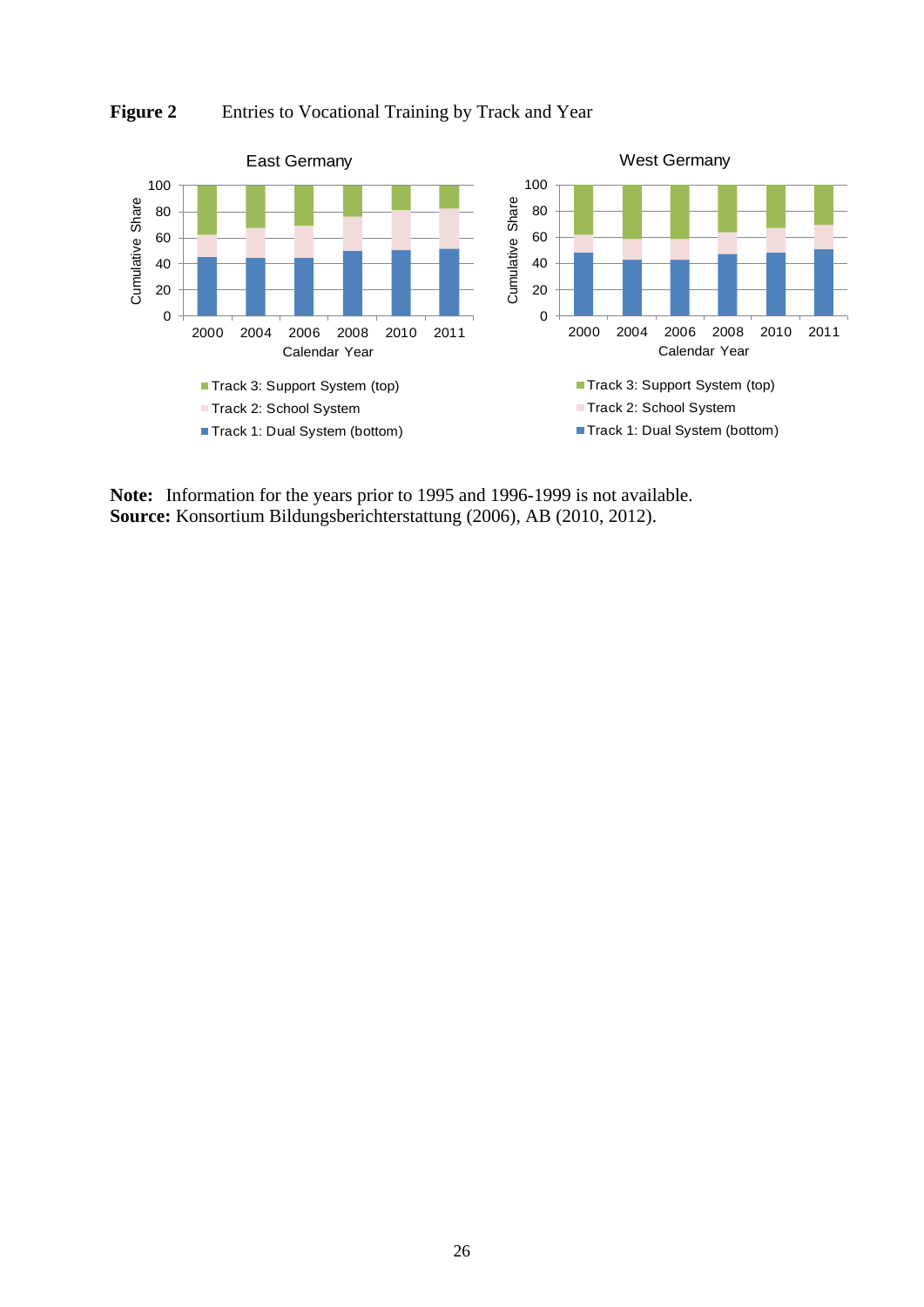



### 3.1 West Germany



3.2 East Germany

**Source:** Seibert and Wesling (2012) and sources cited there.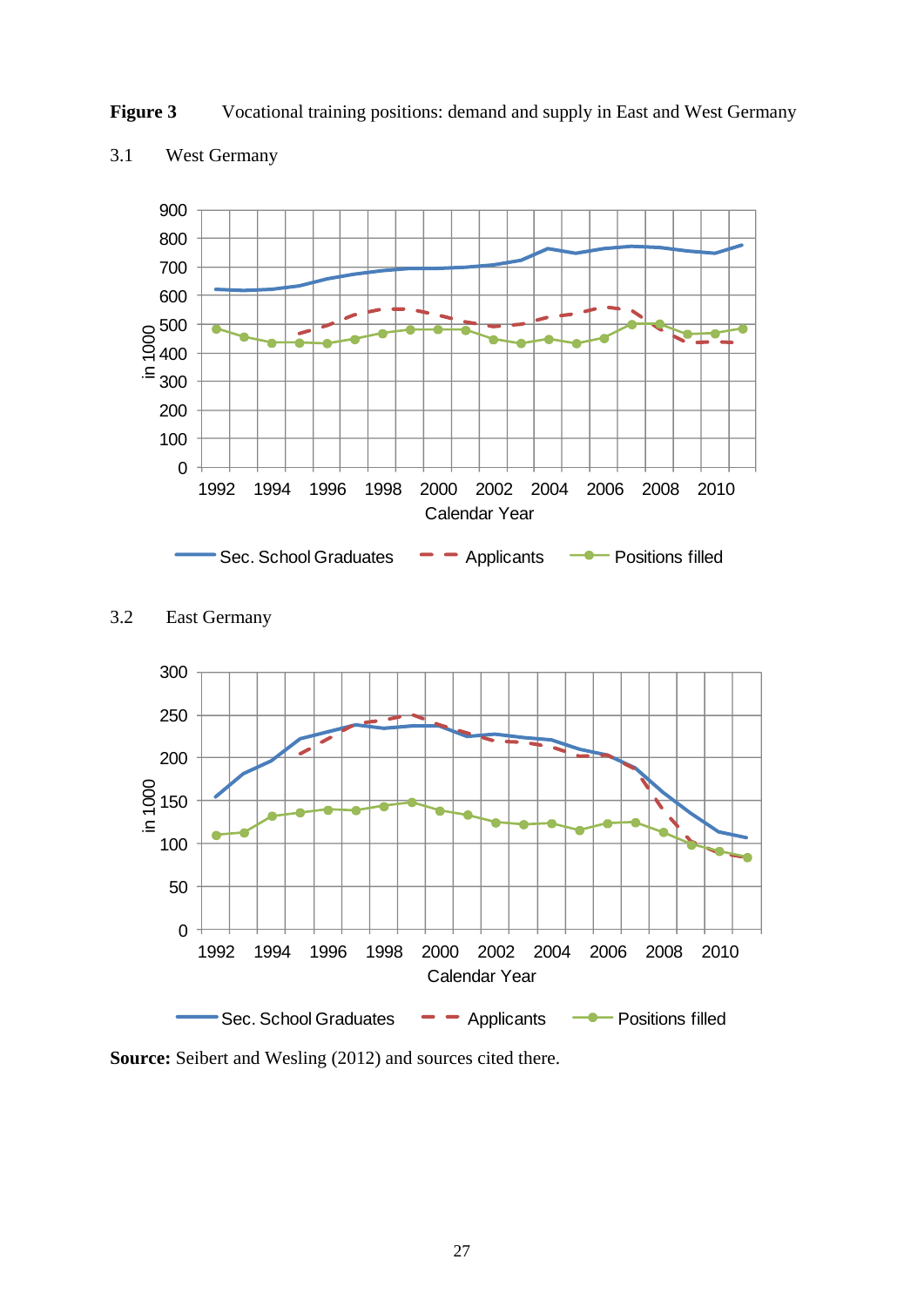|                                      |         | Vocational          |         |       |
|--------------------------------------|---------|---------------------|---------|-------|
|                                      | Track 1 | Track 2             | Track 3 | Total |
|                                      |         | <b>West Germany</b> |         |       |
| No secondary school degree           | 26.0    | 0.7                 | 73.3    | 100.0 |
| Lower secondary school degree        | 40.1    | 9.8                 | 50.1    | 100.0 |
| Intermediate secondary school degree | 52.5    | 26.6                | 20.9    | 100.0 |
| Upper secondary school degree        | 68.9    | 27.3                | 3.9     | 100.0 |
|                                      |         | East Germany        |         |       |
| No secondary school degree           | 28.0    | 0.1                 | 71.9    | 100.0 |
| Lower secondary school degree        | 53.7    | 18.2                | 28.1    | 100.0 |
| Intermediate secondary school degree | 51.2    | 43.1                | 5.7     | 100.0 |
| Upper secondary school degree        | 60.6    | 38.3                | 1.1     | 100.0 |

### Table 1 Vocational track choice by secondary education and region

**Note:** Vocational track 1 refers to the apprenticeship system, track 2 is the school based vocational training and track 3 refers to the public transition program. The data on East and West Germany refer to the area states, i.e., the city states of Berlin, Hamburg and Bremen are not included in these data.

**Source:** AB (2012, p.104).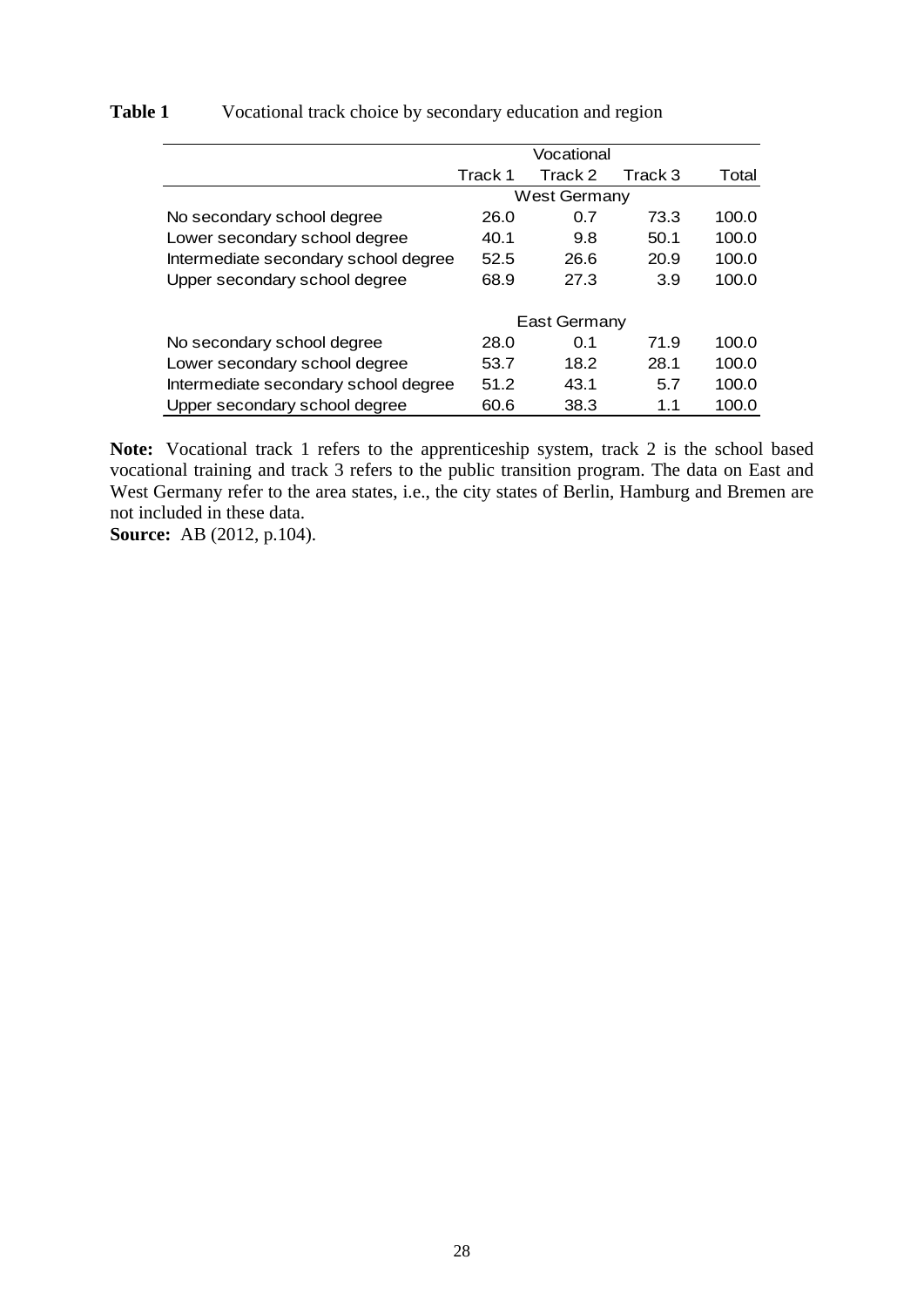|       | 1990  |       |  |                                                                               |      |                                                   |                                                                                       |     |       |                                                                                           |
|-------|-------|-------|--|-------------------------------------------------------------------------------|------|---------------------------------------------------|---------------------------------------------------------------------------------------|-----|-------|-------------------------------------------------------------------------------------------|
| Total | Youth | Ratio |  |                                                                               |      |                                                   |                                                                                       |     |       | Ratio                                                                                     |
| ٠     | ٠     |       |  |                                                                               |      |                                                   |                                                                                       | 4,5 |       | 1,96                                                                                      |
| 9,4   | 19,8  | 2,11  |  |                                                                               |      |                                                   |                                                                                       | 9,4 |       | 2,44                                                                                      |
| 4,9   | 4,5   | 0,92  |  |                                                                               |      |                                                   |                                                                                       | 7,2 |       | 1,35                                                                                      |
| 11,5  | 31,5  | 2,74  |  |                                                                               |      |                                                   |                                                                                       | 8,5 |       | 3,28                                                                                      |
| 7,4   | 11,1  | 1,50  |  | 6,1                                                                           |      |                                                   |                                                                                       | 4,5 |       | 1,93                                                                                      |
| ٠     |       |       |  |                                                                               |      |                                                   |                                                                                       | 4,7 |       | 1,68                                                                                      |
| 6,8   | 10,1  | 1,49  |  | 11,7                                                                          |      |                                                   |                                                                                       | 7,9 |       | 2,44                                                                                      |
| 5,7   | 11,2  | 1,96  |  |                                                                               |      |                                                   |                                                                                       | 9,8 |       | 1,88                                                                                      |
| 8,4   | 16,3  | 1,94  |  | 17,7                                                                          |      |                                                   |                                                                                       | 9,7 |       | 2,11                                                                                      |
| 6,3   | 12,7  | 2,02  |  | 12,1                                                                          |      |                                                   |                                                                                       | 8,5 |       | 1,96                                                                                      |
|       |       |       |  | Total<br>3,6<br>10,3<br>7,8<br>10,6<br>3,1<br>2,7<br>5,5<br>4,0<br>9,2<br>6,3 | 2000 | Youth<br>5,2<br>20,6<br>8,4<br>29,7<br>5,0<br>9,3 | Ratio<br>1,44<br>2,00<br>1,08<br>2,80<br>1,97<br>1,85<br>2,13<br>2,33<br>1,92<br>1,92 |     | Total | 2010<br>Youth<br>8,8<br>22,9<br>9,7<br>27,9<br>8,7<br>7,9<br>19,3<br>18,4<br>20,5<br>16,7 |

**Table 2** Total and youth unemployment across countries and over time

**Note:** "Total" reflects the unemployment rate among 15-64 year olds and "Youth" indicates the unemployment rate among 15-24 year olds. Both rates use the definition of the International Labor Office. "Ratio" calculates the ratio of youth in overall unemployment and indicates the relative unemployment incidence for young workers. Figures for 1990 cover only West Germany. Figures for Austria and Switzerland in 1990 are not available.

**Source:** OECD, stats.oecd.org/Index.aspx [last access Sept. 11, 2014]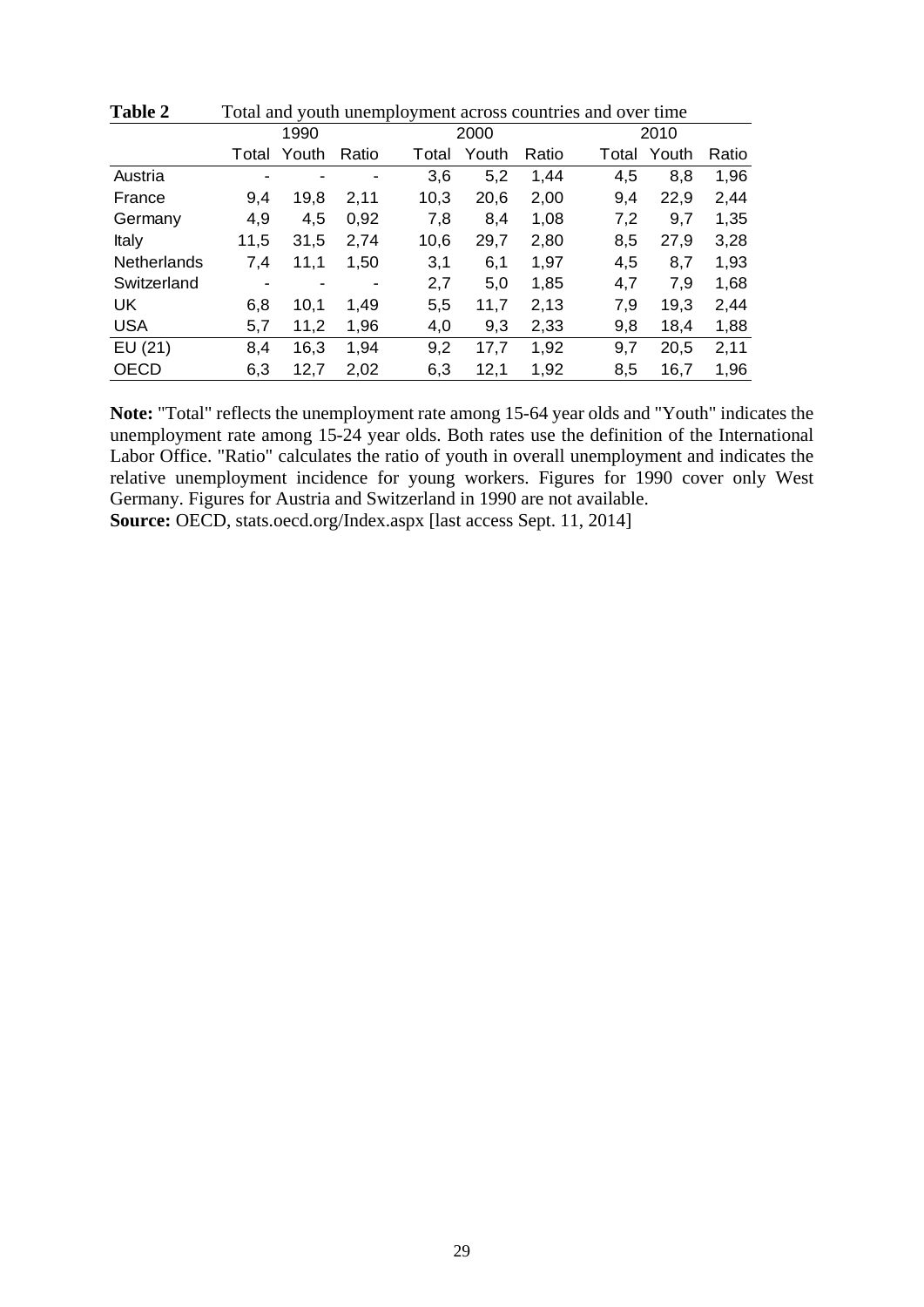| Dependent (DV) and                            | West Germany |           | <b>East Germany</b> |           | Germany |       |
|-----------------------------------------------|--------------|-----------|---------------------|-----------|---------|-------|
| explanatory Variables                         | Mean         | <b>SD</b> | Mean                | <b>SD</b> | Mean    | SD    |
|                                               |              |           |                     |           |         |       |
| <b>Panel A</b><br>N:                          | 1306         |           | 533                 |           | 1839    |       |
| DV: Unemployed/out of labor force             | 0,17         | 0,38      | 0,25                | 0,43      | 0,20    | 0,40  |
| DV: Permanent fulltime employed               | 0,48         | 0,50      | 0,40                | 0,49      | 0,46    | 0,50  |
| First sec. School degree: Hauptschule (0/1)   | 0,41         | 0,49      | 0,24                | 0,43      | 0,36    | 0,48  |
| Highest sec. school degree: Hauptschule (0/1) | 0,37         | 0,48      | 0,20                | 0,40      | 0,32    | 0,47  |
| Apprent. & Voc. training degree (0/1)         | 0,74         | 0,44      | 0,79                | 0,41      | 0,76    | 0,43  |
| Track 1: Apprenticeship degree (0/1)          | 0,57         | 0,49      | 0,57                | 0,50      | 0,57    | 0,49  |
| Track 2: Voc. training degree (0/1)           | 0,17         | 0,38      | 0,22                | 0,41      | 0,18    | 0,39  |
| Tertiary education degree (0/1)               | 0,03         | 0,16      | 0,02                | 0,14      | 0,02    | 0, 15 |
| Male $(0/1)$                                  | 0,49         | 0,50      | 0,53                | 0,50      | 0,50    | 0,50  |
| Number of children in household               | 0,38         | 0,71      | 0,36                | 0,63      | 0,37    | 0,69  |
| Migration background (0/1)                    | 0,32         | 0,47      | 0,03                | 0,18      | 0,24    | 0,43  |
| Married (0/1)                                 | 0,27         | 0,44      | 0,12                | 0,32      | 0,22    | 0,42  |
| Served in military/civil service (0/1)        | 0,21         | 0,41      | 0,30                | 0,46      | 0,23    | 0,42  |
| Community size $<$ 20,000 (0/1)               | 0,43         | 0,50      | 0,53                | 0,50      | 0,46    | 0,50  |
| Community size 20,000-100,000 (0/1)           | 0,32         | 0,47      | 0,20                | 0,40      | 0,29    | 0,45  |
| Community size > 100,000 (0/1)                | 0,25         | 0,43      | 0,27                | 0,44      | 0,26    | 0,44  |
| State-level unemployment rate                 | 8,49         | 2,33      | 17,65               | 2,92      | 11,14   | 4,86  |
| Father vocational training degree (0/1)       | 0,62         | 0,49      | 0,77                | 0,42      | 0,66    | 0,47  |
| Argument with father at age 15 (0/1)          | 0,23         | 0,42      | 0,21                | 0,41      | 0,22    | 0,42  |
|                                               |              |           |                     |           |         |       |
| <b>Panel B</b><br>N:                          | 710          |           | 255                 |           | 965     |       |
| DV: Log gross hourly earnings, 2006 prices    | 2,37         | 0,36      | 2,06                | 0,36      | 2,29    | 0,38  |
| First sec. School degree: Hauptschule (0/1)   | 0,40         | 0,49      | 0,19                | 0,39      | 0,34    | 0,47  |
| Highest sec. school degree: Hauptschule (0/1) | 0,34         | 0,48      | 0,15                | 0,36      | 0,29    | 0,46  |
| Apprent. & Voc. training degree (0/1)         | 0,85         | 0,36      | 0,87                | 0,33      | 0,85    | 0,35  |
| Track 1: Apprenticeship degree (0/1)          | 0,65         | 0,48      | 0,65                | 0,48      | 0,65    | 0,48  |
| Track 2: Voc. training degree (0/1)           | 0, 19        | 0,39      | 0,22                | 0,42      | 0,20    | 0,40  |
| Tertiary education degree (0/1)               | 0,03         | 0,16      | 0,01                | 0,09      | 0,02    | 0,15  |
| Male $(0/1)$                                  | 0,56         | 0,50      | 0,60                | 0,49      | 0,57    | 0,50  |
| Number of children in houshold                | 0,21         | 0,51      | 0, 19               | 0,43      | 0,20    | 0,49  |
| Migration background (0/1)                    | 0,31         | 0,46      | 0,02                | 0,15      | 0,23    | 0,42  |
| Married (0/1)                                 | 0,20         | 0,40      | 0, 10               | 0,30      | 0,17    | 0,38  |
| Served in military/civil service (0/1)        | 0,21         | 0,40      | 0,33                | 0,47      | 0,24    | 0,43  |
| Public sector (0/1)                           | 0,18         | 0,38      | 0,17                | 0,38      | 0,18    | 0,38  |
| Public sector info missing (0/1)              | 0,04         | 0,20      | 0,07                | 0,26      | 0,05    | 0,22  |
| Tenure                                        | 3,61         | 2,60      | 3,50                | 2,79      | 3,58    | 2,65  |
| Enterprise <20 employees (0/1)                | 0,28         | 0,45      | 0,31                | 0,46      | 0,29    | 0,45  |
| Enterprise 20-199 employees (0/1)             | 0,29         | 0,45      | 0,36                | 0,48      | 0,31    | 0,46  |
| Enterprise 200-1999 employees (0/1)           | 0,17         | 0,38      | 0,11                | 0,32      | 0,16    | 0,37  |
| Enterprise > 2000 employees (0/1)             | 0,21         | 0,41      | 0,12                | 0,33      | 0,19    | 0,39  |
| Enterprise empl. info missing (0/1)           | 0,05         | 0,21      | 0,09                | 0,28      | 0,06    | 0,23  |

# **Table 3** Descriptive Statistics: Dependent and Explanatory Variables by Region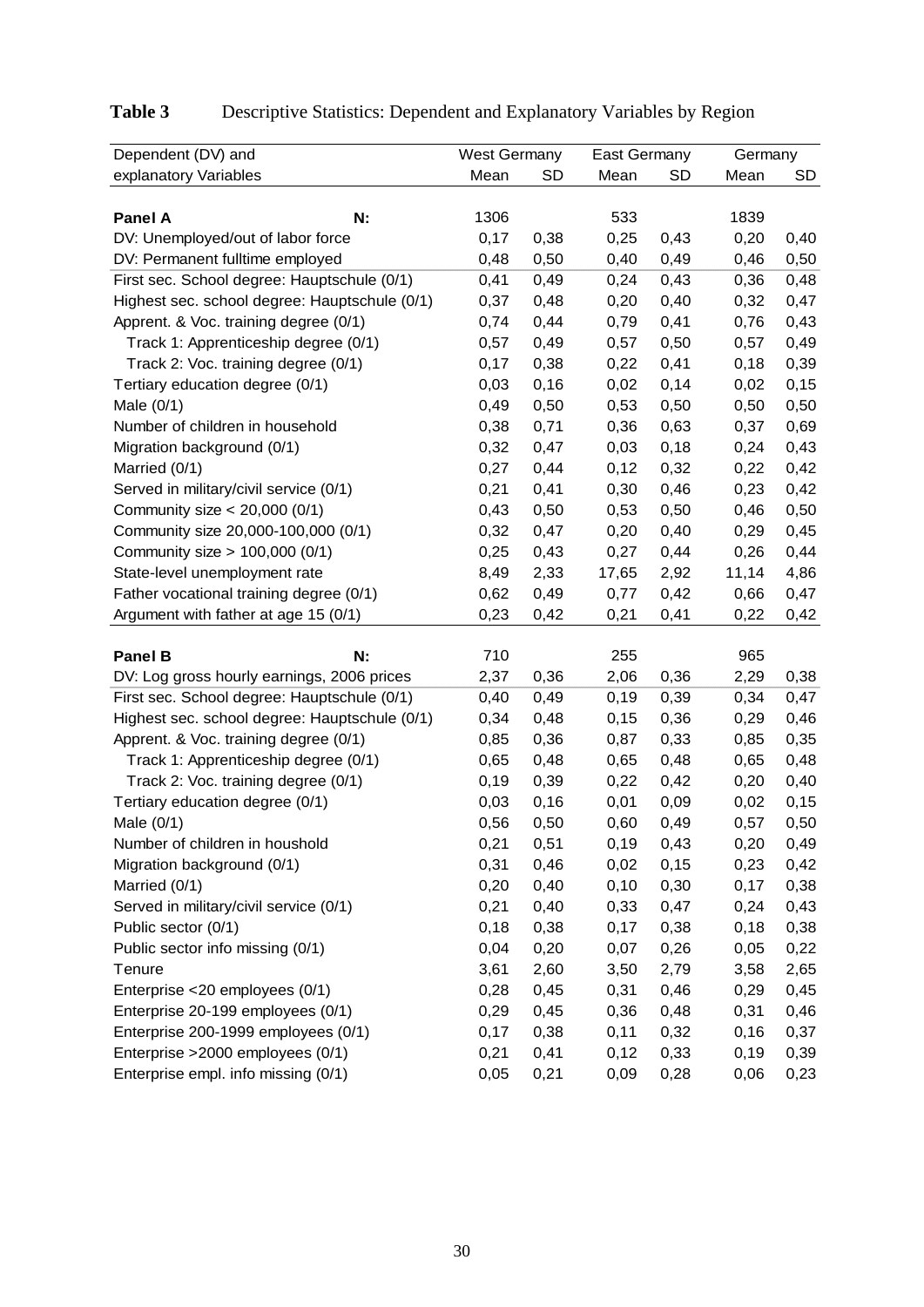| Panel B (continued)                     | N: | 710  |      | 255   |      | 965   |      |
|-----------------------------------------|----|------|------|-------|------|-------|------|
| Occupation ISCO 1 or 2 (0/1)            |    | 0,05 | 0,22 | 0,05  | 0,22 | 0,04  | 0,20 |
| Occupation ISCO 3 or 4 (0/1)            |    | 0,35 | 0,48 | 0,38  | 0,48 | 0,29  | 0,45 |
| Occupation ISCO 5 or 6 (0/1)            |    | 0,16 | 0,36 | 0, 16 | 0,37 | 0,15  | 0,36 |
| Occupation ISCO 7 (0/1)                 |    | 0,25 | 0,43 | 0,24  | 0,42 | 0,29  | 0,45 |
| Occupation ISCO 8 or 9 (0/1)            |    | 0,12 | 0,33 | 0,12  | 0,32 | 0, 15 | 0,35 |
| Occupation ISCO 0 or missing (0/1)      |    | 0,07 | 0,25 | 0,06  | 0,24 | 0,09  | 0,28 |
| Sector NACE A, B, C (0/1)               |    | 0,01 | 0,12 | 0,01  | 0,12 | 0,02  | 0,12 |
| Sector NACE D (0/1)                     |    | 0,25 | 0,44 | 0.27  | 0,44 | 0,22  | 0,42 |
| Sector NACE F (0/1)                     |    | 0,08 | 0,28 | 0,07  | 0,25 | 0,13  | 0,34 |
| Sector NACE G, I (0/1)                  |    | 0,19 | 0,39 | 0,20  | 0,40 | 0,17  | 0,38 |
| Sector NACE J, K (0/1)                  |    | 0,09 | 0,29 | 0, 10 | 0,30 | 0,07  | 0,25 |
| Sector NACE L, M, N, O (0/1)            |    | 0,24 | 0,43 | 0,24  | 0,43 | 0,24  | 0,43 |
| Sector NACE other (0/1)                 |    | 0,03 | 0,17 | 0,03  | 0,16 | 0,04  | 0,18 |
| Sector NACE undefined/missing (0/1)     |    | 0,09 | 0,29 | 0,08  | 0,27 | 0,12  | 0,32 |
| Community size $<$ 20,000 (0/1)         |    | 0,43 | 0,50 | 0,60  | 0,49 | 0,48  | 0,50 |
| Community size 20,000-100,000 (0/1)     |    | 0,33 | 0,47 | 0,18  | 0,38 | 0,29  | 0,45 |
| Community size > 100,000 (0/1)          |    | 0,24 | 0,43 | 0,22  | 0,41 | 0,23  | 0,42 |
| State-level unemployment rate           |    | 8,42 | 2,32 | 17,64 | 2,96 | 10,86 | 4,78 |
| Father vocational training degree (0/1) |    | 0,66 | 0,47 | 0,79  | 0,41 | 0,69  | 0,46 |
| Argument with father at age 15 (0/1)    |    | 0,24 | 0,43 | 0,23  | 0,42 | 0,24  | 0,43 |

**Note:** Panel A presents descriptive statistics for the samples used in the regression of 'unemployment or out of the labor force' and of 'permanent fulltime employment'; Panel B provides descriptive statistics for the samples and covariates used in the hourly earnings regressions.

**Source:** SOEP (2000-2011), own calculations.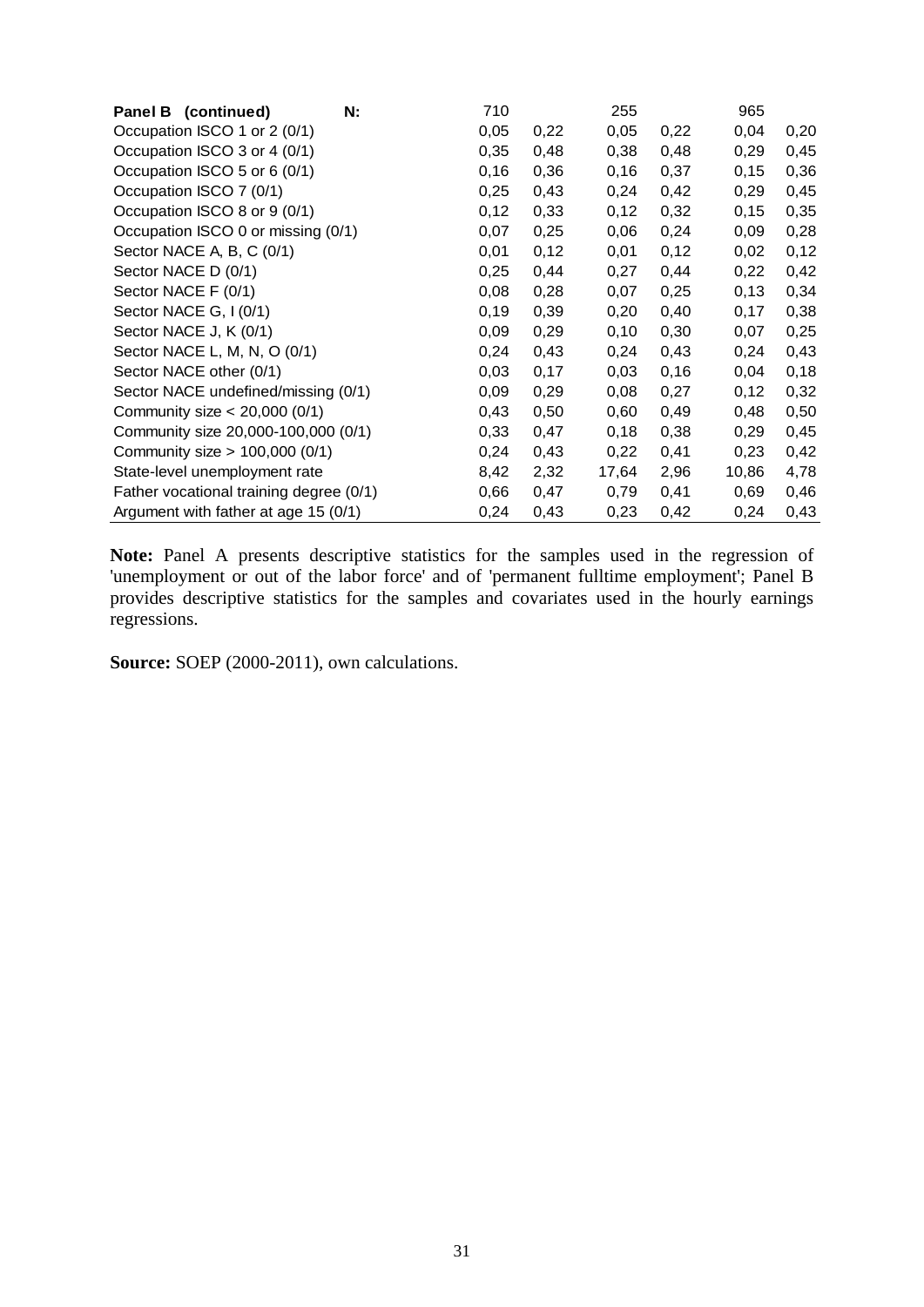| Table 4<br><b>Estimation Results: Least Squares for three Outcomes</b> |
|------------------------------------------------------------------------|
|------------------------------------------------------------------------|

| 4.1 | Outcome: Unemployed or out of the labor force $(0/1)$ |  |  |  |
|-----|-------------------------------------------------------|--|--|--|
|     |                                                       |  |  |  |

|                                   | All                      | All         | All                      | West        | East     | All        | Training   |
|-----------------------------------|--------------------------|-------------|--------------------------|-------------|----------|------------|------------|
|                                   | (1)                      | (2)         | (3)                      | (4)         | (5)      | (6)        | (7)        |
|                                   |                          |             |                          |             |          |            |            |
| Apprent. & Voc. Training          | $-0.119***$              | $-0.057***$ | $\overline{\phantom{a}}$ | $-0.069***$ | $-0.007$ | $-0.042**$ |            |
|                                   | (0.024)                  | (0.022)     |                          | (0.025)     | (0.048)  | (0.022)    |            |
| Track 1: Apprenticeship           |                          |             | $-0.048**$               |             |          |            |            |
|                                   |                          |             | (0.022)                  |             |          |            |            |
| Track 2: Vocational Training      |                          |             | $-0.087***$              |             |          |            |            |
|                                   |                          |             | (0.027)                  |             |          |            |            |
| Lower Sec. School (Highest)       | $\overline{\phantom{a}}$ |             |                          |             |          | $0.115***$ |            |
|                                   |                          |             |                          |             |          | (0.020)    |            |
| Lower Sec. School (First)         |                          |             |                          |             |          |            | $0.082***$ |
|                                   |                          |             |                          |             |          |            | (0.021)    |
| <b>Individual Characteristics</b> | no                       | yes         | yes                      | yes         | yes      | yes        | yes        |
|                                   |                          |             |                          |             |          |            |            |
| <b>Regional Characteristics</b>   | no                       | yes         | yes                      | yes         | yes      | yes        | yes        |
|                                   |                          |             |                          |             |          |            |            |
| Year and State FE                 | yes                      | yes         | yes                      | yes         | yes      | yes        | yes        |
|                                   |                          |             |                          |             |          |            |            |
| Number of observations            | 1839                     | 1839        | 1839                     | 1306        | 533      | 1839       | 1392       |
| R-squared                         | 0.040                    | 0.258       | 0.259                    | 0.325       | 0.172    | 0.273      | 0.264      |

# 4.2 Outcome: Permanent fulltime employment (0/1)

|                                 | All                          | All        | All        | West       | East       | All         | Training                 |
|---------------------------------|------------------------------|------------|------------|------------|------------|-------------|--------------------------|
|                                 | (1)                          | (2)        | (3)        | (4)        | (5)        | (6)         | (7)                      |
|                                 |                              |            |            |            |            |             |                          |
| Apprent. & Voc. Training        | $0.291***$                   | $0.236***$ |            | $0.248***$ | $0.217***$ | $0.227***$  |                          |
|                                 | (0.025)                      | (0.025)    |            | (0.029)    | (0.050)    | (0.025)     |                          |
| Track 1: Apprenticeship         |                              |            | $0.243***$ |            |            |             |                          |
|                                 |                              |            | (0.026)    |            |            |             |                          |
| Track 2: Vocational Training    | $\qquad \qquad \blacksquare$ |            | $0.212***$ |            |            |             |                          |
|                                 |                              |            | (0.034)    |            |            |             |                          |
| Lower Sec. School (Highest)     | $\overline{\phantom{a}}$     |            |            |            |            | $-0.071***$ | $\overline{\phantom{a}}$ |
|                                 |                              |            |            |            |            | (0.024)     |                          |
| Lower Sec. School (First)       |                              |            |            |            |            |             | $-0.069**$               |
|                                 |                              |            |            |            |            |             | (0.028)                  |
| Individual Characteristics      | no                           | yes        | yes        | yes        | yes        | yes         | yes                      |
|                                 |                              |            |            |            |            |             |                          |
| <b>Regional Characteristics</b> | no                           | yes        | yes        | yes        | yes        | yes         | yes                      |
|                                 |                              |            |            |            |            |             |                          |
| Year and State FE               | yes                          | yes        | yes        | yes        | yes        | yes         | yes                      |
|                                 |                              |            |            |            |            |             |                          |
| Number of observations          | 1839                         | 1839       | 1839       | 1306       | 533        | 1839        | 1392                     |
| R-squared                       | 0.095                        | 0.185      | 0.186      | 0.198      | 0.194      | 0.189       | 0.172                    |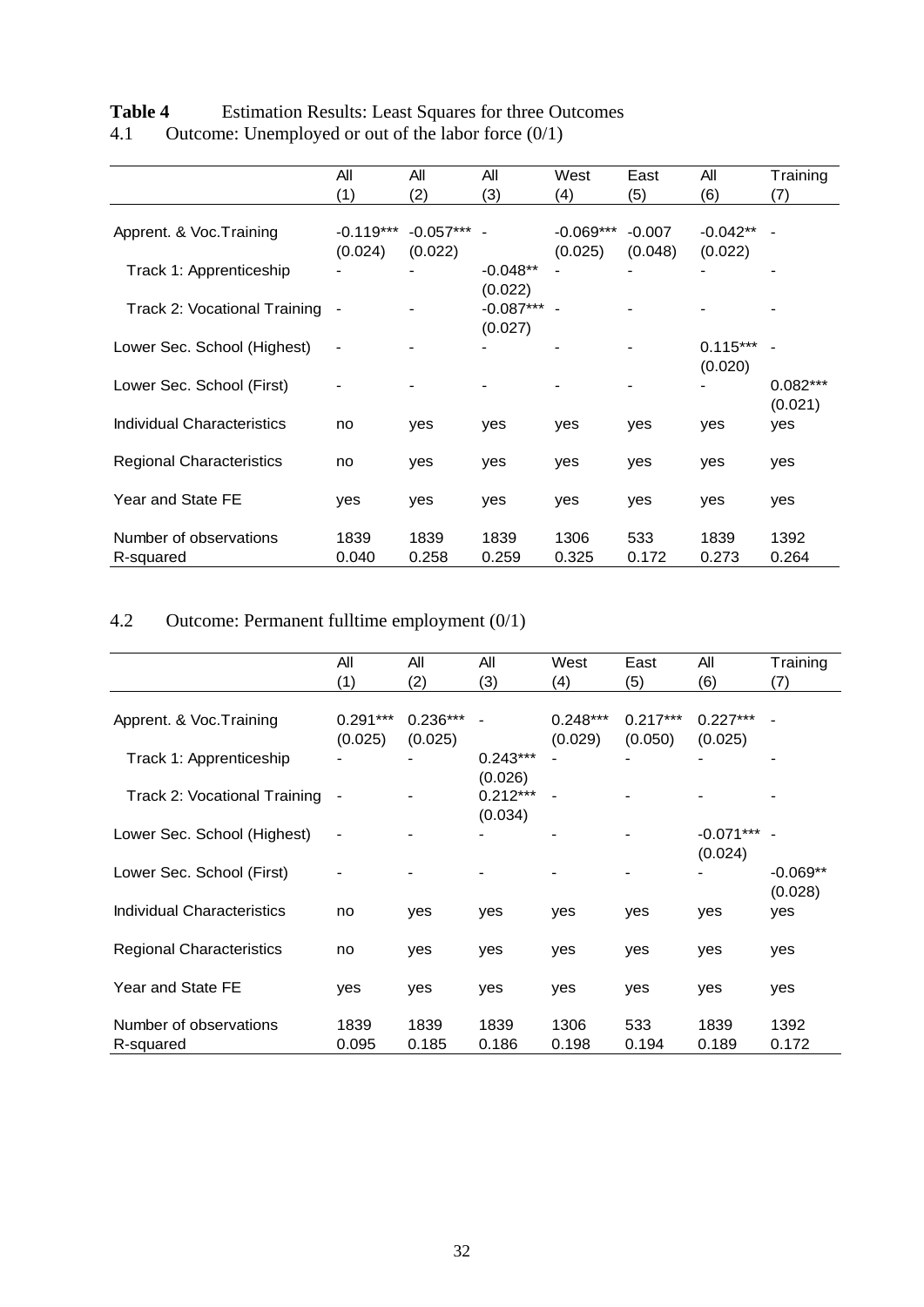#### 4.3 Outcome: Log real hourly gross earnings

|                                 | All                      | All        | All        | West       | East                     | All        | Training |
|---------------------------------|--------------------------|------------|------------|------------|--------------------------|------------|----------|
|                                 | (1)                      | (2)        | (3)        | (4)        | (5)                      | (6)        | (7)      |
|                                 |                          |            |            |            |                          |            |          |
| Apprent. & Voc. Training        | $0.165***$               | $0.120***$ |            | $0.138***$ | 0.066                    | $0.119***$ |          |
|                                 | (0.045)                  | (0.041)    |            | (0.051)    | (0.069)                  | (0.042)    |          |
| Track 1: Apprenticeship         |                          |            | $0.114***$ |            |                          |            |          |
|                                 |                          |            | (0.042)    |            |                          |            |          |
| Track 2: Vocational Training    |                          |            | $0.142***$ |            | $\overline{\phantom{0}}$ |            |          |
|                                 |                          |            | (0.044)    |            |                          |            |          |
| Lower Sec. School (Highest)     | $\overline{\phantom{a}}$ |            |            |            |                          | $-0.011$   |          |
|                                 |                          |            |            |            |                          | (0.023)    |          |
| Lower Sec. School (First)       |                          |            |            |            |                          |            | $-0.020$ |
|                                 |                          |            |            |            |                          |            | (0.024)  |
| Individual Characteristics      | no                       | yes        | yes        | yes        | yes                      | yes        | yes      |
|                                 |                          |            |            |            |                          |            |          |
| <b>Regional Characteristics</b> | no                       | yes        | yes        | yes        | yes                      | yes        | yes      |
|                                 |                          |            |            |            |                          |            |          |
| Year and State FE               | yes                      | yes        | yes        | yes        | yes                      | yes        | yes      |
|                                 |                          |            |            |            |                          |            |          |
| Number of observations          | 965                      | 965        | 965        | 710        | 255                      | 965        | 824      |
| R-squared                       | 0.232                    | 0.418      | 0.419      | 0.355      | 0.401                    | 0.418      | 0.443    |

Note: Standard errors are heteroscedasticity robust. \*\*\*, \*\*, and \* indicate statistical significance at the 1, 5, and 10 percent level. Individual characteristics comprise indicators for tertiary education, gender, number of children in the household, married, interaction of gender with number of children in the household, interaction of gender with married, migration background, served in the military or substitute civil service, and in the hourly earnings equation additionally public sector employment, public sector information missing, a third order polynomial in tenure, five occupation indicators, seven industry indicators, and four indicators for firm size. Regional characteristics comprise two indicators for community size and the state level unemployment rate.

**Source:** SOEP (2000-2011), own calculations.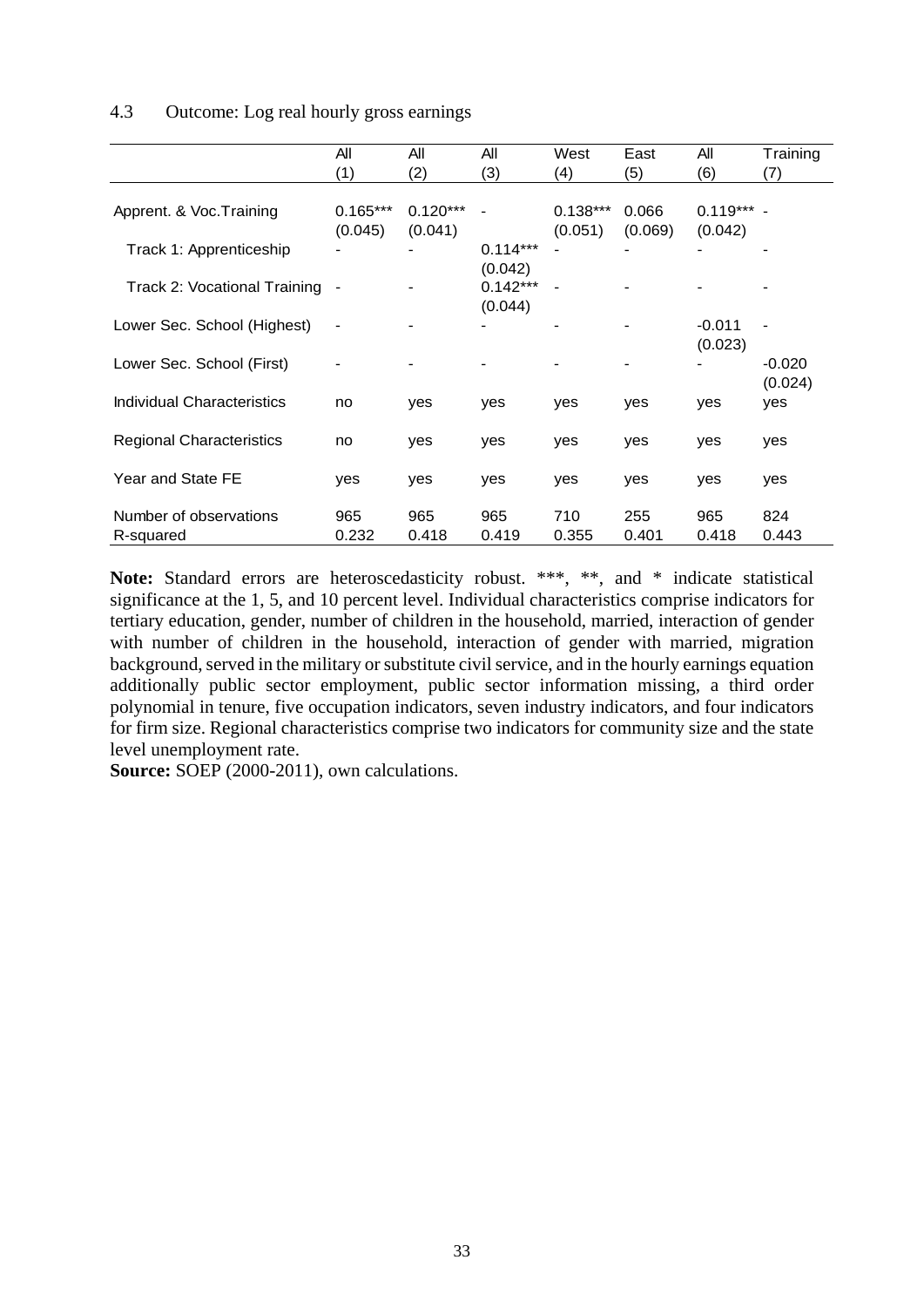| Table 5 |  |  | Estimation Results: Least Squares for three Outcomes - Heterogeneities |
|---------|--|--|------------------------------------------------------------------------|
|---------|--|--|------------------------------------------------------------------------|

| J.I<br>Results by genuel        |            |                   |            |                         |         |                     |  |
|---------------------------------|------------|-------------------|------------|-------------------------|---------|---------------------|--|
|                                 |            | Unemployed or OLF |            | Perm. Fulltime Employm. |         | Log Hourly Earnings |  |
|                                 | Male       | Female            | Male       | Female                  | Male    | Female              |  |
|                                 | (1)        | (2)               | (3)        | (4)                     | (5)     | (6)                 |  |
|                                 |            |                   |            |                         |         |                     |  |
| Apprent. & Voc. Training        | $-0.043$   | $-0.033$          | $0.223***$ | $0.238***$              | 0.090   | $0.159***$          |  |
|                                 | (0.029)    | (0.033)           | (0.038)    | (0.033)                 | (0.057) | (0.054)             |  |
| Lower Sec. School (Highest)     | $0.109***$ | $0.124***$        | $-0.054$   | $-0.085**$              | 0.003   | -0.043              |  |
|                                 | (0.025)    | (0.034)           | (0.035)    | (0.034)                 | (0.029) | (0.040)             |  |
| Individual Characteristics      | yes        | yes               | yes        | yes                     | yes     | yes                 |  |
| <b>Regional Characteristics</b> | yes        | yes               | yes        | yes                     | yes     | yes                 |  |
| Year and State FE               | yes        | yes               | yes        | yes                     | yes     | yes                 |  |
| Number of observations          | 926        | 913               | 926        | 913                     | 552     | 413                 |  |
| R-squared                       | 0.101      | 0.360             | 0.115      | 0.266                   | 0.435   | 0.481               |  |

#### 5.1 Results by gender

| 5.2 |  |  | Results considering state unemployment interactions |
|-----|--|--|-----------------------------------------------------|
|     |  |  |                                                     |

|                                   | Unemployed or OLF        |                |                          | Perm. Fulltime Employm.  |                              |              | Log Hourly Earnings |                          |                          |
|-----------------------------------|--------------------------|----------------|--------------------------|--------------------------|------------------------------|--------------|---------------------|--------------------------|--------------------------|
|                                   | (1)                      | (2)            | (3)                      | (4)                      | (5)                          | (6)          | (7)                 | (8)                      | (9)                      |
|                                   |                          |                |                          |                          |                              |              |                     |                          |                          |
| Apprent. & Voc. Training          | $-0.146***$              |                | $-0.138***-0.140**$      | $0.291***$               | $0.274***$                   | $0.353***$   | 0.093               | 0.076                    | 0.123                    |
|                                   | (0.055)                  | (0.053)        | (0.068)                  | (0.062)                  | (0.060)                      | (0.076)      |                     | $(0.108)$ $(0.111)$      | (0.121)                  |
| Lower Sec. School (Highest)       | $0.117***$               | $0.117***$     | $0.120***$               | $-0.072***$              | $-0.072***$                  | $-0.081***$  | $-0.010$            | $-0.010$                 | 0.004                    |
|                                   | (0.020)                  | (0.020)        | (0.022)                  | (0.024)                  | (0.024)                      | (0.026)      |                     | $(0.023)$ $(0.023)$      | (0.026)                  |
| Unemploym.rate in t (U)           | $-0.014$                 |                |                          | 0.003                    |                              |              | 0.002               |                          |                          |
|                                   | (0.011)                  |                |                          | (0.013)                  |                              |              | (0.014)             |                          |                          |
| Apprent. & Voc.Train.* U          | $0.010**$                | $\overline{a}$ |                          | $-0.006$                 | $\qquad \qquad \blacksquare$ |              | 0.002               | $\overline{\phantom{a}}$ |                          |
|                                   | (0.005)                  |                |                          | (0.005)                  |                              |              | (0.008)             |                          |                          |
| Youth unemp. in t (YU)            |                          | $-0.023*$      | $\overline{\phantom{0}}$ |                          | 0.003                        |              |                     | $-0.003$                 | $\sim$                   |
|                                   |                          | (0.012)        |                          |                          | (0.015)                      |              |                     | (0.016)                  |                          |
| Apprent. & Voc. Train.* YU        |                          | $0.010*$       |                          |                          | $-0.005$                     |              |                     | 0.005                    | $\overline{\phantom{a}}$ |
|                                   |                          | (0.005)        |                          |                          | (0.006)                      |              |                     | (0.010)                  |                          |
| Youth unemp. in t-10 (YU15)       | $\overline{\phantom{a}}$ |                | $-0.015$                 | $\overline{\phantom{m}}$ |                              | $0.026*$     |                     |                          | 0.002                    |
|                                   |                          |                | (0.013)                  |                          |                              | (0.015)      |                     |                          | (0.019)                  |
| Apprent. & Voc.Train.* YU15       | $\sim$                   |                | 0.013                    |                          |                              | $-0.019**$ - |                     |                          | $-0.003$                 |
|                                   |                          |                | (0.008)                  |                          |                              | (0.009)      |                     |                          | (0.012)                  |
| <b>Individual Characteristics</b> | yes                      | yes            | yes                      | yes                      | yes                          | yes          | yes                 | yes                      | yes                      |
|                                   |                          |                |                          |                          |                              |              |                     |                          |                          |
| <b>Regional Characteristics</b>   | yes                      | yes            | yes                      | yes                      | yes                          | yes          | yes                 | yes                      | yes                      |
|                                   |                          |                |                          |                          |                              |              |                     |                          |                          |
| Year and State FE                 | yes                      | yes            | yes                      | yes                      | yes                          | yes          | yes                 | yes                      | yes                      |
|                                   |                          |                |                          |                          |                              |              |                     |                          |                          |
| Number of observations            | 1839                     | 1839           | 1528                     | 1839                     | 1839                         | 1528         | 965                 | 965                      | 788                      |
| R-squared                         | 0.275                    | 0.276          | 0.275                    | 0.190                    | 0.189                        | 0.182        | 0.418               | 0.419                    | 0.415                    |

**Note:** The results are based on specification of column 6 in **Table 4**. We lose a few observations when controlling for state youth unemployment at age 15 because the unemployment rates are not available for the oldest three cohorts in East Germany prior to 1993. The explanatory variable label 'in t' refers to a contemporaneous unemployment measure, the label 'in t-10' indicates that the unemployment rate was measured ten years earlier at age 15 of the individual. **Source:** SOEP (2000-2011), own calculations.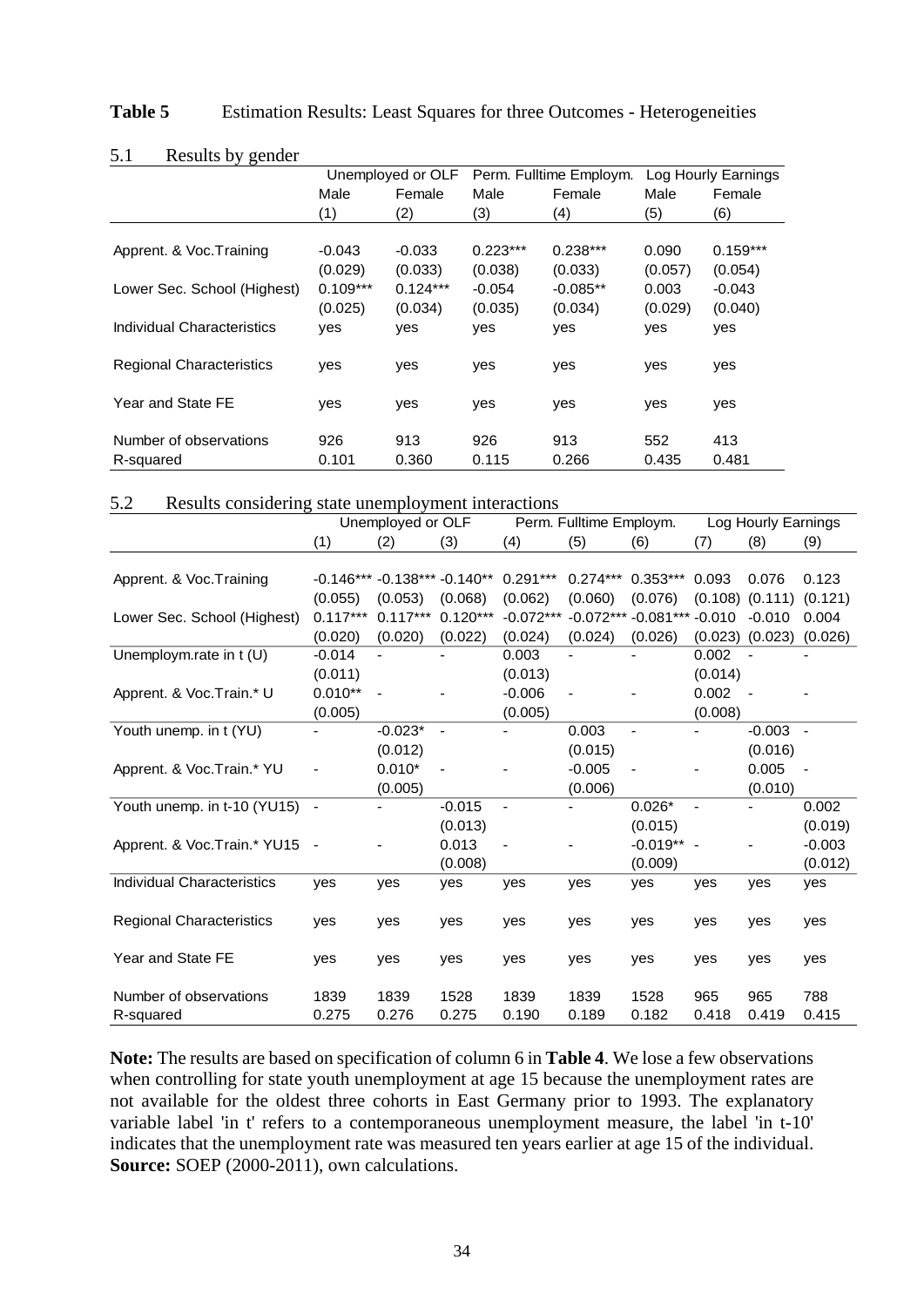|                                                                                     | Unemployed or      | Permanent     | Log hourly   |
|-------------------------------------------------------------------------------------|--------------------|---------------|--------------|
|                                                                                     | out of labor force | full employed | earnings     |
| Apprent. & Voc. Training (0/1)                                                      | $-0.182$           | 0.566***      | $0.764**$    |
|                                                                                     | (0.149)            | (0.213)       | (0.370)      |
| Male $(0/1)$                                                                        | 0.010              | $0.062**$     | $0.089**$    |
|                                                                                     | (0.021)            | (0.031)       | (0.043)      |
| Married (0/1)                                                                       | $0.125***$         | $-0.116***$   | 0.063        |
|                                                                                     | (0.031)            | (0.036)       | (0.049)      |
| Married * Male (0/1)                                                                | $-0.129***$        | $0.158**$     | 0.016        |
|                                                                                     | (0.049)            | (0.070)       | (0.079)      |
| Number of children in household                                                     | $0.262***$         | $-0.167***$   | 0.022        |
|                                                                                     | (0.024)            | (0.029)       | (0.057)      |
| Number of children in household * Male                                              | $-0.262***$        | $0.100**$     | $-0.049$     |
|                                                                                     | (0.032)            | (0.043)       | (0.067)      |
| Served in military/civil service (0/1)                                              | $-0.001$           | $-0.100***$   | $-0.001$     |
|                                                                                     | (0.022)            | (0.033)       | (0.035)      |
| Migration background (0/1)                                                          | 0.009              | 0.015         | $-0.000$     |
|                                                                                     | (0.023)            | (0.032)       | (0.030)      |
| Tertiary education degree (0/1)                                                     | $-0.076$           | 0.053         | $0.317**$    |
|                                                                                     | (0.081)            | (0.120)       | (0.148)      |
| Highest degree lower sec. school (0/1)                                              | $0.098***$         | $-0.030$      | 0.046        |
|                                                                                     | (0.027)            | (0.036)       | (0.044)      |
| Community size $<$ 20,000 (0/1)                                                     | 0.010              | 0.032         | 0.005        |
|                                                                                     | (0.020)            | (0.028)       | (0.029)      |
| Community size > 100,000 (0/1)                                                      | 0.001              | $-0.035$      | $-0.025$     |
|                                                                                     | (0.024)            | (0.033)       | (0.036)      |
| State-level unemployment rate                                                       | $-0.005$           | $-0.004$      | $-0.001$     |
|                                                                                     | (0.010)            | (0.013)       | (0.015)      |
| Year and State FE                                                                   | yes                | yes           | yes          |
| Number of observations                                                              | 1839               | 1839          | 965          |
| First stage coefficient estimates                                                   |                    |               |              |
| Father with AVT                                                                     | 0.0846***          | $0.0846***$   | 0.03003      |
|                                                                                     | (0.0225)           | (0.0225)      | (0.0258)     |
| Conflict with father                                                                | 0.0842***          | 0.0842***     | 0.07008***   |
|                                                                                     |                    |               |              |
|                                                                                     | (0.0217)           | (0.0217)      | (0.0253)     |
| Test $H_0$ : instrument uncorrelated with vocational training (underidentification) |                    |               |              |
| 1st stage: F-value (p-value)                                                        | 15.84 (0.000)      | 15.84 (0.000) | 4.97 (0.007) |
| Test $H_0$ : instrument correctly excluded (overidentification)                     |                    |               |              |
| Hansen's J statistic (p-value)                                                      | 0.143(0.705)       | 0.143(0.705)  | 1.73 (0.188) |

Table 6 Estimation Results: IV-Approach for three Outcomes

**Note:** See **Table 4**; we use the specification of column 6. The specification for log hourly earnings additionally controls for firm size, public sector employment, tenure, occupation and industry indicators. Constant terms are not presented. The first stage models in columns 1 and 2 are identical. The model differs in column three with respect to sample size and model specification.

**Source:** SOEP (2000-2011), own calculations.